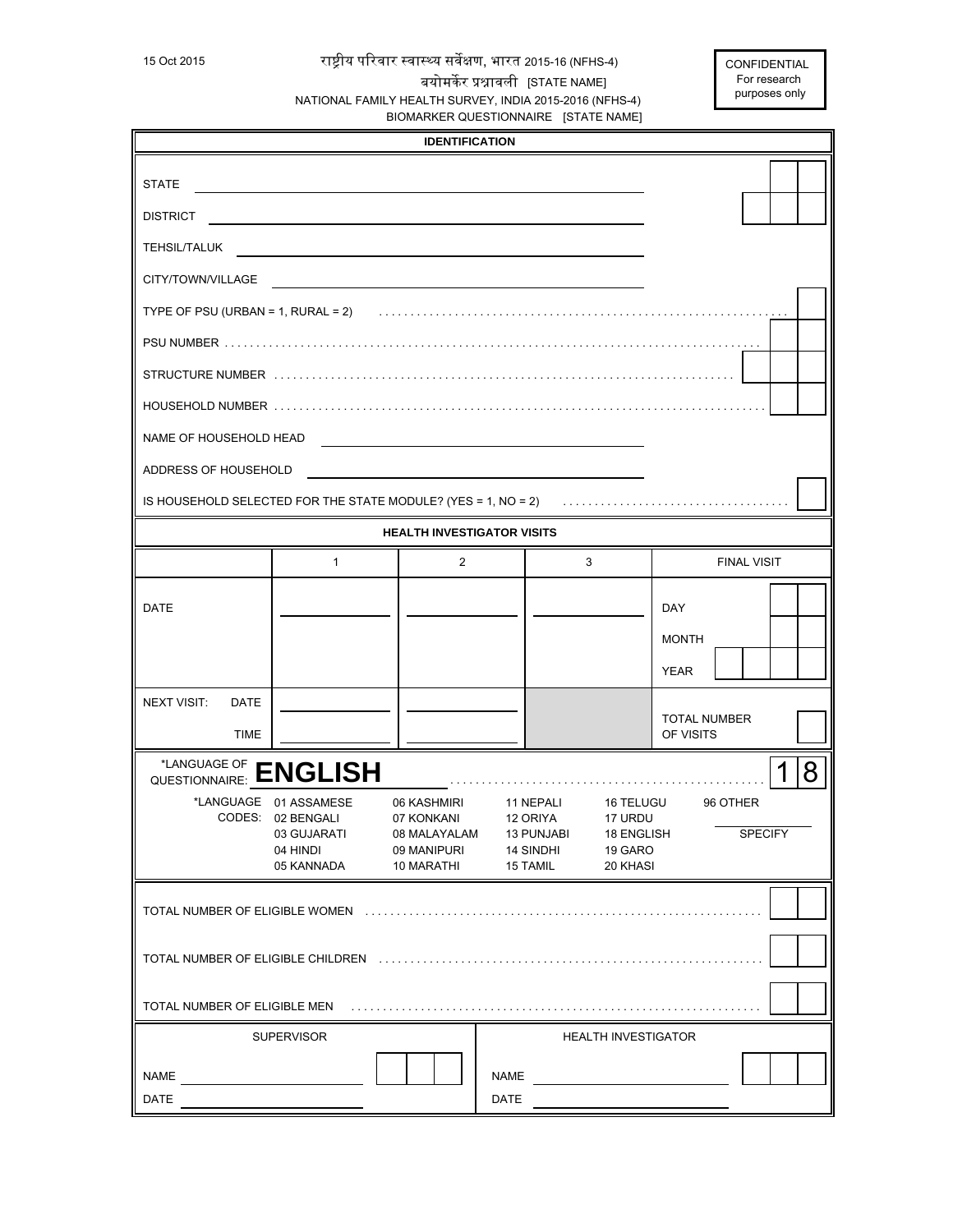| HEIGHT AND HAEMOGLOBIN MEASUREMENT FOR CHILDREN AGE 0-5 |  |
|---------------------------------------------------------|--|
|                                                         |  |
|                                                         |  |

| 201 | FROM THE LIST OF ELIGIBLE CHILDREN, RECORD THE NAME AND LINE NUMBER IN THE SAME ORDER THEY APPEAR.<br>IF MORE THAN SIX CHILDREN, USE AN ADDITIONAL QUESTIONNAIRE(S). |                                                                                                                                                                                                                                                                                                                                                                                                                                                                                                                                                                                                                                                                                                                                                                                                                                                                                                                                                                                                                        |                                                                                                                                     |                                                                                                                                   |  |
|-----|----------------------------------------------------------------------------------------------------------------------------------------------------------------------|------------------------------------------------------------------------------------------------------------------------------------------------------------------------------------------------------------------------------------------------------------------------------------------------------------------------------------------------------------------------------------------------------------------------------------------------------------------------------------------------------------------------------------------------------------------------------------------------------------------------------------------------------------------------------------------------------------------------------------------------------------------------------------------------------------------------------------------------------------------------------------------------------------------------------------------------------------------------------------------------------------------------|-------------------------------------------------------------------------------------------------------------------------------------|-----------------------------------------------------------------------------------------------------------------------------------|--|
|     |                                                                                                                                                                      | CHILD 1                                                                                                                                                                                                                                                                                                                                                                                                                                                                                                                                                                                                                                                                                                                                                                                                                                                                                                                                                                                                                | CHILD <sub>2</sub>                                                                                                                  | CHILD <sub>3</sub>                                                                                                                |  |
| 202 | <b>NAME</b><br><b>LINE</b><br><b>NUMBER</b>                                                                                                                          | <b>NAME</b><br>LINE<br>NUMBER                                                                                                                                                                                                                                                                                                                                                                                                                                                                                                                                                                                                                                                                                                                                                                                                                                                                                                                                                                                          | <b>NAME</b><br>LINE<br>NUMBER                                                                                                       | <b>NAME</b><br>LINE<br>NUMBER                                                                                                     |  |
| 203 | What is (NAME)'s birth date?                                                                                                                                         | $DAY$<br>MONTH<br>YEAR                                                                                                                                                                                                                                                                                                                                                                                                                                                                                                                                                                                                                                                                                                                                                                                                                                                                                                                                                                                                 | $DAY$<br>MONTH<br><b>YEAR</b>                                                                                                       | DAY<br>$MONTH$<br><b>YEAR</b>                                                                                                     |  |
| 204 | <b>CHECK 203:</b><br>CHILD BORN IN JANUARY<br>2011 OR LATER?                                                                                                         | YES 1<br>NO 2<br>(GO TO 203 FOR NEXT  <br>CHILD OR, IF NO<br>MORE CHILDREN,<br>GO TO 303)                                                                                                                                                                                                                                                                                                                                                                                                                                                                                                                                                                                                                                                                                                                                                                                                                                                                                                                              | YES 1<br>NO  2<br>(GO TO 203 FOR NEXT  <br>CHILD OR, IF NO<br>MORE CHILDREN,<br>GO TO 303)                                          | YES 1<br>NO  2<br>(GO TO 203 FOR NEXT  <br>CHILD OR, IF NO<br>MORE CHILDREN,<br>GO TO 303)                                        |  |
| 205 | <b>WEIGHT IN KILOGRAMS</b>                                                                                                                                           | KG.<br>NOT PRESENT  9994<br>(GO TO 203 FOR NEXT  <br>CHILD OR, IF NO<br>MORE CHILDREN,<br>GO TO 303)<br>REFUSED 9995<br>OTHER  9996                                                                                                                                                                                                                                                                                                                                                                                                                                                                                                                                                                                                                                                                                                                                                                                                                                                                                    | KG.<br>NOT PRESENT  9994<br>(GO TO 203 FOR NEXT  <br>CHILD OR, IF NO<br>MORE CHILDREN,<br>GO TO 303)<br>REFUSED 9995<br>OTHER  9996 | KG.<br>NOT PRESENT  9994<br>(GO TO 203 FOR NEXT<br>CHILD OR, IF NO<br>MORE CHILDREN,<br>GO TO 303)<br>REFUSED 9995<br>OTHER  9996 |  |
| 206 | HEIGHT IN CENTIMETRES                                                                                                                                                | CM.<br>REFUSED 9995<br>OTHER  9996                                                                                                                                                                                                                                                                                                                                                                                                                                                                                                                                                                                                                                                                                                                                                                                                                                                                                                                                                                                     | CM.<br>REFUSED 9995<br>OTHER  9996                                                                                                  | CM.<br>REFUSED  9995<br>OTHER  9996                                                                                               |  |
| 207 | MEASURED LYING DOWN OR<br>STANDING UP?                                                                                                                               | LYING DOWN  1<br>STANDING UP  2<br>NOT MEASURED  3                                                                                                                                                                                                                                                                                                                                                                                                                                                                                                                                                                                                                                                                                                                                                                                                                                                                                                                                                                     | LYING DOWN  1<br>STANDING UP  2<br>NOT MEASURED  3                                                                                  | LYING DOWN  1<br>STANDING UP  2<br>NOT MEASURED  3                                                                                |  |
| 208 | CHECK 203:<br>IS CHILD AGE 0-5 MONTHS, I.E.,<br>WAS CHILD BORN IN MONTH OF<br>INTERVIEW OR FIVE PREVIOUS<br>MONTHS?                                                  | 0-5 MONTHS  1<br>(GO TO 203 FOR NEXT  <br>CHILD OR, IF NO<br>$\leftarrow$<br>MORE CHILDREN,<br>GO TO 303)<br>OLDER  2                                                                                                                                                                                                                                                                                                                                                                                                                                                                                                                                                                                                                                                                                                                                                                                                                                                                                                  | 0-5 MONTHS  1<br>(GO TO 203 FOR NEXT<br>CHILD OR, IF NO<br>$\overline{\phantom{0}}$<br>MORE CHILDREN,<br>GO TO 303)<br>OLDER  2     | 0-5 MONTHS  1<br>(GO TO 203 FOR NEXT<br>CHILD OR, IF NO<br>$\leftarrow$<br>MORE CHILDREN,<br>GO TO 303)<br>OLDER  2               |  |
| 209 | NAME OF PARENT/OTHER<br>ADULT RESPONSIBLE FOR<br>THE CHILD                                                                                                           | NAME <b>NAME</b>                                                                                                                                                                                                                                                                                                                                                                                                                                                                                                                                                                                                                                                                                                                                                                                                                                                                                                                                                                                                       | NAME <b>NAME</b>                                                                                                                    | <b>NAME</b>                                                                                                                       |  |
| 210 | ASK CONSENT FOR ANAEMIA<br>TEST FROM PARENT/OTHER<br>ADULT IDENTIFIED IN 209 AS<br>RESPONSIBLE FOR CHILD.                                                            | As part of this survey, we are asking people all over the country to take an anaemia test. Anaemia is a<br>serious health problem that usually results from poor nutrition, infection, or chronic disease. This survey<br>will assist the government to develop programs to prevent and treat anaemia. We ask that children born<br>in 2011 or later take part in anaemia testing in this survey and give a few drops of blood from a finger or<br>heel. The equipment used to take the blood is clean and completely safe. It has never been used before<br>and will be thrown away after each test. The blood will be tested for anaemia immediately, and the<br>result will be told to you right away. The result will be kept strictly confidential and will not be shared with<br>anyone other than members of our survey team.<br>Do you have any questions?<br>You can say yes to the test, or you can say no. It is up to you to decide.<br>Will you allow (NAME OF CHILD) to participate in the anaemia test? |                                                                                                                                     |                                                                                                                                   |  |
| 211 | CIRCLE THE APPROPRIATE<br>CODE AND SIGN YOUR NAME.                                                                                                                   | GRANTED (SIGNED) . 1-<br>(SIGN)<br>REFUSED<br>. 2 -<br><b>GRANTED</b><br>(NO SIGNATURE).<br>$3 -$                                                                                                                                                                                                                                                                                                                                                                                                                                                                                                                                                                                                                                                                                                                                                                                                                                                                                                                      | GRANTED (SIGNED) . 1-<br>(SIGN)<br><b>REFUSED</b><br>$\ldots$ 2 –<br><b>GRANTED</b><br>(NO SIGNATURE).<br>$3 -$                     | GRANTED (SIGNED) . 1-<br>(SIGN)<br><b>REFUSED</b><br>$2 -$<br><b>GRANTED</b><br>(NO SIGNATURE)<br>$3 -$                           |  |
| 212 | RECORD HAEMOGLOBIN LEVEL<br>HERE AND IN THE ANAEMIA<br>PAMPHLET.                                                                                                     | G/DL<br>REFUSED<br>995<br>1.1.1.1.1.1.1.1<br>OTHER<br>996                                                                                                                                                                                                                                                                                                                                                                                                                                                                                                                                                                                                                                                                                                                                                                                                                                                                                                                                                              | G/DL<br><b>REFUSED</b><br>995<br>.<br><b>OTHER</b><br>996                                                                           | G/DL<br>995<br><b>REFUSED</b><br>.<br><b>OTHER</b><br>996                                                                         |  |
| 213 | GO BACK TO 203 IN NEXT COLUMN OF THIS QUESTIONNAIRE OR IN THE FIRST COLUMN OF THE NEXT PAGE;<br>IF NO MORE CHILDREN, GO TO 303.                                      |                                                                                                                                                                                                                                                                                                                                                                                                                                                                                                                                                                                                                                                                                                                                                                                                                                                                                                                                                                                                                        |                                                                                                                                     |                                                                                                                                   |  |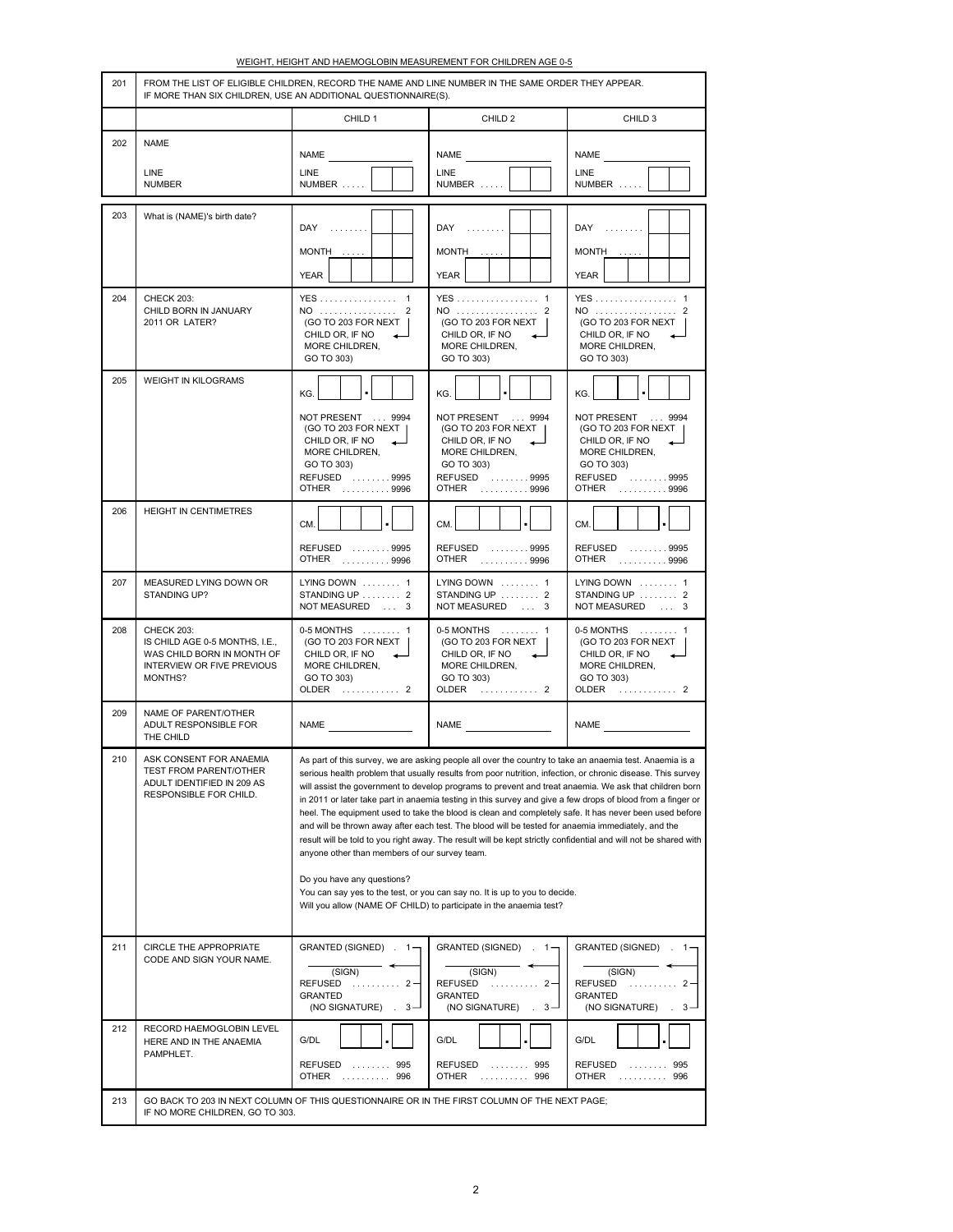|     |                                                                                                                            | CHILD 4                                                                                                                         | CHILD 5                                                                                                                                                                                                                                                                                                                                                                                                                                                                                                                                                                                                                                                                                                                                                                                                                                                                             | CHILD 6                                                                                                                     |
|-----|----------------------------------------------------------------------------------------------------------------------------|---------------------------------------------------------------------------------------------------------------------------------|-------------------------------------------------------------------------------------------------------------------------------------------------------------------------------------------------------------------------------------------------------------------------------------------------------------------------------------------------------------------------------------------------------------------------------------------------------------------------------------------------------------------------------------------------------------------------------------------------------------------------------------------------------------------------------------------------------------------------------------------------------------------------------------------------------------------------------------------------------------------------------------|-----------------------------------------------------------------------------------------------------------------------------|
| 202 | <b>NAME</b>                                                                                                                | <b>NAME</b>                                                                                                                     | <b>NAME</b>                                                                                                                                                                                                                                                                                                                                                                                                                                                                                                                                                                                                                                                                                                                                                                                                                                                                         | <b>NAME</b>                                                                                                                 |
|     | LINE<br><b>NUMBER</b>                                                                                                      | LINE<br>NUMBER                                                                                                                  | <b>LINE</b><br>NUMBER                                                                                                                                                                                                                                                                                                                                                                                                                                                                                                                                                                                                                                                                                                                                                                                                                                                               | <b>LINE</b><br>NUMBER                                                                                                       |
| 203 | What is (NAME)'s birth date?                                                                                               |                                                                                                                                 |                                                                                                                                                                                                                                                                                                                                                                                                                                                                                                                                                                                                                                                                                                                                                                                                                                                                                     |                                                                                                                             |
|     |                                                                                                                            | $DAY$                                                                                                                           | DAY                                                                                                                                                                                                                                                                                                                                                                                                                                                                                                                                                                                                                                                                                                                                                                                                                                                                                 | DAY                                                                                                                         |
|     |                                                                                                                            | $MONTH$                                                                                                                         | MONTH                                                                                                                                                                                                                                                                                                                                                                                                                                                                                                                                                                                                                                                                                                                                                                                                                                                                               | $MONTH$                                                                                                                     |
| 204 | <b>CHECK 203:</b>                                                                                                          | YEAR<br>YES 1                                                                                                                   | YEAR<br>YES 1                                                                                                                                                                                                                                                                                                                                                                                                                                                                                                                                                                                                                                                                                                                                                                                                                                                                       | YEAR<br>YES 1                                                                                                               |
|     | CHILD BORN IN JANUARY<br>2011 OR LATER?                                                                                    | NO  2<br>(GO TO 203 FOR NEXT<br>CHILD OR, IF NO<br>MORE CHILDREN,<br>GO TO 303)                                                 | NO  2<br>(GO TO 203 FOR NEXT<br>CHILD OR, IF NO<br>MORE CHILDREN,<br>GO TO 303)                                                                                                                                                                                                                                                                                                                                                                                                                                                                                                                                                                                                                                                                                                                                                                                                     | NO  2<br>(GO TO 203 FOR NEXT<br>CHILD OR, IF NO<br>MORE CHILDREN,<br>GO TO 303)                                             |
| 205 | <b>WEIGHT IN KILOGRAMS</b>                                                                                                 | KG.                                                                                                                             | KG.                                                                                                                                                                                                                                                                                                                                                                                                                                                                                                                                                                                                                                                                                                                                                                                                                                                                                 | KG.                                                                                                                         |
|     |                                                                                                                            | NOT PRESENT  9994<br>(GO TO 203 FOR NEXT<br>CHILD OR, IF NO<br>MORE CHILDREN,<br>GO TO 303)<br>REFUSED  9995<br>OTHER  9996     | NOT PRESENT<br>9994<br>(GO TO 203 FOR NEXT<br>CHILD OR, IF NO<br>MORE CHILDREN,<br>GO TO 303)<br>REFUSED  9995<br>OTHER<br>. 9996                                                                                                                                                                                                                                                                                                                                                                                                                                                                                                                                                                                                                                                                                                                                                   | NOT PRESENT  9994<br>(GO TO 203 FOR NEXT<br>CHILD OR, IF NO<br>MORE CHILDREN,<br>GO TO 303)<br>REFUSED  9995<br>OTHER  9996 |
| 206 | HEIGHT IN CENTIMETRES                                                                                                      | CM.                                                                                                                             | CM.                                                                                                                                                                                                                                                                                                                                                                                                                                                                                                                                                                                                                                                                                                                                                                                                                                                                                 | CM.                                                                                                                         |
|     |                                                                                                                            | REFUSED  9995<br>OTHER  9996                                                                                                    | REFUSED  9995<br>OTHER  9996                                                                                                                                                                                                                                                                                                                                                                                                                                                                                                                                                                                                                                                                                                                                                                                                                                                        | REFUSED  9995<br>OTHER  9996                                                                                                |
| 207 | MEASURED LYING DOWN OR<br>STANDING UP?                                                                                     | LYING DOWN  1<br>STANDING UP  2<br>NOT MEASURED  3                                                                              | LYING DOWN  1<br>STANDING UP  2<br>NOT MEASURED  3                                                                                                                                                                                                                                                                                                                                                                                                                                                                                                                                                                                                                                                                                                                                                                                                                                  | LYING DOWN  1<br>STANDING UP  2<br>NOT MEASURED  3                                                                          |
| 208 | <b>CHECK 203:</b><br>IS CHILD AGE 0-5 MONTHS, I.E.,<br>WAS CHILD BORN IN MONTH OF<br>INTERVIEW OR FIVE PREVIOUS<br>MONTHS? | 0-5 MONTHS  1<br>(GO TO 203 FOR NEXT<br>CHILD OR, IF NO<br>MORE CHILDREN,<br>GO TO 303)<br>OLDER  2                             | 0-5 MONTHS  1<br>(GO TO 203 FOR NEXT<br>CHILD OR, IF NO<br>MORE CHILDREN,<br>GO TO 303)<br>OLDER  2                                                                                                                                                                                                                                                                                                                                                                                                                                                                                                                                                                                                                                                                                                                                                                                 | 0-5 MONTHS  1<br>(GO TO 203 FOR NEXT<br>CHILD OR, IF NO<br>MORE CHILDREN,<br>GO TO 303)<br>OLDER  2                         |
| 209 | NAME OF PARENT/OTHER<br>ADULT RESPONSIBLE FOR<br>THE CHILD                                                                 | <b>NAME NAME</b>                                                                                                                | <b>NAME</b>                                                                                                                                                                                                                                                                                                                                                                                                                                                                                                                                                                                                                                                                                                                                                                                                                                                                         | NAME                                                                                                                        |
| 210 | ASK CONSENT FOR ANAEMIA<br>TEST FROM PARENT/OTHER<br>ADULT IDENTIFIED IN 209 AS<br>RESPONSIBLE FOR CHILD.                  | members of our survey team.<br>Do you have any questions?<br>Will you allow (NAME OF CHILD) to participate in the anaemia test? | As part of this survey, we are asking people all over the country to take an anaemia test. Anaemia is a<br>serious health problem that usually results from poor nutrition, infection, or chronic disease. This survey will<br>assist the government to develop programs to prevent and treat anaemia. We ask that children born in<br>2011 or later take part in anaemia testing in this survey and give a few drops of blood from a finger or heel.<br>The equipment used to take the blood is clean and completely safe. It has never been used before and will<br>be thrown away after each test. The blood will be tested for anaemia immediately, and the result will be told<br>to you right away. The result will be kept strictly confidential and will not be shared with anyone other than<br>You can say yes to the test, or you can say no. It is up to you to decide. |                                                                                                                             |
| 211 | <b>CIRCLE THE APPROPRIATE</b><br>CODE AND SIGN YOUR NAME.                                                                  | GRANTED (SIGNED) . 1-<br>(SIGN)<br><b>REFUSED</b><br>. 2 -<br><b>GRANTED</b>                                                    | <b>GRANTED (SIGNED)</b><br>$1 -$<br>(SIGN)<br>REFUSED<br>$^{2}$<br>.<br><b>GRANTED</b>                                                                                                                                                                                                                                                                                                                                                                                                                                                                                                                                                                                                                                                                                                                                                                                              | <b>GRANTED (SIGNED)</b><br>$\cdot$ 1-<br>(SIGN)<br><b>REFUSED</b><br>$\cdots$ 2<br>.                                        |
|     |                                                                                                                            | (NO SIGNATURE)<br>$3 -$                                                                                                         | (NO SIGNATURE)<br>$3 -$                                                                                                                                                                                                                                                                                                                                                                                                                                                                                                                                                                                                                                                                                                                                                                                                                                                             | <b>GRANTED</b><br>(NO SIGNATURE)<br>$3 -$                                                                                   |
| 212 | RECORD HAEMOGLOBIN LEVEL<br>HERE AND IN THE ANAEMIA                                                                        | G/DL                                                                                                                            | G/DL                                                                                                                                                                                                                                                                                                                                                                                                                                                                                                                                                                                                                                                                                                                                                                                                                                                                                | G/DL                                                                                                                        |
|     | PAMPHLET.                                                                                                                  | <b>REFUSED</b><br>995<br>.<br><b>OTHER</b><br>996<br>.                                                                          | REFUSED<br>995<br>.<br>OTHER<br>996<br>.                                                                                                                                                                                                                                                                                                                                                                                                                                                                                                                                                                                                                                                                                                                                                                                                                                            | <b>REFUSED</b><br>995<br>.<br><b>OTHER</b><br>. 996                                                                         |
| 213 | GO BACK TO 203 IN THE FIRST COLUMN OF AN ADDITIONAL QUESTIONNAIRE;<br>IF NO MORE CHILDREN, GO TO 303.                      |                                                                                                                                 |                                                                                                                                                                                                                                                                                                                                                                                                                                                                                                                                                                                                                                                                                                                                                                                                                                                                                     |                                                                                                                             |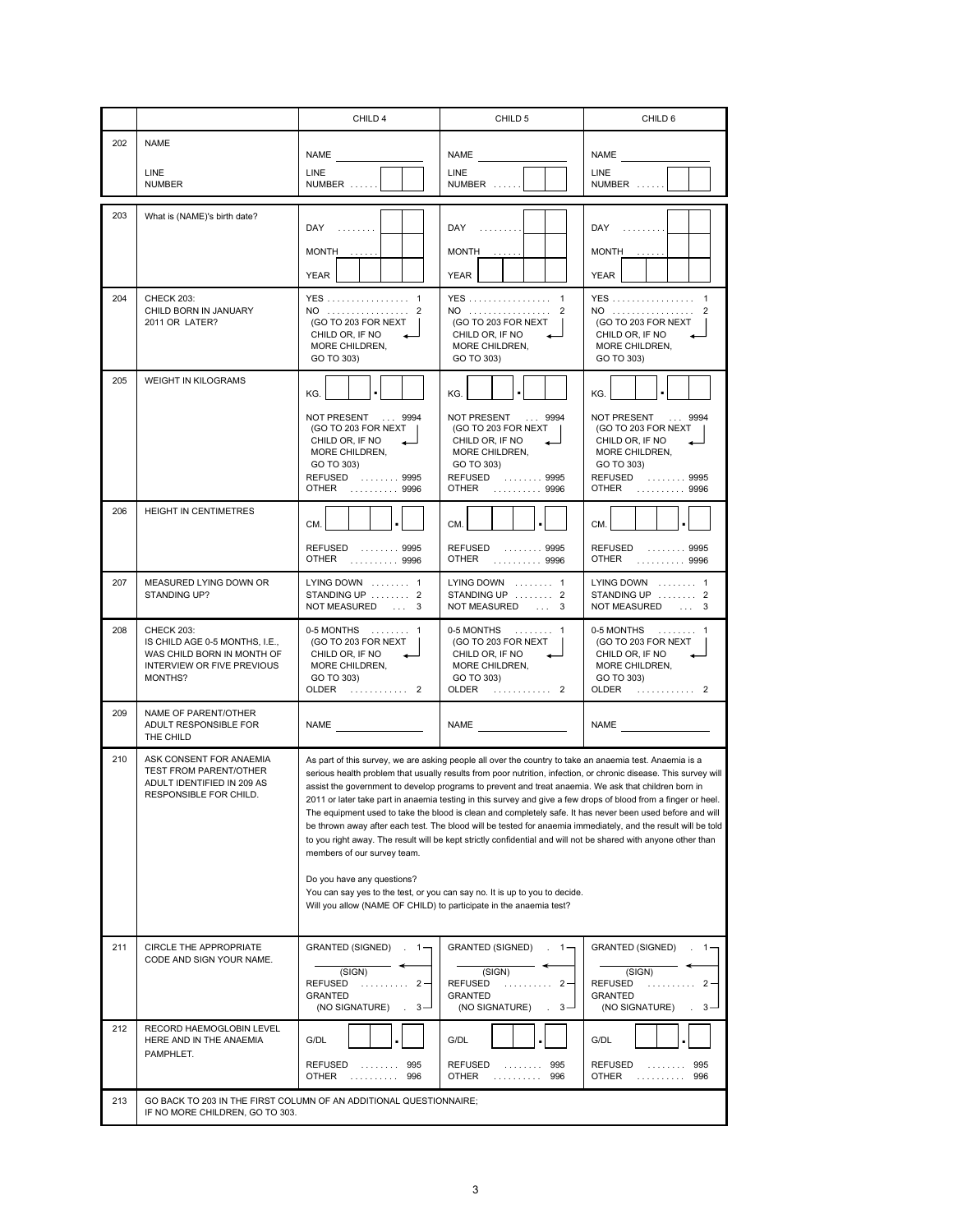|     |                                                                                                                                                                                                            |                                                                                                                                                                                                                                                                                                                                                                                                                                                                                                                                                                                                                                                                                                                                                                                                                                        | WEIGHT, HEIGHT, BLOOD PRESSURE, BLOOD GLUCOSE, HAEMOGLOBIN MEASUREMENT AND HIV TESTING FOR WOMEN AGE 15-49                                                                                                                                                                                                                                                                                      |                                                                                                                                                                     |  |  |  |
|-----|------------------------------------------------------------------------------------------------------------------------------------------------------------------------------------------------------------|----------------------------------------------------------------------------------------------------------------------------------------------------------------------------------------------------------------------------------------------------------------------------------------------------------------------------------------------------------------------------------------------------------------------------------------------------------------------------------------------------------------------------------------------------------------------------------------------------------------------------------------------------------------------------------------------------------------------------------------------------------------------------------------------------------------------------------------|-------------------------------------------------------------------------------------------------------------------------------------------------------------------------------------------------------------------------------------------------------------------------------------------------------------------------------------------------------------------------------------------------|---------------------------------------------------------------------------------------------------------------------------------------------------------------------|--|--|--|
| 301 |                                                                                                                                                                                                            | FROM THE LIST OF ELIGIBLE WOMEN, RECORD THE NAME, LINE NUMBER, AGE, AND MARITAL STATUS IN THE SAME ORDER THEY APPEAR.<br>WRITE THE NAME OF EACH WOMAN AT THE TOP OF THE FOLLOWING PAGES.<br>IF THERE ARE MORE THAN THREE WOMEN, USE AN ADDITIONAL QUESTIONNAIRE(S).                                                                                                                                                                                                                                                                                                                                                                                                                                                                                                                                                                    |                                                                                                                                                                                                                                                                                                                                                                                                 |                                                                                                                                                                     |  |  |  |
|     |                                                                                                                                                                                                            | <b>WOMAN1</b>                                                                                                                                                                                                                                                                                                                                                                                                                                                                                                                                                                                                                                                                                                                                                                                                                          | <b>WOMAN 2</b>                                                                                                                                                                                                                                                                                                                                                                                  | WOMAN 3                                                                                                                                                             |  |  |  |
| 302 | <b>NAME</b>                                                                                                                                                                                                | <b>NAME</b>                                                                                                                                                                                                                                                                                                                                                                                                                                                                                                                                                                                                                                                                                                                                                                                                                            | <b>NAME</b>                                                                                                                                                                                                                                                                                                                                                                                     | <b>NAME</b>                                                                                                                                                         |  |  |  |
|     | LINE<br><b>NUMBER</b>                                                                                                                                                                                      | LINE<br>NUMBER<br>.                                                                                                                                                                                                                                                                                                                                                                                                                                                                                                                                                                                                                                                                                                                                                                                                                    | LINE<br>NUMBER                                                                                                                                                                                                                                                                                                                                                                                  | LINE<br>NUMBER                                                                                                                                                      |  |  |  |
|     | <b>AGE</b>                                                                                                                                                                                                 | .<br>AGE                                                                                                                                                                                                                                                                                                                                                                                                                                                                                                                                                                                                                                                                                                                                                                                                                               | AGE<br>.                                                                                                                                                                                                                                                                                                                                                                                        | AGE<br>.                                                                                                                                                            |  |  |  |
|     | <b>MARITAL</b><br><b>STATUS</b>                                                                                                                                                                            | NEVER MARRIED  1<br>OTHER  2                                                                                                                                                                                                                                                                                                                                                                                                                                                                                                                                                                                                                                                                                                                                                                                                           | NEVER MARRIED  1<br>OTHER  2                                                                                                                                                                                                                                                                                                                                                                    | NEVER MARRIED  1<br>OTHER  2                                                                                                                                        |  |  |  |
| 303 | WEIGHT<br><b>IN KILOGRAMS</b>                                                                                                                                                                              | KG.                                                                                                                                                                                                                                                                                                                                                                                                                                                                                                                                                                                                                                                                                                                                                                                                                                    | KG.                                                                                                                                                                                                                                                                                                                                                                                             | KG.                                                                                                                                                                 |  |  |  |
|     |                                                                                                                                                                                                            | NOT PRESENT<br>99994<br>(GO TO 303 FOR NEXT<br>WOMAN OR, IF NO $\leftarrow$<br>MORE WOMEN,<br>GO TO 403)<br>99995<br><b>REFUSED</b><br><b>OTHER</b><br>99996                                                                                                                                                                                                                                                                                                                                                                                                                                                                                                                                                                                                                                                                           | NOT PRESENT<br>99994<br>(GO TO 303 FOR NEXT<br>WOMAN OR, IF NO $\leftarrow$<br>MORE WOMEN,<br>GO TO 403)<br>REFUSED  99995<br><b>OTHER</b><br>99996                                                                                                                                                                                                                                             | NOT PRESENT<br>99994<br>(GO TO 303 FOR NEXT<br>WOMAN OR, IF NO $\leftarrow$<br>MORE WOMEN,<br>GO TO 403)<br>REFUSED  99995<br><b>OTHER</b><br>99996                 |  |  |  |
| 304 | <b>HEIGHT</b><br>IN CENTIMETRES                                                                                                                                                                            | CM.<br>REFUSED  9995<br>. 9996<br>OTHER                                                                                                                                                                                                                                                                                                                                                                                                                                                                                                                                                                                                                                                                                                                                                                                                | CM.<br>REFUSED  9995<br><b>OTHER</b><br>. 9996                                                                                                                                                                                                                                                                                                                                                  | CM.<br>REFUSED  9995<br><b>OTHER</b><br>. 9996                                                                                                                      |  |  |  |
| 305 | AGE:<br><b>CHECK 302.</b>                                                                                                                                                                                  | 15-17 YEARS  1<br>18-49 YEARS  2<br>(GO TO 310)                                                                                                                                                                                                                                                                                                                                                                                                                                                                                                                                                                                                                                                                                                                                                                                        | 15-17 YEARS  1<br>18-49 YEARS  2<br>(GO TO 310)                                                                                                                                                                                                                                                                                                                                                 | 15-17 YEARS  1<br>18-49 YEARS  2<br>(GO TO 310)                                                                                                                     |  |  |  |
| 306 | <b>MARITAL STATUS:</b><br>CHECK 302.                                                                                                                                                                       | NEVER MARRIED  1<br>OTHER  2<br>(GO TO 310)                                                                                                                                                                                                                                                                                                                                                                                                                                                                                                                                                                                                                                                                                                                                                                                            | NEVER MARRIED  1<br>OTHER  2<br>(GO TO 310)                                                                                                                                                                                                                                                                                                                                                     | NEVER MARRIED  1<br>OTHER  2<br>(GO TO 310)                                                                                                                         |  |  |  |
| 307 | <b>RECORD NAME</b><br>OF PARENT/OTHER<br><b>ADULT RESPON-</b><br>SIBLE FOR<br>ADOLESCENT.                                                                                                                  | NAME                                                                                                                                                                                                                                                                                                                                                                                                                                                                                                                                                                                                                                                                                                                                                                                                                                   | <b>NAME</b>                                                                                                                                                                                                                                                                                                                                                                                     | NAME                                                                                                                                                                |  |  |  |
| 308 | <b>ASK CONSENT</b><br><b>FOR</b><br><b>BLOOD PRESSURE</b><br>FROM PARENT/<br>OTHER ADULT<br><b>IDENTIFIED IN 307</b><br>AS RESPONSIBLE<br><b>FOR</b><br><b>NEVER MARRIED</b><br><b>WOMEN</b><br>AGE 15-17. | I would like to measure (NAME OF ADOLESCENT)'s blood pressure. This will be done three times, with an interval of about five<br>blood pressure. If not treated, high blood pressure may eventually cause serious damage to the heart. The results of this blood<br>(NAME OF ADOLESCENT) consult a health facility or doctor since we cannot provide any further testing or treatment during the<br>survey. You can also decide at any time not to participate in the blood pressure measurement. The result will be kept strictly<br>confidential and will not be shared with anyone other than members of our survey team.<br>Do you have any questions?<br>You can say yes to the test for (NAME OF ADOLESCENT) or you can say no. It is up to you to decide.<br>Will you allow me to measure (NAME OF ADOLESCENT)'s blood pressure? | minutes between measurements. This is a harmless procedure. Blood pressure measurement is used to find out if a person has high<br>pressure measurement will be given to you and (NAME OF ADOLESCENT) after the measurement process is completed. The results<br>of blood pressure measurement will be explained to you. If (NAME OF ADOLESCENT)'s blood pressure is high, we will suggest that |                                                                                                                                                                     |  |  |  |
| 309 | <b>CIRCLE THE</b><br>APPROPRIATE<br>CODE AND<br><b>SIGN</b><br>YOUR NAME.                                                                                                                                  | <b>GRANTED (SIGNED)</b><br>$1 -$<br>.<br>PARENT/OTHER RESPONSIBLE<br>ADULT REFUSED<br>$2 -$<br>GRANTED (NO SIGNATURE)<br>$3 -$<br>(SIGN)<br>(IF REFUSED, GO TO 340)                                                                                                                                                                                                                                                                                                                                                                                                                                                                                                                                                                                                                                                                    | <b>GRANTED (SIGNED)</b><br>$1 -$<br>.<br>PARENT/OTHER RESPONSIBLE<br>ADULT REFUSED<br>$2 -$<br>GRANTED (NO SIGNATURE)<br>$3 -$<br>(SIGN)<br>(IF REFUSED, GO TO 340)                                                                                                                                                                                                                             | <b>GRANTED (SIGNED)</b><br>.<br>$1 -$<br>PARENT/OTHER RESPONSIBLE<br>ADULT REFUSED<br>$2 -$<br>GRANTED (NO SIGNATURE)<br>$3 -$<br>(SIGN)<br>(IF REFUSED, GO TO 340) |  |  |  |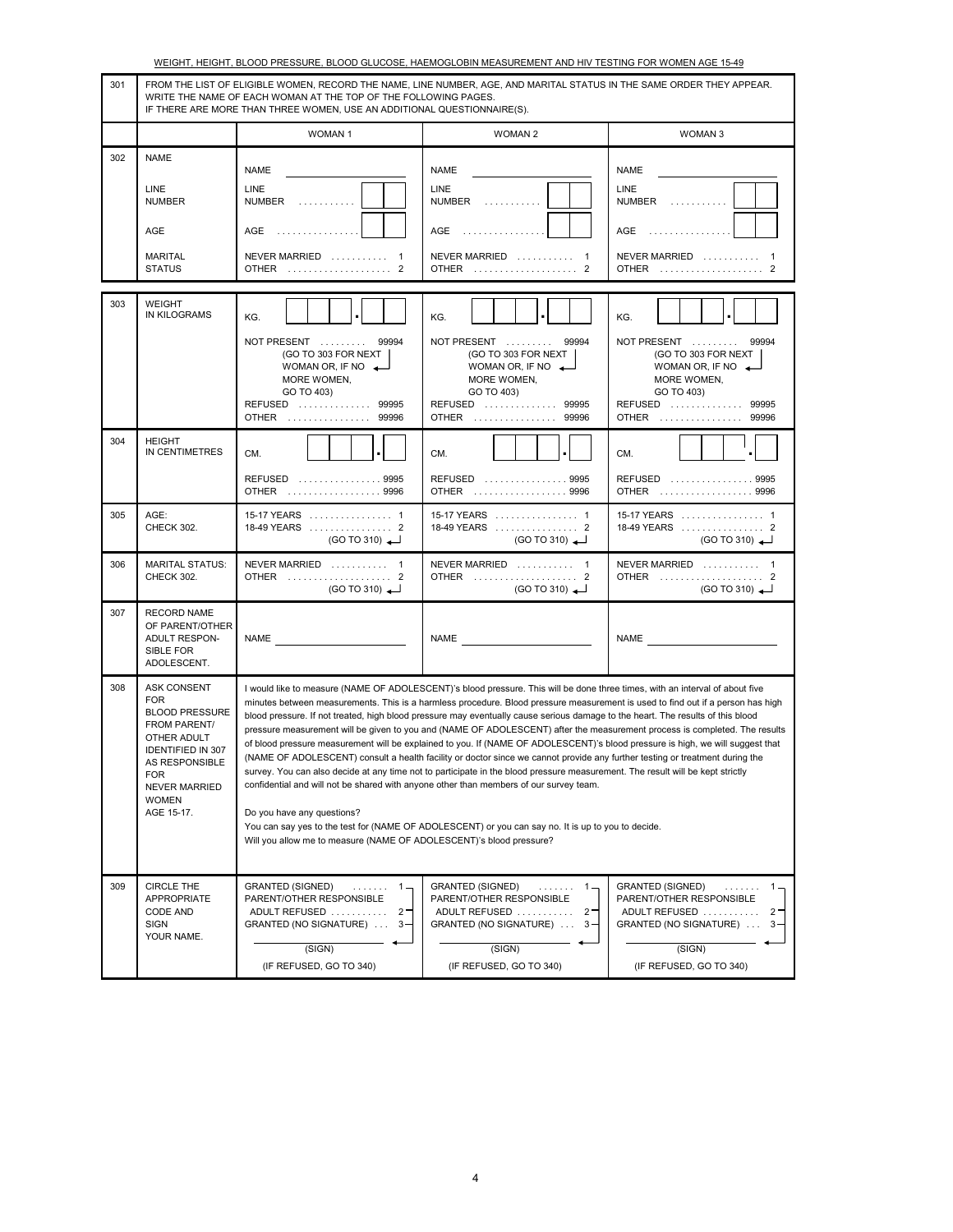|          |                                                                                                                                                                                                                      | WOMAN <sub>1</sub>                                                                                                                                                                                                                                                                                                                                                                                 | <b>WOMAN 2</b>                                                                                                                                                                                                                                                                                                                                                                                                                                                                                                                                                                                                                                                                                          | WOMAN <sub>3</sub>                                                                                                                                                                       |
|----------|----------------------------------------------------------------------------------------------------------------------------------------------------------------------------------------------------------------------|----------------------------------------------------------------------------------------------------------------------------------------------------------------------------------------------------------------------------------------------------------------------------------------------------------------------------------------------------------------------------------------------------|---------------------------------------------------------------------------------------------------------------------------------------------------------------------------------------------------------------------------------------------------------------------------------------------------------------------------------------------------------------------------------------------------------------------------------------------------------------------------------------------------------------------------------------------------------------------------------------------------------------------------------------------------------------------------------------------------------|------------------------------------------------------------------------------------------------------------------------------------------------------------------------------------------|
|          | <b>NAME</b>                                                                                                                                                                                                          | <b>NAME</b>                                                                                                                                                                                                                                                                                                                                                                                        | <b>NAME</b>                                                                                                                                                                                                                                                                                                                                                                                                                                                                                                                                                                                                                                                                                             | <b>NAME</b>                                                                                                                                                                              |
| 310      | ASK CONSENT<br>FOR BLOOD<br>PRESSURE FROM<br>RESPONDENT.                                                                                                                                                             | I would like to measure your blood pressure. This will be done three times, with an interval of about five minutes between<br>kept strictly confidential and will not be shared with anyone other than members of our survey team.<br>Do you have any questions?<br>You can say yes to the test or you can say no. It is up to you to decide.<br>Will you allow me to measure your blood pressure? | measurements. This is a harmless procedure. Blood pressure measurement is used to find out if a person has high blood pressure. If<br>not treated, high blood pressure may eventually cause serious damage to the heart. The results of this blood pressure measurement<br>will be given to you after the measurement process is completed. The results of blood pressure measurement will be explained to you.<br>If your blood pressure is high, we will suggest that you consult a health facility or doctor since we cannot provide any further testing or<br>treatment during the survey. You can also decide at any time not to participate in the blood pressure measurement. The result will be |                                                                                                                                                                                          |
| 311      | CIRCLE THE<br>APPROPRIATE<br><b>CODE AND</b><br><b>SIGN</b><br>YOUR NAME.                                                                                                                                            | GRANTED  1-<br>RESPONDENT REFUSED  2-<br>GRANTED (NO SIGNATURE)  3<br>(SIGN)<br>(IF REFUSED, GO TO 338)                                                                                                                                                                                                                                                                                            | GRANTED  1-<br>RESPONDENT REFUSED  2-<br>GRANTED (NO SIGNATURE) $\ldots$ 3<br>(SIGN)<br>(IF REFUSED, GO TO 338)                                                                                                                                                                                                                                                                                                                                                                                                                                                                                                                                                                                         | GRANTED  1<br>RESPONDENT REFUSED<br>$2 -$<br>GRANTED (NO SIGNATURE)<br>$3 -$<br>(SIGN)<br>(IF REFUSED, GO TO 338)                                                                        |
| 312      | Before taking your<br>blood pressure, I<br>would like to ask a<br>few questions about<br>things that may<br>affect these<br>measurements.<br>Have you done any<br>of the following<br>within the past 30<br>minutes: | <b>YES</b>                                                                                                                                                                                                                                                                                                                                                                                         | <b>YES</b>                                                                                                                                                                                                                                                                                                                                                                                                                                                                                                                                                                                                                                                                                              | <b>YES</b>                                                                                                                                                                               |
| a)<br>b) | Eaten anything?<br>Had coffee, tea, cola<br>or other drink that<br>has caffeine?                                                                                                                                     | <b>NO</b><br>$\mathbf{1}$<br>$\overline{2}$<br>EATEN<br>.<br><b>HAD CAFFEINATED</b><br>DRINK<br>$\overline{2}$<br>$\mathbf{1}$                                                                                                                                                                                                                                                                     | NO<br>$\mathbf{1}$<br>$\overline{2}$<br>EATEN<br>.<br>HAD CAFFEINATED<br>DRINK<br>$\overline{2}$<br>$\mathbf{1}$                                                                                                                                                                                                                                                                                                                                                                                                                                                                                                                                                                                        | <b>NO</b><br>$\mathbf{1}$<br>$\overline{2}$<br>EATEN<br>.<br>HAD CAFFEINATED<br><b>DRINK</b><br>$\mathbf{1}$<br>2                                                                        |
| C)<br>d) | Smoked any tobacco<br>product?<br>Used any other type<br>of tobacco such as                                                                                                                                          | $SMOKED$<br>$\overline{2}$<br>1                                                                                                                                                                                                                                                                                                                                                                    | $SMOKED$<br>$\overline{2}$<br>1                                                                                                                                                                                                                                                                                                                                                                                                                                                                                                                                                                                                                                                                         | <b>SMOKED</b><br>$\overline{2}$<br>$\mathbf{1}$                                                                                                                                          |
|          | ghutka, pan masala<br>with tobacco other<br>chewing tobacco or<br>snuff?                                                                                                                                             | $\overline{2}$<br>OTHER TOBACCO<br>1                                                                                                                                                                                                                                                                                                                                                               | OTHER TOBACCO<br>$\overline{2}$<br>1                                                                                                                                                                                                                                                                                                                                                                                                                                                                                                                                                                                                                                                                    | OTHER TOBACCO<br>2<br>1                                                                                                                                                                  |
| 313      | May I begin the<br>process of<br>measuring your<br>blood pressure? I will<br>begin by measuring<br>the circumference of<br>vour arm to make<br>sure that I use the<br>right equipment.                               | ARM CIRCUMFERENCE<br>(IN CENTIMETRES)<br>MEASURE THE CIRCUMFERENCE OF<br>THE RESPONDENT'S ARM MIDWAY<br>BETWEEN THE ELBOW AND THE<br>SHOULDER, RECORD THE<br>MEASUREMENT IN CENTIMETRES.                                                                                                                                                                                                           | ARM CIRCUMFERENCE<br>(IN CENTIMETRES)<br>MEASURE THE CIRCUMFERENCE OF<br>THE RESPONDENT'S ARM MIDWAY<br>BETWEEN THE ELBOW AND THE<br>SHOULDER, RECORD THE<br>MEASUREMENT IN CENTIMETRES.                                                                                                                                                                                                                                                                                                                                                                                                                                                                                                                | ARM CIRCUMFERENCE<br>(IN CENTIMETRES)<br>MEASURE THE CIRCUMFERENCE OF<br>THE RESPONDENT'S ARM MIDWAY<br>BETWEEN THE ELBOW AND THE<br>SHOULDER. RECORD THE<br>MEASUREMENT IN CENTIMETRES. |
| 314      | USE THE ARM<br><b>CIRCUMFERENCE</b><br>MEASUREMENT TO<br>SELECT THE<br>APPROPRIATE<br><b>BLOOD PRESSURE</b><br>MONITOR CUFF<br>SIZE. CIRCLE THE<br>CODE FOR THE<br>CUFF SIZE.                                        | SMALL: 17 CM - 22 CM  1<br>MEDIUM: $22 \text{ CM} - 32 \text{ CM}$ 2<br>LARGE: $32 \text{ CM} - 42 \text{ CM}$ 3                                                                                                                                                                                                                                                                                   | SMALL: 17 CM - 22 CM  1<br>MEDIUM: $22 \text{ CM} - 32 \text{ CM}$ 2<br>LARGE: $32 \text{ CM} - 42 \text{ CM}$ 3                                                                                                                                                                                                                                                                                                                                                                                                                                                                                                                                                                                        | SMALL: 17 CM - 22 CM 1<br>MEDIUM: $22 \text{ CM} - 32 \text{ CM}$ 2<br>LARGE: $32 \text{ CM} - 42 \text{ CM}$ 3                                                                          |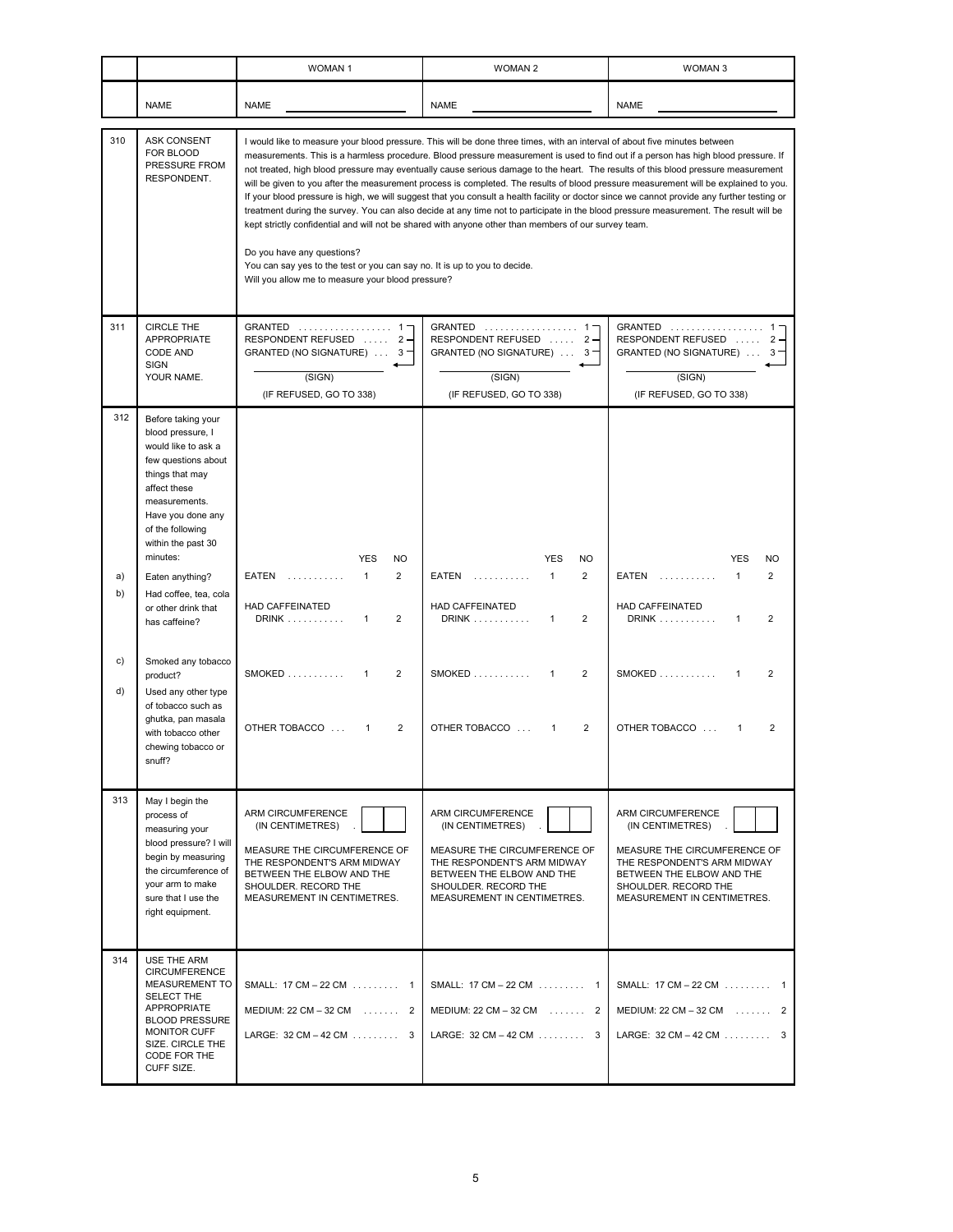|     |                                                                                                                                                               | <b>WOMAN1</b>                                                                                                                                   | <b>WOMAN 2</b>                                                                                                                                      | <b>WOMAN 3</b>                                                                                                                                             |
|-----|---------------------------------------------------------------------------------------------------------------------------------------------------------------|-------------------------------------------------------------------------------------------------------------------------------------------------|-----------------------------------------------------------------------------------------------------------------------------------------------------|------------------------------------------------------------------------------------------------------------------------------------------------------------|
|     | <b>NAME</b>                                                                                                                                                   | <b>NAME</b>                                                                                                                                     | <b>NAME</b>                                                                                                                                         | <b>NAME</b>                                                                                                                                                |
| 315 | <b>RECORD TIME</b><br>OF FIRST<br><b>BP READING</b>                                                                                                           | <b>HOURS</b><br><b>MINUTES</b>                                                                                                                  | <b>MINUTES</b><br><b>HOURS</b>                                                                                                                      | <b>HOURS</b><br><b>MINUTES</b>                                                                                                                             |
| 316 | TAKE THE FIRST<br><b>BLOOD PRESSURE</b><br>READING. RECORD<br>THE SYSTOLIC<br>AND DIASTOLIC<br>PRESSURE.                                                      | <b>FIRST BP MEASURE</b><br>SYSTOLIC<br>DIASTOLIC<br>REFUSED  994-<br>TECHNICAL PROBLEMS  995-<br>OTHER  996-<br>(IF NOT MEASURED, GO TO 338) ←  | <b>FIRST BP MEASURE</b><br>SYSTOLIC<br>DIASTOLIC<br>REFUSED<br>$994 -$<br>TECHNICAL PROBLEMS  995-<br>OTHER  996-<br>(IF NOT MEASURED, GO TO 338) ← | <b>FIRST BP MEASURE</b><br>SYSTOLIC<br>DIASTOLIC<br>$REFUSED$<br>994<br>TECHNICAL PROBLEMS<br>$995 -$<br>OTHER  996<br>(IF NOT MEASURED, GO TO 338) ←      |
| 317 | Before this survey,<br>has your blood<br>pressure ever been<br>checked?                                                                                       | <b>YES</b><br>$NO$<br>2                                                                                                                         | <b>YES</b><br>2                                                                                                                                     | <b>YES</b><br>NO<br>2                                                                                                                                      |
| 318 | Were you told on two<br>or more different<br>occasions by a<br>doctor or other health<br>professional that you<br>had hypertension or<br>high blood pressure? | <b>YES</b><br>NO  2                                                                                                                             | <b>YES</b><br>NO<br>2                                                                                                                               | <b>YES</b><br>NO                                                                                                                                           |
| 319 | To lower your blood<br>pressure, are you<br>now taking a<br>prescribed medicine?                                                                              | <b>YES</b><br>NO                                                                                                                                | <b>YES</b>                                                                                                                                          | <b>YES</b><br>NO                                                                                                                                           |
| 320 |                                                                                                                                                               |                                                                                                                                                 | CHECK THAT IT HAS BEEN AT LEAST 5 MINUTES BEFORE TAKING THE SECOND BLOOD PRESSURE MEASUREMENT                                                       |                                                                                                                                                            |
| 321 | May I take your<br>blood pressure at<br>this time?                                                                                                            | <b>YES</b><br>NO  2<br>$(GO TO 332)$ $\longrightarrow$                                                                                          | <b>YES</b><br>NO  2<br>$(GO TO 332)$ $\longrightarrow$                                                                                              | <b>YES</b><br>NO<br>(GO TO 332) $\leftarrow$                                                                                                               |
| 322 | <b>RECORD TIME</b><br>OF SECOND<br>BP READING                                                                                                                 | <b>HOURS</b><br><b>MINUTES</b>                                                                                                                  | <b>HOURS</b><br><b>MINUTES</b>                                                                                                                      | <b>HOURS</b><br><b>MINUTES</b>                                                                                                                             |
| 323 | TAKE THE SECOND<br><b>BLOOD PRESSURE</b><br>READING. RECORD<br>THE SYSTOLIC<br>AND DIASTOLIC<br>PRESSURE.                                                     | <b>SECOND BP MEASURE</b><br>SYSTOLIC<br>DIASTOLIC<br>REFUSED  994-<br>TECHNICAL PROBLEMS  995-<br>OTHER  996-<br>(IF NOT MEASURED, GO TO 332) ← | <b>SECOND BP MEASURE</b><br>SYSTOLIC<br>DIASTOLIC<br>REFUSED  994-<br>TECHNICAL PROBLEMS  995-<br>OTHER  996-<br>(IF NOT MEASURED, GO TO 332) ←     | <b>SECOND BP MEASURE</b><br>SYSTOLIC<br>DIASTOLIC<br>REFUSED  994-<br>TECHNICAL PROBLEMS  995-<br>OTHER  996-<br>(IF NOT MEASURED, GO TO 332) $\leftarrow$ |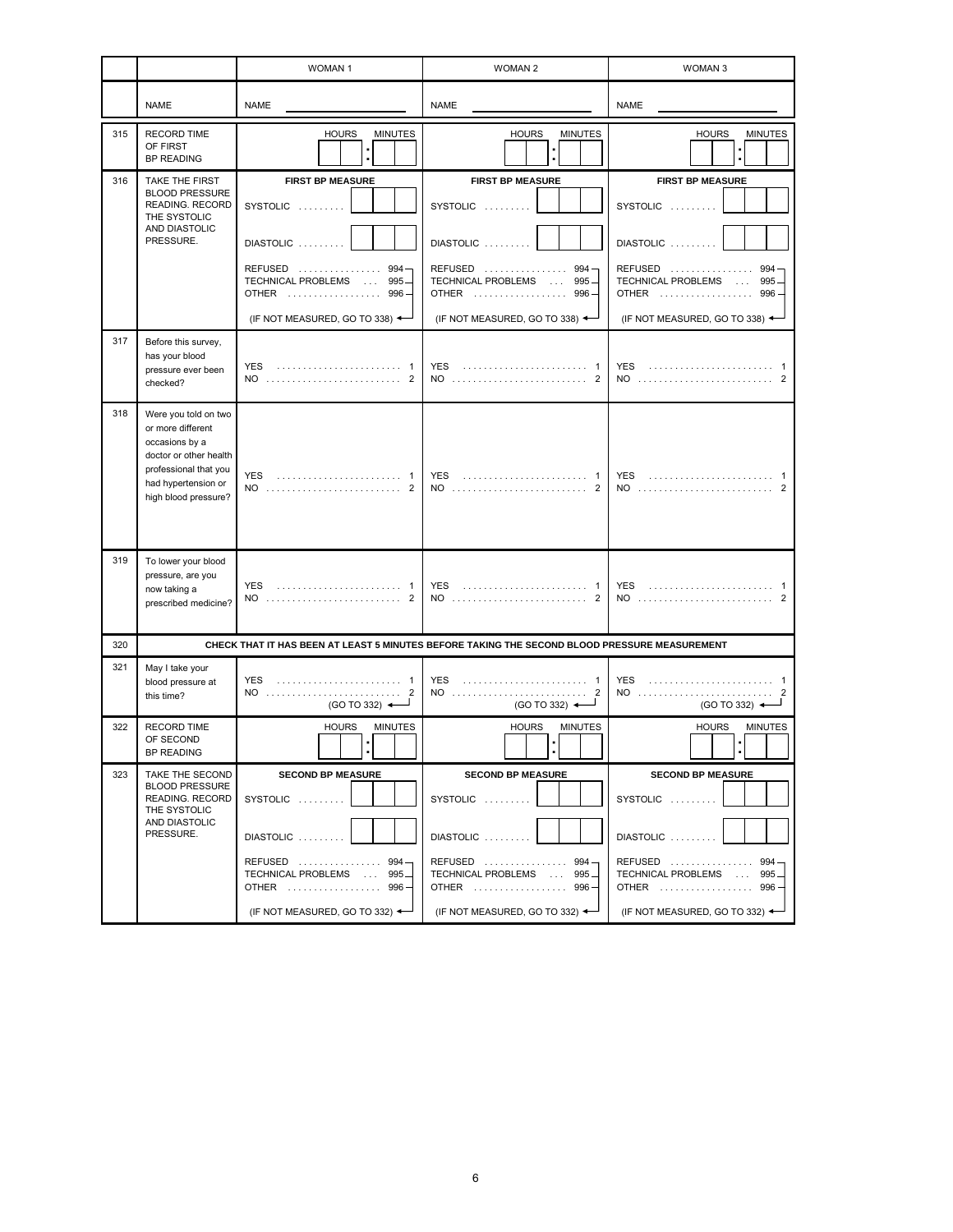|      |                                                                                                        | <b>WOMAN1</b>                                                                                                                        | <b>WOMAN 2</b>                                                                                                              | <b>WOMAN3</b>                                                                                                                          |
|------|--------------------------------------------------------------------------------------------------------|--------------------------------------------------------------------------------------------------------------------------------------|-----------------------------------------------------------------------------------------------------------------------------|----------------------------------------------------------------------------------------------------------------------------------------|
|      | <b>NAME</b>                                                                                            | NAME                                                                                                                                 | NAME                                                                                                                        |                                                                                                                                        |
| 324  |                                                                                                        |                                                                                                                                      | CHECK THAT IT HAS BEEN AT LEAST 5 MINUTES BEFORE TAKING THE THIRD BLOOD PRESSURE MEASUREMENT                                |                                                                                                                                        |
| 325  | May I take your<br>blood pressure at<br>this time?                                                     | YES  1<br>NO  2<br>$(GO TO 334)$ $\leftarrow$                                                                                        | YES  1<br>NO  2<br>(GO TO 334) $\leftarrow$                                                                                 | NO  2<br>(GO TO 334) $\leftarrow$                                                                                                      |
| 326  | <b>RECORD TIME</b><br>OF THIRD<br><b>BP READING</b>                                                    | <b>HOURS</b><br><b>MINUTES</b>                                                                                                       | <b>HOURS</b><br><b>MINUTES</b>                                                                                              | <b>HOURS</b><br><b>MINUTES</b>                                                                                                         |
| 327  | TAKE THE THIRD<br><b>BLOOD PRESSURE</b><br>READING. RECORD<br>THE SYSTOLIC<br>AND DIASTOLIC            | THIRD BP MEASURE<br>SYSTOLIC                                                                                                         | THIRD BP MEASURE<br>SYSTOLIC                                                                                                | THIRD BP MEASURE<br>SYSTOLIC                                                                                                           |
|      | PRESSURE.                                                                                              | DIASTOLIC<br>REFUSED  994<br><b>TECHNICAL PROBLEMS</b><br>$995 -$<br><b>Contract</b><br>OTHER  996<br>(IF NOT MEASURED, GO TO 334) < | DIASTOLIC<br>REFUSED  994<br><b>TECHNICAL PROBLEMS</b><br>$995 -$<br>$\sim$<br>OTHER  996<br>(IF NOT MEASURED, GO TO 334) < | DIASTOLIC<br>$REFUSED$<br>994<br>TECHNICAL PROBLEMS<br>995<br><b>Contract</b><br><b>OTHER</b><br>996<br>(IF NOT MEASURED, GO TO 334) < |
| 328  | RECORD THE SUM<br>OF THE SYSTOLIC<br><b>MEASURES FROM</b><br>323 AND 327.                              | <b>SUM</b><br><b>SYSTOLIC</b>                                                                                                        | <b>SUM</b><br><b>SYSTOLIC</b>                                                                                               | <b>SUM</b><br><b>SYSTOLIC</b>                                                                                                          |
| 329  | CALCULATE THE<br><b>AVERAGE</b><br><b>SYSTOLIC</b><br>PRESSURES BY<br>DIVIDING THE SUM<br>IN 328 BY 2. | <b>AVERAGE</b><br><b>SYSTOLIC</b><br>CIRCLE IN 336                                                                                   | <b>AVERAGE</b><br><b>SYSTOLIC</b><br>CIRCLE IN 336                                                                          | <b>AVERAGE</b><br><b>SYSTOLIC</b><br>CIRCLE IN 336                                                                                     |
| 330  | <b>RECORD THE SUM</b><br>OF THE DIASTOLIC<br><b>MEASURES FROM</b><br>323 AND 327.                      | <b>SUM</b><br><b>DIASTOLIC</b>                                                                                                       | <b>SUM</b><br><b>DIASTOLIC</b>                                                                                              | <b>SUM</b><br><b>DIASTOLIC</b>                                                                                                         |
| 331  | CALCULATE THE<br>AVERAGE<br><b>DIASTOLIC</b><br>PRESSURES BY<br>DIVIDING THE SUM<br>IN 330 BY 2.       | <b>AVERAGE</b><br><b>DIASTOLIC</b><br>CIRCLE IN 336<br>AND SKIP TO 336                                                               | <b>AVERAGE</b><br><b>DIASTOLIC</b><br>CIRCLE IN 336<br>AND SKIP TO 336                                                      | <b>AVERAGE</b><br><b>DIASTOLIC</b><br>CIRCLE IN 336<br>AND SKIP TO 336                                                                 |
| 331A |                                                                                                        |                                                                                                                                      | IF ONLY ONE MEASUREMENT WAS TAKEN, RECORD THE FIRST SYSTOLIC AND DIASTOLIC NUMBERS HERE.                                    |                                                                                                                                        |
| 332  | RECORD THE<br><b>SYSTOLIC</b><br><b>MEASURE FROM</b><br>316.                                           | <b>SYSTOLIC</b><br>CIRCLE IN 336                                                                                                     | SYSTOLIC<br>CIRCLE IN 336                                                                                                   | <b>SYSTOLIC</b><br>CIRCLE IN 336                                                                                                       |
| 333  | RECORD THE<br><b>DIASTOLIC</b><br><b>MEASURE FROM</b><br>316.                                          | <b>DIASTOLIC</b><br>CIRCLE IN 336<br>AND SKIP TO 336                                                                                 | <b>DIASTOLIC</b><br>CIRCLE IN 336<br>AND SKIP TO 336                                                                        | <b>DIASTOLIC</b><br>CIRCLE IN 336<br>AND SKIP TO 336                                                                                   |
| 333A |                                                                                                        |                                                                                                                                      | IF ONLY TWO MEASUREMENTS WERE TAKEN, RECORD THE SECOND SYSTOLIC AND DIASTOLIC NUMBERS HERE.                                 |                                                                                                                                        |
| 334  | RECORD THE<br><b>SYSTOLIC</b><br><b>MEASURE FROM</b><br>323.                                           | <b>SYSTOLIC</b><br>CIRCLE IN 336                                                                                                     | <b>SYSTOLIC</b><br>CIRCLE IN 336                                                                                            | <b>SYSTOLIC</b><br>CIRCLE IN 336                                                                                                       |
| 335  | RECORD THE<br><b>DIASTOLIC</b><br><b>MEASURE FROM</b><br>323.                                          | <b>DIASTOLIC</b><br>CIRCLE IN 336                                                                                                    | <b>DIASTOLIC</b><br>CIRCLE IN 336                                                                                           | <b>DIASTOLIC</b><br>CIRCLE IN 336                                                                                                      |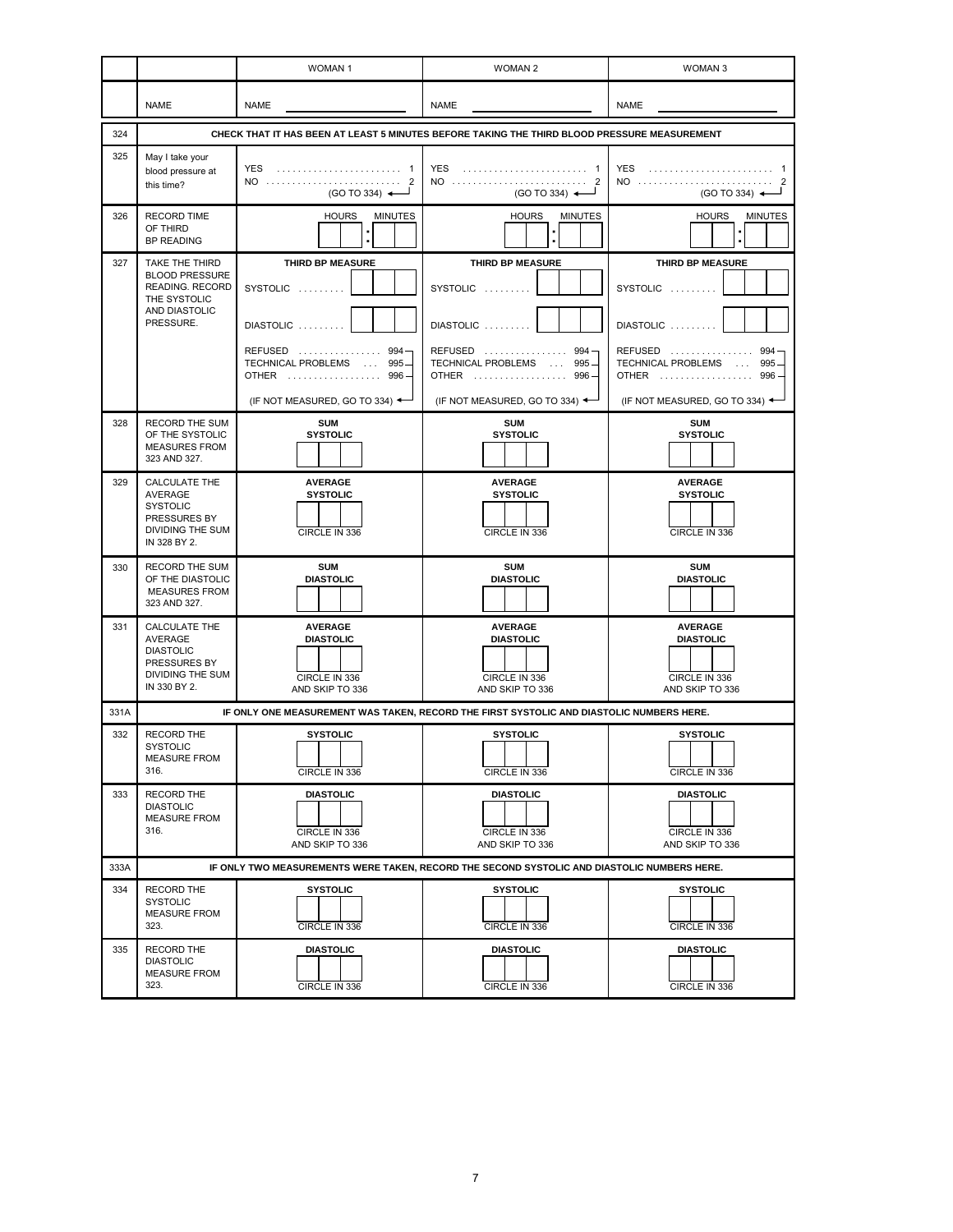|     |                                                                                                                                                                                                   | <b>WOMAN1</b>                                                                                                                                                                                                                                                                                                                                                                                                                                                                                                                                                                                                                                                                                                                                                                                                                                                                                                                                                                               |                                                                                                     | <b>WOMAN 2</b>                                                                                                                      |                                                          | <b>WOMAN3</b>                                                                                                                                                                                                                                          |                                                          |
|-----|---------------------------------------------------------------------------------------------------------------------------------------------------------------------------------------------------|---------------------------------------------------------------------------------------------------------------------------------------------------------------------------------------------------------------------------------------------------------------------------------------------------------------------------------------------------------------------------------------------------------------------------------------------------------------------------------------------------------------------------------------------------------------------------------------------------------------------------------------------------------------------------------------------------------------------------------------------------------------------------------------------------------------------------------------------------------------------------------------------------------------------------------------------------------------------------------------------|-----------------------------------------------------------------------------------------------------|-------------------------------------------------------------------------------------------------------------------------------------|----------------------------------------------------------|--------------------------------------------------------------------------------------------------------------------------------------------------------------------------------------------------------------------------------------------------------|----------------------------------------------------------|
|     | <b>NAME</b>                                                                                                                                                                                       | <b>NAME</b>                                                                                                                                                                                                                                                                                                                                                                                                                                                                                                                                                                                                                                                                                                                                                                                                                                                                                                                                                                                 |                                                                                                     | <b>NAME</b>                                                                                                                         |                                                          | <b>NAME</b>                                                                                                                                                                                                                                            |                                                          |
| 336 | <b>CIRCLE THE</b><br>SINGLE NUMBER<br>WHERE THE<br>AVERAGE<br><b>DIASTOLIC AND</b><br><b>SYSTOLIC</b><br><b>MEASURES MEET.</b>                                                                    |                                                                                                                                                                                                                                                                                                                                                                                                                                                                                                                                                                                                                                                                                                                                                                                                                                                                                                                                                                                             |                                                                                                     |                                                                                                                                     |                                                          |                                                                                                                                                                                                                                                        |                                                          |
|     | <b>AVERAGE</b><br><b>SYSTOLIC</b>                                                                                                                                                                 | 85-<br>< 80 < 85<br>89                                                                                                                                                                                                                                                                                                                                                                                                                                                                                                                                                                                                                                                                                                                                                                                                                                                                                                                                                                      | <b>AVERAGE DIASTOLIC</b><br>90-<br>$100 -$<br>≥110<br>99<br>109                                     | <b>AVERAGE DIASTOLIC</b><br>85-<br>90-<br>< 80 < 85<br>89<br>99                                                                     | $100 -$<br>≥110<br>109                                   | <b>AVERAGE DIASTOLIC</b><br>$85 -$<br>$90-$<br>< 80 < 85<br>89<br>99                                                                                                                                                                                   | $100 -$<br>≥110<br>109                                   |
| 337 | 120<br>< 130<br>130-139<br>140-159<br>160-179<br>≥180                                                                                                                                             | 2<br>3<br>1<br>$\overline{2}$<br>$\overline{2}$<br>3<br>3<br>3<br>3<br>4<br>4<br>4<br>5<br>5<br>5<br>6<br>6<br>6                                                                                                                                                                                                                                                                                                                                                                                                                                                                                                                                                                                                                                                                                                                                                                                                                                                                            | $\overline{4}$<br>5<br>6<br>5<br>6<br>4<br>5<br>4<br>6<br>5<br>6<br>4<br>5<br>6<br>5<br>6<br>6<br>6 | 2<br>3<br>4<br>1<br>2<br>2<br>3<br>4<br>3<br>3<br>3<br>4<br>4<br>4<br>4<br>4<br>5<br>5<br>5<br>5<br>6<br>6<br>6<br>6                | 5<br>6<br>5<br>6<br>5<br>6<br>5<br>6<br>6<br>5<br>6<br>6 | 2<br>3<br>4<br>1<br>2<br>$\overline{2}$<br>3<br>4<br>3<br>3<br>3<br>4<br>4<br>4<br>4<br>4<br>5<br>5<br>5<br>5<br>6<br>6<br>6<br>6<br>RECORD THE NUMBER YOU CIRCLED IN 336 IN THE CHART BELOW. THEN USE THE INSTRUCTIONS TO THE RIGHT OF THAT NUMBER TO | 5<br>6<br>5<br>6<br>5<br>6<br>5<br>6<br>5<br>6<br>6<br>6 |
|     | ANSWER ANY QUESTIONS.                                                                                                                                                                             | <b>NUMBER</b>                                                                                                                                                                                                                                                                                                                                                                                                                                                                                                                                                                                                                                                                                                                                                                                                                                                                                                                                                                               |                                                                                                     | <b>RESPONDENT'S BLOOD PRESSURE</b>                                                                                                  |                                                          | COMPLETE A BLOOD PRESSURE REPORT AND REFERRAL FORM FOR THE RESPONDENT. GIVE THE FORM TO THE RESPONDENT AND<br><b>CONSULT HEALTH PROVIDER TO CHECK</b>                                                                                                  |                                                          |
|     |                                                                                                                                                                                                   | CIRCLED IN 336<br>$\mathbf{1}$                                                                                                                                                                                                                                                                                                                                                                                                                                                                                                                                                                                                                                                                                                                                                                                                                                                                                                                                                              | <b>CATEGORY</b><br><b>NORMAL (OPTIMAL)</b>                                                          |                                                                                                                                     |                                                          | <b>BLOOD PRESSURE WITHIN:</b><br>1 YEAR                                                                                                                                                                                                                |                                                          |
|     |                                                                                                                                                                                                   | $\mathbf{2}$                                                                                                                                                                                                                                                                                                                                                                                                                                                                                                                                                                                                                                                                                                                                                                                                                                                                                                                                                                                | <b>NORMAL (MILDLY HIGH)</b>                                                                         |                                                                                                                                     |                                                          | 1 YEAR                                                                                                                                                                                                                                                 |                                                          |
|     |                                                                                                                                                                                                   | 3                                                                                                                                                                                                                                                                                                                                                                                                                                                                                                                                                                                                                                                                                                                                                                                                                                                                                                                                                                                           |                                                                                                     | <b>NORMAL (MODERATELY HIGH)</b>                                                                                                     |                                                          | 2 MONTHS                                                                                                                                                                                                                                               |                                                          |
|     |                                                                                                                                                                                                   | 4                                                                                                                                                                                                                                                                                                                                                                                                                                                                                                                                                                                                                                                                                                                                                                                                                                                                                                                                                                                           |                                                                                                     | <b>ABNORMAL (MILDLY ELEVATED)</b>                                                                                                   |                                                          | <b>1 MONTH</b>                                                                                                                                                                                                                                         |                                                          |
|     |                                                                                                                                                                                                   | 5                                                                                                                                                                                                                                                                                                                                                                                                                                                                                                                                                                                                                                                                                                                                                                                                                                                                                                                                                                                           |                                                                                                     | ABNORMAL (MODERATELY ELEVATED)                                                                                                      |                                                          | 1 WEEK                                                                                                                                                                                                                                                 |                                                          |
|     |                                                                                                                                                                                                   | 6                                                                                                                                                                                                                                                                                                                                                                                                                                                                                                                                                                                                                                                                                                                                                                                                                                                                                                                                                                                           |                                                                                                     | ABNORMAL (SEVERELY ELEVATED)                                                                                                        |                                                          | <b>IMMEDIATELY</b>                                                                                                                                                                                                                                     |                                                          |
| 338 | AGE:<br>CHECK 302.                                                                                                                                                                                | 15-17 YEARS  1<br>18-49 YEARS  2                                                                                                                                                                                                                                                                                                                                                                                                                                                                                                                                                                                                                                                                                                                                                                                                                                                                                                                                                            | (GO TO 342)                                                                                         | 15-17 YEARS  1<br>18-49 YEARS  2                                                                                                    | $(GO TO 342)$ <sup>-</sup>                               | 15-17 YEARS  1<br>18-49 YEARS  2<br>$(GO TO 342)$ <sup>-</sup>                                                                                                                                                                                         |                                                          |
| 339 | <b>MARITAL STATUS:</b><br>CHECK 302.                                                                                                                                                              | NEVER MARRIED  1<br>OTHER  2                                                                                                                                                                                                                                                                                                                                                                                                                                                                                                                                                                                                                                                                                                                                                                                                                                                                                                                                                                | $(GO TO 342)$ <sup>-</sup>                                                                          | NEVER MARRIED  1<br>OTHER  2                                                                                                        | (GO TO 342)                                              | NEVER MARRIED  1<br>OTHER  2<br>(GO TO 342)                                                                                                                                                                                                            |                                                          |
| 340 | <b>ASK CONSENT</b><br><b>FOR</b><br>ANAEMIA TEST<br>FROM PARENT/<br>OTHER ADULT<br><b>IDENTIFIED IN 307</b><br>AS RESPONSIBLE<br><b>FOR</b><br><b>NEVER MARRIED</b><br><b>WOMEN</b><br>AGE 15-17. | As part of this survey, we are asking people all over the country to take an anaemia test. Anaemia is a serious health problem that<br>usually results from poor nutrition, infection, or chronic disease. This survey will assist the government to develop programs to prevent<br>and treat anaemia. For the anaemia testing, we will need a few drops of blood from a finger. The equipment used to take the blood is<br>clean and completely safe. It has never been used before and will be thrown away after each test.<br>The blood will be tested for anaemia immediately, and the result will be told to you and (NAME OF ADOLESCENT) right away. The<br>result will be kept strictly confidential and will not be shared with anyone other than members of our survey team.<br>Do you have any questions?<br>You can say yes to the test for (NAME OF ADOLESCENT), or you can say no. It is up to you to decide.<br>Will you allow (NAME OF ADOLESCENT) to take the anaemia test? |                                                                                                     |                                                                                                                                     |                                                          |                                                                                                                                                                                                                                                        |                                                          |
| 341 | <b>CIRCLE THE</b><br>APPROPRIATE<br>CODE AND<br>SIGN<br>YOUR NAME.                                                                                                                                | <b>GRANTED (SIGNED)</b><br>PARENT/OTHER RESPONSIBLE<br>ADULT REFUSED<br>GRANTED (NO SIGNATURE)<br>(SIGN)<br>(IF REFUSED, GO TO 347)                                                                                                                                                                                                                                                                                                                                                                                                                                                                                                                                                                                                                                                                                                                                                                                                                                                         | $\ldots \ldots 1$ =<br>$2 -$<br>$3 -$                                                               | <b>GRANTED (SIGNED)</b><br>PARENT/OTHER RESPONSIBLE<br>ADULT REFUSED<br>GRANTED (NO SIGNATURE)<br>(SIGN)<br>(IF REFUSED, GO TO 347) | . 1 =<br>$2 -$<br>$3 -$                                  | <b>GRANTED (SIGNED)</b><br>PARENT/OTHER RESPONSIBLE<br>ADULT REFUSED<br>GRANTED (NO SIGNATURE)<br>(SIGN)<br>(IF REFUSED, GO TO 347)                                                                                                                    | $1 -$<br>.<br>$2 -$<br>3-                                |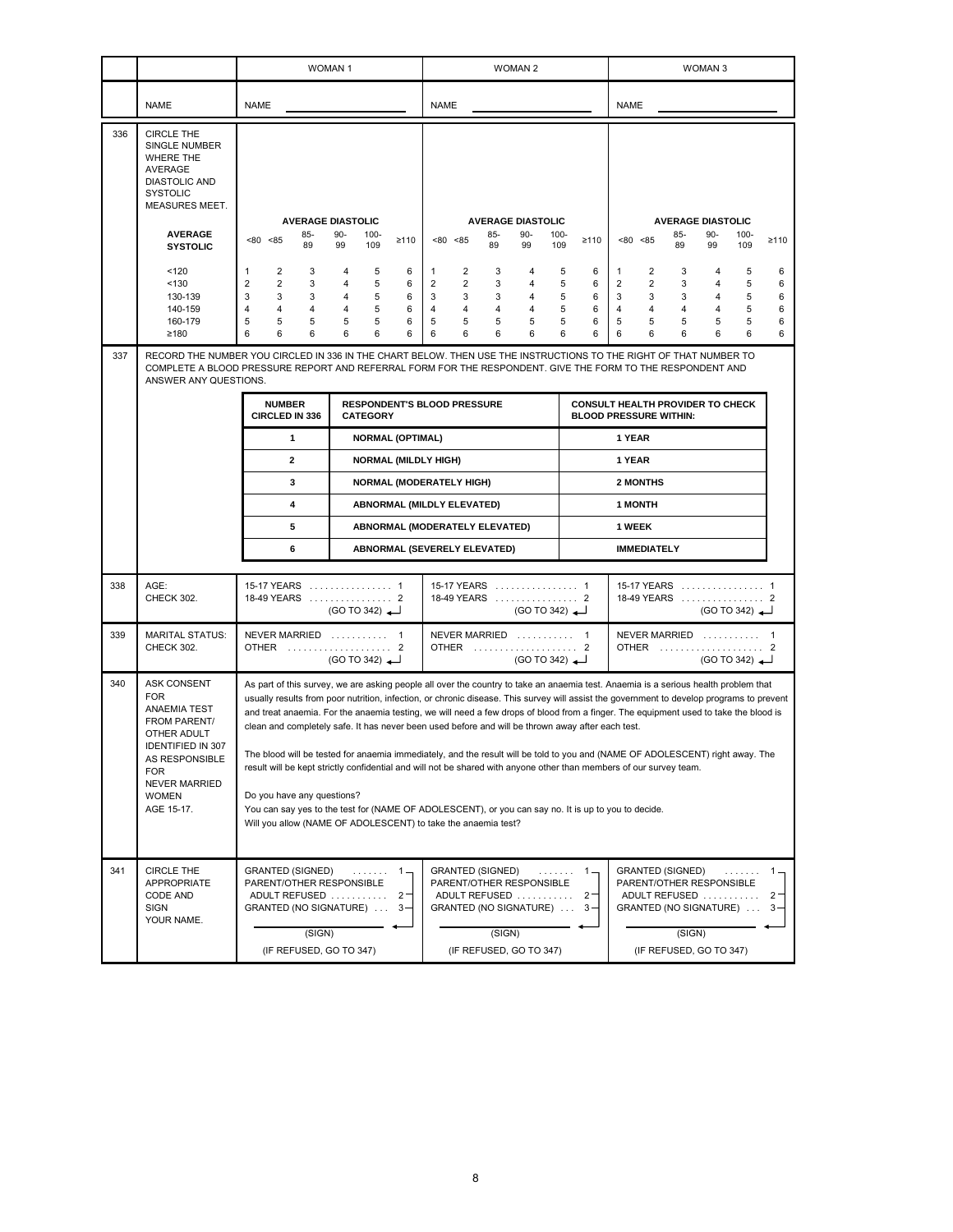|     |                                                                                                                                                                                                                  | <b>WOMAN1</b>                                                                                                                                                                                                                                                                                                                                                                                                                                                                                                                                                                                                                                                                                                                                                                                                                                                                                                                                                                                                                                                                                                                                                                                                                                                                                                                                                                 | <b>WOMAN 2</b>                                                                                                                                                    | WOMAN <sub>3</sub>                                                                                                                                        |  |  |
|-----|------------------------------------------------------------------------------------------------------------------------------------------------------------------------------------------------------------------|-------------------------------------------------------------------------------------------------------------------------------------------------------------------------------------------------------------------------------------------------------------------------------------------------------------------------------------------------------------------------------------------------------------------------------------------------------------------------------------------------------------------------------------------------------------------------------------------------------------------------------------------------------------------------------------------------------------------------------------------------------------------------------------------------------------------------------------------------------------------------------------------------------------------------------------------------------------------------------------------------------------------------------------------------------------------------------------------------------------------------------------------------------------------------------------------------------------------------------------------------------------------------------------------------------------------------------------------------------------------------------|-------------------------------------------------------------------------------------------------------------------------------------------------------------------|-----------------------------------------------------------------------------------------------------------------------------------------------------------|--|--|
|     | <b>NAME</b>                                                                                                                                                                                                      | <b>NAME</b>                                                                                                                                                                                                                                                                                                                                                                                                                                                                                                                                                                                                                                                                                                                                                                                                                                                                                                                                                                                                                                                                                                                                                                                                                                                                                                                                                                   | <b>NAME</b>                                                                                                                                                       | <b>NAME</b>                                                                                                                                               |  |  |
| 342 | <b>ASK CONSENT</b><br><b>FOR</b><br><b>ANAEMIA TEST</b><br><b>FROM</b><br>RESPONDENT.                                                                                                                            | As part of this survey, we are asking people all over the country to take an anaemia test. Anaemia is a serious health problem that<br>usually results from poor nutrition, infection, or chronic disease. This survey will assist the government to develop programs to prevent<br>and treat anaemia. For the anaemia testing, we will need a few drops of blood from a finger. The equipment used to take the blood is<br>clean and completely safe. It has never been used before and will be thrown away after each test. The blood will be tested for anaemia<br>immediately, and the result will be told to you right away. The result will be kept strictly confidential and will not be shared with anyone<br>other than members of our survey team.<br>Do you have any questions?<br>You can say yes to the test, or you can say no. It is up to you to decide.<br>Will you take the anaemia test?                                                                                                                                                                                                                                                                                                                                                                                                                                                                   |                                                                                                                                                                   |                                                                                                                                                           |  |  |
| 343 | <b>CIRCLE THE</b><br>APPROPRIATE<br>CODE AND<br><b>SIGN</b><br>YOUR NAME.                                                                                                                                        | GRANTED  1-<br>RESPONDENT REFUSED  2-<br>GRANTED (NO SIGNATURE) $\ldots$ 3<br>(SIGN)<br>(IF REFUSED, GO TO 345)                                                                                                                                                                                                                                                                                                                                                                                                                                                                                                                                                                                                                                                                                                                                                                                                                                                                                                                                                                                                                                                                                                                                                                                                                                                               | GRANTED  1-<br>RESPONDENT REFUSED  2-<br>GRANTED (NO SIGNATURE)  3-<br>(SIGN)<br>(IF REFUSED, GO TO 345)                                                          | GRANTED  1-<br>RESPONDENT REFUSED $\ldots$ 2-<br>GRANTED (NO SIGNATURE)  3-<br>(SIGN)<br>(IF REFUSED, GO TO 345)                                          |  |  |
| 344 | Are you pregnant<br>now?                                                                                                                                                                                         | NO  2<br>DK  8                                                                                                                                                                                                                                                                                                                                                                                                                                                                                                                                                                                                                                                                                                                                                                                                                                                                                                                                                                                                                                                                                                                                                                                                                                                                                                                                                                | NO  2<br>DK  8                                                                                                                                                    | NO  2<br>DK  8                                                                                                                                            |  |  |
| 345 | AGE:<br>CHECK 302.                                                                                                                                                                                               | 15-17 YEARS  1<br>18-49 YEARS  2<br>(GO TO 349)                                                                                                                                                                                                                                                                                                                                                                                                                                                                                                                                                                                                                                                                                                                                                                                                                                                                                                                                                                                                                                                                                                                                                                                                                                                                                                                               | 15-17 YEARS  1<br>18-49 YEARS  2<br>(GO TO 349)                                                                                                                   | 15-17 YEARS  1<br>18-49 YEARS  2<br>(GO TO 349)                                                                                                           |  |  |
| 346 | <b>MARITAL STATUS:</b><br>CHECK 302.                                                                                                                                                                             | NEVER MARRIED  1<br>OTHER  2<br>$(GO TO 349)$ <sup><math>\rightarrow</math></sup>                                                                                                                                                                                                                                                                                                                                                                                                                                                                                                                                                                                                                                                                                                                                                                                                                                                                                                                                                                                                                                                                                                                                                                                                                                                                                             | NEVER MARRIED  1<br>OTHER  2<br>$(GO TO 349)$ <sup><math>\rightarrow</math></sup>                                                                                 | NEVER MARRIED<br>OTHER  2<br>(GO TO 349)                                                                                                                  |  |  |
| 347 | <b>ASK CONSENT</b><br><b>FOR</b><br><b>BLOOD GLUCOSE</b><br>FROM PARENT/<br>OTHER ADULT<br><b>IDENTIFIED IN 307</b><br><b>AS RESPONSIBLE</b><br><b>FOR</b><br><b>NEVER MARRIED</b><br><b>WOMEN</b><br>AGE 15-17. | As part of this survey, we are also measuring the level of sugar in the blood. If it is not treated, a high level of blood sugar may<br>increase the risk for heart disease and stroke. For the blood sugar testing, we will need a few drops of blood from a finger. The<br>equipment used to take the blood is clean and completely safe. It has never been used before and will be thrown away after each test.<br>The blood will be tested for sugar immediately, and the result will be told to you and (NAME OF ADOLESCENT) right away. The result<br>will be kept strictly confidential and will not be shared with anyone other than members of our survey team. The results of this blood<br>sugar test will be given to you and (NAME OF ADOLESCENT) with an explanation of the meaning of the blood sugar numbers. If<br>(NAME OF ADOLESCENT)'S blood sugar is high, we will suggest that (NAME OF ADOLESCENT) consult a health facility or doctor<br>since we cannot provide any counselling, further testing or treatment during the survey.<br>Do you have any questions about the blood sugar measurement so far? If you have any questions about the procedure at any time,<br>please ask me.<br>You can say yes or no to having (NAME OF ADOLESCENT)'s blood sugar measured now.<br>Will you allow me to proceed to take (NAME OF ADOLESCENT)'s measurement? |                                                                                                                                                                   |                                                                                                                                                           |  |  |
| 348 | CIRCLE THE<br><b>APPROPRIATE</b><br>CODE AND<br><b>SIGN</b><br>YOUR NAME.                                                                                                                                        | <b>GRANTED (SIGNED)</b><br>.<br>$1 -$<br>PARENT/OTHER RESPONSIBLE<br>ADULT REFUSED  2-<br>GRANTED (NO SIGNATURE) $\ldots$ 3-<br>(SIGN)<br>(IF REFUSED, GO TO 353)                                                                                                                                                                                                                                                                                                                                                                                                                                                                                                                                                                                                                                                                                                                                                                                                                                                                                                                                                                                                                                                                                                                                                                                                             | <b>GRANTED (SIGNED)</b><br>.<br>$1 -$<br>PARENT/OTHER RESPONSIBLE<br>ADULT REFUSED  2-<br>GRANTED (NO SIGNATURE) $\ldots$ 3-<br>(SIGN)<br>(IF REFUSED, GO TO 353) | <b>GRANTED (SIGNED)</b><br>.<br>$1 -$<br>PARENT/OTHER RESPONSIBLE<br>ADULT REFUSED  2-<br>GRANTED (NO SIGNATURE)  3-<br>(SIGN)<br>(IF REFUSED, GO TO 353) |  |  |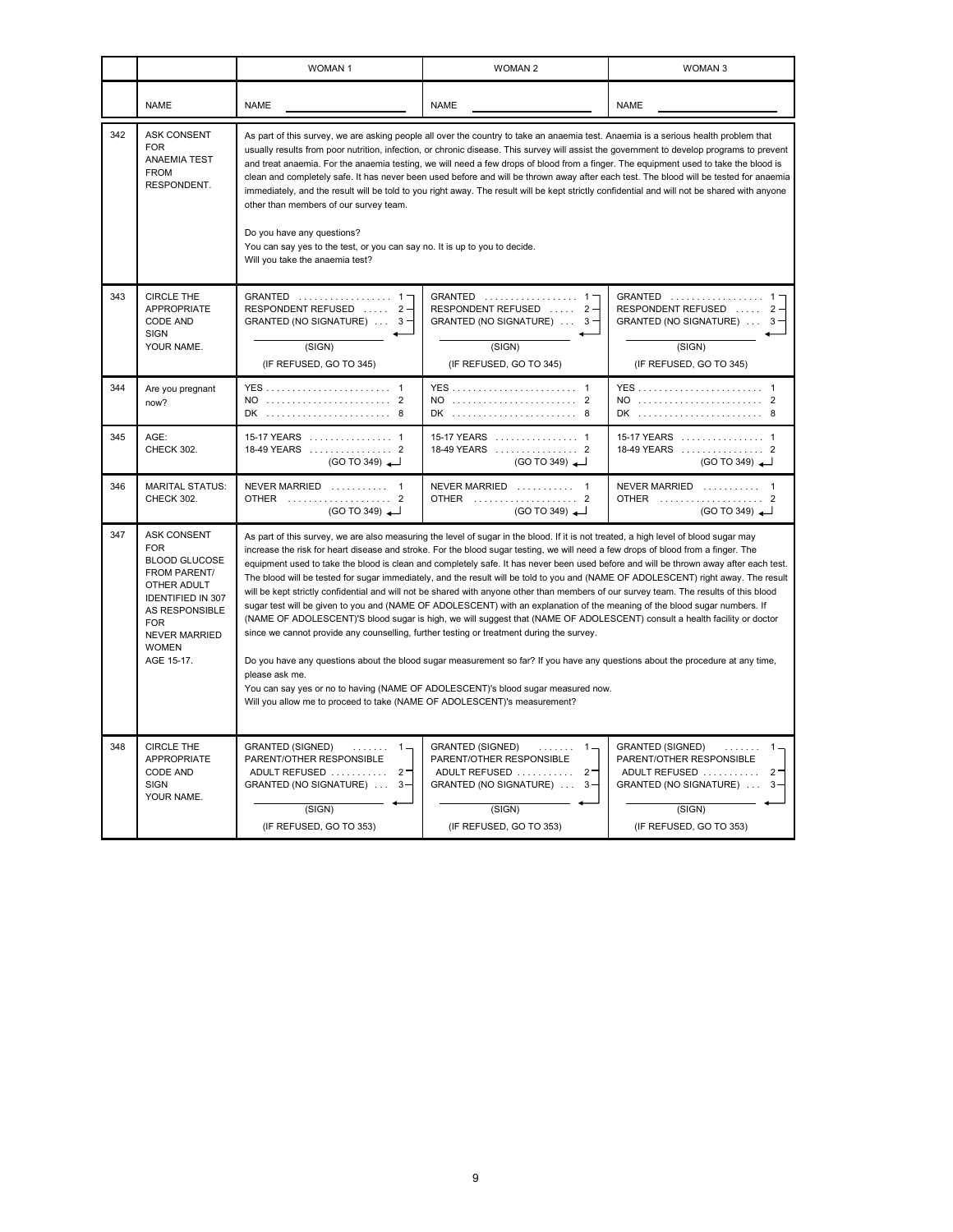|     |                                                                                                                                                                                       | <b>WOMAN1</b>                                                                                                                                                                                                                                                                                                                                                                                                                                                                                                                                                                                                                                                                                                                                                                                                                                                                                                                                                                                                                                                                                                                                                                                                                                      | <b>WOMAN 2</b>                                                                                                                                               | WOMAN 3                                                                                                                                                      |  |  |
|-----|---------------------------------------------------------------------------------------------------------------------------------------------------------------------------------------|----------------------------------------------------------------------------------------------------------------------------------------------------------------------------------------------------------------------------------------------------------------------------------------------------------------------------------------------------------------------------------------------------------------------------------------------------------------------------------------------------------------------------------------------------------------------------------------------------------------------------------------------------------------------------------------------------------------------------------------------------------------------------------------------------------------------------------------------------------------------------------------------------------------------------------------------------------------------------------------------------------------------------------------------------------------------------------------------------------------------------------------------------------------------------------------------------------------------------------------------------|--------------------------------------------------------------------------------------------------------------------------------------------------------------|--------------------------------------------------------------------------------------------------------------------------------------------------------------|--|--|
|     | <b>NAME</b>                                                                                                                                                                           | <b>NAME</b>                                                                                                                                                                                                                                                                                                                                                                                                                                                                                                                                                                                                                                                                                                                                                                                                                                                                                                                                                                                                                                                                                                                                                                                                                                        | <b>NAME</b>                                                                                                                                                  | <b>NAME</b>                                                                                                                                                  |  |  |
| 349 | ASK CONSENT<br>FOR BLOOD<br><b>GLUCOSE FROM</b><br>RESPONDENT.                                                                                                                        | As part of this survey, we are also measuring the level of sugar in the blood. If it is not treated, a high level of blood sugar may<br>increase the risk for heart disease and stroke. For the blood sugar testing, we will need a few drops of blood from a finger. The<br>equipment used to take the blood is clean and completely safe. It has never been used before and will be thrown away after each test.<br>The blood will be tested for sugar immediately, and the result will be told to you right away. The result will be kept strictly confidential<br>and will not be shared with anyone other than members of our survey team. The results of this blood sugar test will be given to you<br>with an explanation of the meaning of your blood sugar numbers. If your blood sugar is high, we will suggest that you consult a health<br>facility or doctor since we cannot provide any counselling, further testing or treatment during the survey.<br>Do you have any questions about the blood sugar measurement so far? If you have any questions about the procedure at any time,<br>please ask me.<br>You can say yes or no to having your blood sugar measured now.<br>Will you allow me to proceed to take your measurement? |                                                                                                                                                              |                                                                                                                                                              |  |  |
| 350 | CIRCLE THE<br><b>APPROPRIATE</b><br>CODE AND<br><b>SIGN</b><br>YOUR NAME.                                                                                                             | GRANTED  1<br>RESPONDENT REFUSED  2-<br>GRANTED (NO SIGNATURE)  3<br>(SIGN)<br>(IF REFUSED, GO TO 353)                                                                                                                                                                                                                                                                                                                                                                                                                                                                                                                                                                                                                                                                                                                                                                                                                                                                                                                                                                                                                                                                                                                                             | GRANTED  1<br>RESPONDENT REFUSED  2-<br>GRANTED (NO SIGNATURE)  3-<br>(SIGN)<br>(IF REFUSED, GO TO 353)                                                      | GRANTED  1<br>RESPONDENT REFUSED  2-<br>GRANTED (NO SIGNATURE)<br>3.<br>(SIGN)<br>(IF REFUSED, GO TO 353)                                                    |  |  |
| 351 | When was the last<br>time you had<br>something to eat?                                                                                                                                | HOURS AGO<br>IF LESS THAN 1 HOUR, RECORD '00'                                                                                                                                                                                                                                                                                                                                                                                                                                                                                                                                                                                                                                                                                                                                                                                                                                                                                                                                                                                                                                                                                                                                                                                                      | HOURS AGO $\dots$<br>IF LESS THAN 1 HOUR, RECORD '00'                                                                                                        | HOURS AGO<br>IF LESS THAN 1 HOUR, RECORD '00'                                                                                                                |  |  |
| 352 | When was the last<br>time you had<br>something to drink<br>other than plain<br>water?                                                                                                 | HOURS AGO<br>IF LESS THAN 1 HOUR, RECORD '00'                                                                                                                                                                                                                                                                                                                                                                                                                                                                                                                                                                                                                                                                                                                                                                                                                                                                                                                                                                                                                                                                                                                                                                                                      | HOURS AGO<br>IF LESS THAN 1 HOUR, RECORD '00'                                                                                                                | HOURS AGO<br>IF LESS THAN 1 HOUR, RECORD '00'                                                                                                                |  |  |
| 353 | CHECK THE<br><b>COVER PAGE:</b><br>IS THE<br><b>HOUSEHOLD</b><br>SELECTED FOR<br>STATE MODULE?                                                                                        | YES<br>NO.<br>(GO TO 367)                                                                                                                                                                                                                                                                                                                                                                                                                                                                                                                                                                                                                                                                                                                                                                                                                                                                                                                                                                                                                                                                                                                                                                                                                          | YES<br>NO<br>(GO TO 367)                                                                                                                                     | YES<br>NO<br>(GO TO 367)                                                                                                                                     |  |  |
| 354 | AGE:<br><b>CHECK 302.</b>                                                                                                                                                             | 15-17 YEARS  1<br>18-49 YEARS  2<br>(GO TO 358)                                                                                                                                                                                                                                                                                                                                                                                                                                                                                                                                                                                                                                                                                                                                                                                                                                                                                                                                                                                                                                                                                                                                                                                                    | 15-17 YEARS  1<br>18-49 YEARS  2<br>(GO TO 358)                                                                                                              | 18-49 YEARS  2<br>$(GO TO 358)$ <sup>-</sup>                                                                                                                 |  |  |
| 355 | <b>MARITAL STATUS:</b><br>CHECK 302.                                                                                                                                                  | NEVER MARRIED<br>$\overline{1}$<br>OTHER  2<br>$(GO TO 358)$ <sup><math>\rightarrow</math></sup>                                                                                                                                                                                                                                                                                                                                                                                                                                                                                                                                                                                                                                                                                                                                                                                                                                                                                                                                                                                                                                                                                                                                                   | NEVER MARRIED  1<br>OTHER  2<br>(GO TO 358)                                                                                                                  | NEVER MARRIED<br>. 1<br>OTHER  2<br>$(GO TO 358)$ <sup><math>\rightarrow</math></sup>                                                                        |  |  |
| 356 | ASK CONSENT<br><b>FOR</b><br>DBS COLLECTION<br>FROM PARENT/<br>OTHER ADULT<br><b>IDENTIFIED IN 307</b><br>AS RESPONSIBLE<br><b>FOR</b><br>NEVER MARRIED<br><b>WOMEN</b><br>AGE 15-17. | As part of the survey we also are asking people all over the country to take an HIV test. HIV is the virus that causes AIDS. AIDS is a<br>very serious illness. The HIV test is being done to see how big the AIDS problem is in India. For the HIV test, we need a few (more)<br>drops of blood from a finger. The equipment used to take the blood is clean and completely safe. It has never been used before and<br>will be thrown away after each test. No names will be attached so we will not be able to tell you the test results. No one else will be<br>able to know (NAME OF ADOLESCENT)'s test results either. If (NAME OF ADOLESCENT) wants to know her HIV status, I can<br>provide a list of nearby facilities offering counselling and testing for HIV. I will also give her a voucher for free services that can be<br>used at any of these facilities.<br>Do you have any questions?<br>You can say yes to the test, or you can say no. It is up to you to decide.<br>Will you allow (NAME OF ADOLESCENT) to take the HIV test?                                                                                                                                                                                                 |                                                                                                                                                              |                                                                                                                                                              |  |  |
| 357 | <b>CIRCLE THE</b><br>APPROPRIATE<br>CODE AND<br>SIGN<br>YOUR NAME.                                                                                                                    | <b>GRANTED (SIGNED)</b><br>.<br>1.<br>PARENT/OTHER RESPONSIBLE<br>$2 -$<br>ADULT REFUSED<br>GRANTED (NO SIGNATURE)  3-<br>(SIGN)<br>(IF REFUSED, GO TO 367)                                                                                                                                                                                                                                                                                                                                                                                                                                                                                                                                                                                                                                                                                                                                                                                                                                                                                                                                                                                                                                                                                        | GRANTED (SIGNED)<br>$1 -$<br>.<br>PARENT/OTHER RESPONSIBLE<br>$2 -$<br>ADULT REFUSED<br>GRANTED (NO SIGNATURE)<br>$3 -$<br>(SIGN)<br>(IF REFUSED, GO TO 367) | GRANTED (SIGNED)<br>.<br>$1 -$<br>PARENT/OTHER RESPONSIBLE<br>$2 -$<br>ADULT REFUSED<br>GRANTED (NO SIGNATURE)<br>$3 -$<br>(SIGN)<br>(IF REFUSED, GO TO 367) |  |  |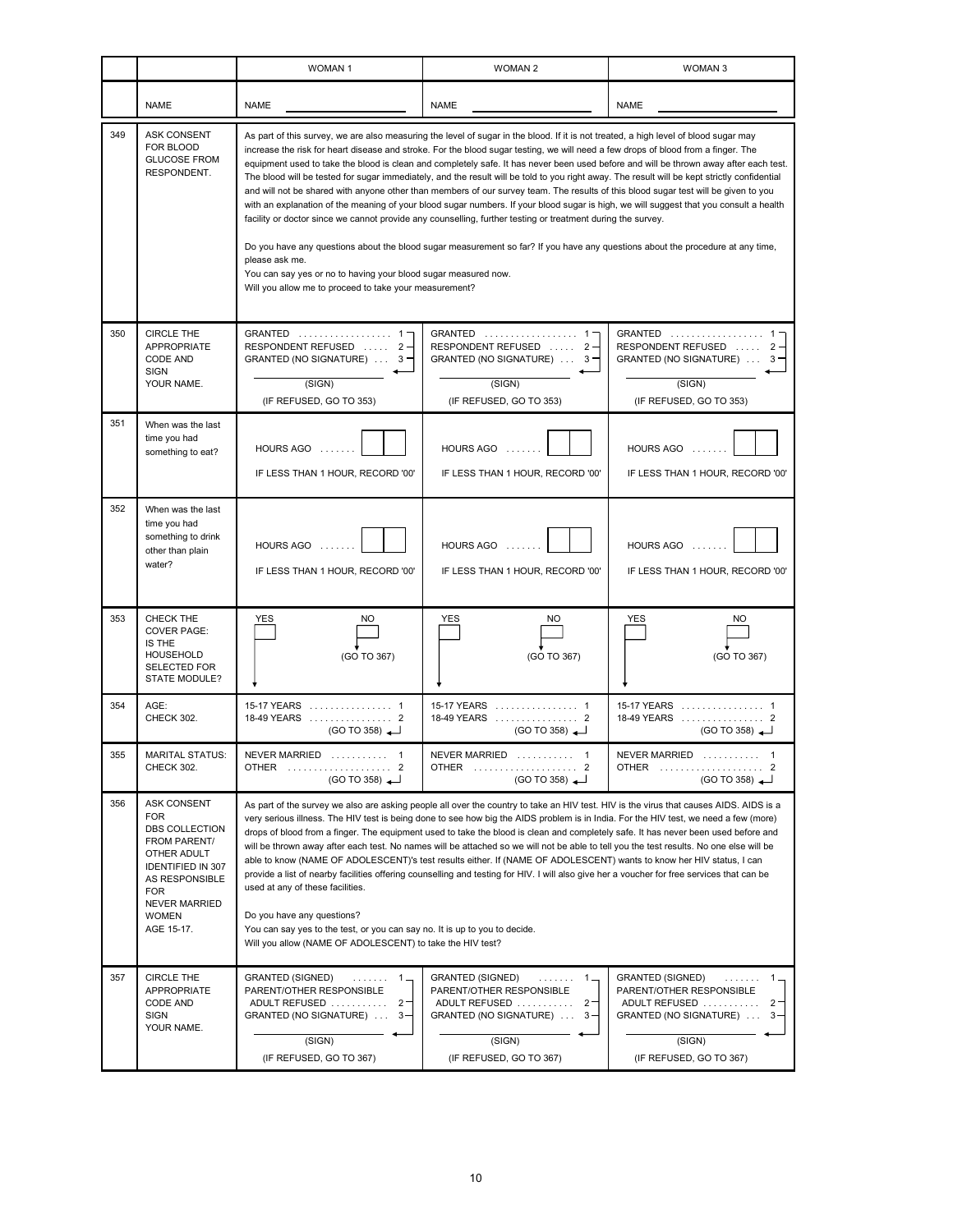|     |                                                                                                                                                                                                                         | <b>WOMAN1</b>                                                                                                                                                                                                                                                                                                                                                                                                                                                                                                                                                                                                                                                                                                                                                                                                                                                                                                                                                                                                                              | <b>WOMAN 2</b>                                                                                                                                                               | <b>WOMAN 3</b>                                                                                                                                                      |  |  |
|-----|-------------------------------------------------------------------------------------------------------------------------------------------------------------------------------------------------------------------------|--------------------------------------------------------------------------------------------------------------------------------------------------------------------------------------------------------------------------------------------------------------------------------------------------------------------------------------------------------------------------------------------------------------------------------------------------------------------------------------------------------------------------------------------------------------------------------------------------------------------------------------------------------------------------------------------------------------------------------------------------------------------------------------------------------------------------------------------------------------------------------------------------------------------------------------------------------------------------------------------------------------------------------------------|------------------------------------------------------------------------------------------------------------------------------------------------------------------------------|---------------------------------------------------------------------------------------------------------------------------------------------------------------------|--|--|
|     | <b>NAME</b>                                                                                                                                                                                                             | <b>NAME</b>                                                                                                                                                                                                                                                                                                                                                                                                                                                                                                                                                                                                                                                                                                                                                                                                                                                                                                                                                                                                                                | <b>NAME</b>                                                                                                                                                                  | <b>NAME</b>                                                                                                                                                         |  |  |
| 358 | <b>ASK CONSENT</b><br><b>FOR</b><br>DBS COLLECTION<br><b>FROM</b><br>RESPONDENT.                                                                                                                                        | As part of the survey we also are asking people all over the country to take an HIV test. HIV is the virus that causes AIDS. AIDS is a<br>very serious illness. The HIV test is being done to see how big the AIDS problem is in India. For the HIV test, we need a few (more)<br>drops of blood from a finger. The equipment used to take the blood is clean and completely safe. It has never been used before and<br>will be thrown away after each test. No names will be attached so we will not be able to tell you the test results. No one else will be<br>able to know your test results either. If you want to know whether you have HIV, I can provide you with a list of nearby facilities<br>offering counselling and testing for HIV. I will also give you a voucher for free services for you (and for your partner if you want) that<br>you can use at any of these facilities.<br>Do you have any questions?<br>You can say yes to the test, or you can say no. It is up to you to decide.<br>Will you take the HIV test? |                                                                                                                                                                              |                                                                                                                                                                     |  |  |
| 359 | <b>CIRCLE THE</b><br>APPROPRIATE<br>CODE, SIGN<br>YOUR NAME.                                                                                                                                                            | GRANTED  1<br>RESPONDENT REFUSED  2-<br>GRANTED (NO SIGNATURE) $\ldots$ 3<br>(SIGN)<br>(IF REFUSED, GO TO 367)                                                                                                                                                                                                                                                                                                                                                                                                                                                                                                                                                                                                                                                                                                                                                                                                                                                                                                                             | GRANTED  1<br>RESPONDENT REFUSED  2-<br>GRANTED (NO SIGNATURE) $\ldots$ 3 $-$<br>(SIGN)<br>(IF REFUSED, GO TO 367)                                                           | GRANTED  1<br>RESPONDENT REFUSED  2-<br>GRANTED (NO SIGNATURE)  3-<br>(SIGN)<br>(IF REFUSED, GO TO 367)                                                             |  |  |
| 360 | AGE:<br>CHECK 302.                                                                                                                                                                                                      | 15-17 YEARS 1<br>18-49 YEARS  2<br>(GO TO 364)                                                                                                                                                                                                                                                                                                                                                                                                                                                                                                                                                                                                                                                                                                                                                                                                                                                                                                                                                                                             | 15-17 YEARS 1<br>18-49 YEARS  2<br>(GO TO 364)                                                                                                                               | 15-17 YEARS 1<br>18-49 YEARS  2<br>(GO TO 364)                                                                                                                      |  |  |
| 361 | <b>MARITAL STATUS:</b><br>CHECK 302.                                                                                                                                                                                    | NEVER MARRIED  1<br>OTHER  2<br>(GO TO 364)                                                                                                                                                                                                                                                                                                                                                                                                                                                                                                                                                                                                                                                                                                                                                                                                                                                                                                                                                                                                | NEVER MARRIED  1<br>OTHER  2<br>(GO TO 364)                                                                                                                                  | OTHER  2<br>(GO TO 364)                                                                                                                                             |  |  |
| 362 | <b>ASK CONSENT</b><br><b>FOR</b><br>ADDITIONAL<br><b>TESTING FROM</b><br>PARENT/OTHER<br><b>ADULT</b><br><b>IDENTIFIED IN 307</b><br>AS RESPONSIBLE<br><b>FOR</b><br><b>NEVER MARRIED</b><br><b>WOMEN</b><br>AGE 15-17. | We ask you to allow (NAME OF AGENCY) to store part of (NAME OF ADOLESCENT)'s blood sample at the laboratory for additional<br>tests or research. We are not certain about what additional tests might be done. The blood sample will not have any name or other<br>data attached that could identify (NAME OF ADOLESCENT). You do not have to agree. If you do not want the blood sample stored for<br>additional testing (NAME OF ADOLESCENT) can still participate in the HIV testing in this survey.<br>Will you allow us to keep the blood sample stored for additional testing?                                                                                                                                                                                                                                                                                                                                                                                                                                                       |                                                                                                                                                                              |                                                                                                                                                                     |  |  |
| 363 | CIRCLE THE<br>APPROPRIATE<br>CODE AND<br><b>SIGN</b><br>YOUR NAME.                                                                                                                                                      | GRANTED (SIGNED)<br>$1 -$<br>1.1.1.1.1.1<br>PARENT/OTHER RESPONSIBLE<br>ADULT REFUSED  2-<br>GRANTED (NO SIGNATURE)  3-<br>(SIGN)<br>(IF REFUSED, GO TO 366)                                                                                                                                                                                                                                                                                                                                                                                                                                                                                                                                                                                                                                                                                                                                                                                                                                                                               | <b>GRANTED (SIGNED)</b><br>$1 -$<br><b>Sandwich</b><br>PARENT/OTHER RESPONSIBLE<br>ADULT REFUSED<br>$2 -$<br>GRANTED (NO SIGNATURE)  3-<br>(SIGN)<br>(IF REFUSED, GO TO 366) | <b>GRANTED (SIGNED)</b><br>.<br>$1 -$<br>PARENT/OTHER RESPONSIBLE<br>ADULT REFUSED<br>$2 -$<br>GRANTED (NO SIGNATURE)<br>$3 -$<br>(SIGN)<br>(IF REFUSED, GO TO 366) |  |  |
| 364 | ASK CONSENT<br><b>FOR</b><br>ADDITIONAL<br><b>TESTING FROM</b><br>RESPONDENT.                                                                                                                                           | We ask you to allow (NAME OF AGENCY) to store part of the blood sample at the laboratory for additional tests or research. We are<br>not certain about what additional tests might be done. The blood sample will not have any name or other data attached that could<br>identify you. You do not have to agree. If you do not want the blood sample stored for additional testing, you can still participate in<br>the HIV testing in this survey.<br>Will you allow us to keep the blood sample stored for additional testing?                                                                                                                                                                                                                                                                                                                                                                                                                                                                                                           |                                                                                                                                                                              |                                                                                                                                                                     |  |  |
| 365 | CIRCLE THE<br>APPROPRIATE<br>CODE AND<br><b>SIGN</b><br>YOUR NAME.                                                                                                                                                      | GRANTED  1<br>RESPONDENT REFUSED  2-<br>GRANTED (NO SIGNATURE) $\ldots$ 3<br>(SIGN)<br>(IF GRANTED, GO TO 367)                                                                                                                                                                                                                                                                                                                                                                                                                                                                                                                                                                                                                                                                                                                                                                                                                                                                                                                             | GRANTED  1-<br>RESPONDENT REFUSED  2-<br>GRANTED (NO SIGNATURE) $\ldots$ 3 $-$<br>(SIGN)<br>(IF GRANTED, GO TO 367)                                                          | GRANTED  1<br>RESPONDENT REFUSED  2-<br>GRANTED (NO SIGNATURE) $\ldots$ 3 $-$<br>(SIGN)<br>(IF GRANTED, GO TO 367)                                                  |  |  |
| 366 | ADDITIONAL<br><b>TESTS</b>                                                                                                                                                                                              | CHECK 363 AND 365:<br>IF CONSENT HAS NOT BEEN<br>GRANTED, WRITE "NO ADDITIONAL<br>TEST" ON THE FILTER PAPER.                                                                                                                                                                                                                                                                                                                                                                                                                                                                                                                                                                                                                                                                                                                                                                                                                                                                                                                               | CHECK 363 AND 365:<br>IF CONSENT HAS NOT BEEN<br>GRANTED, WRITE "NO ADDITIONAL<br>TEST" ON THE FILTER PAPER.                                                                 | CHECK 363 AND 365:<br>IF CONSENT HAS NOT BEEN<br>GRANTED, WRITE "NO ADDITIONAL<br>TEST" ON THE FILTER PAPER.                                                        |  |  |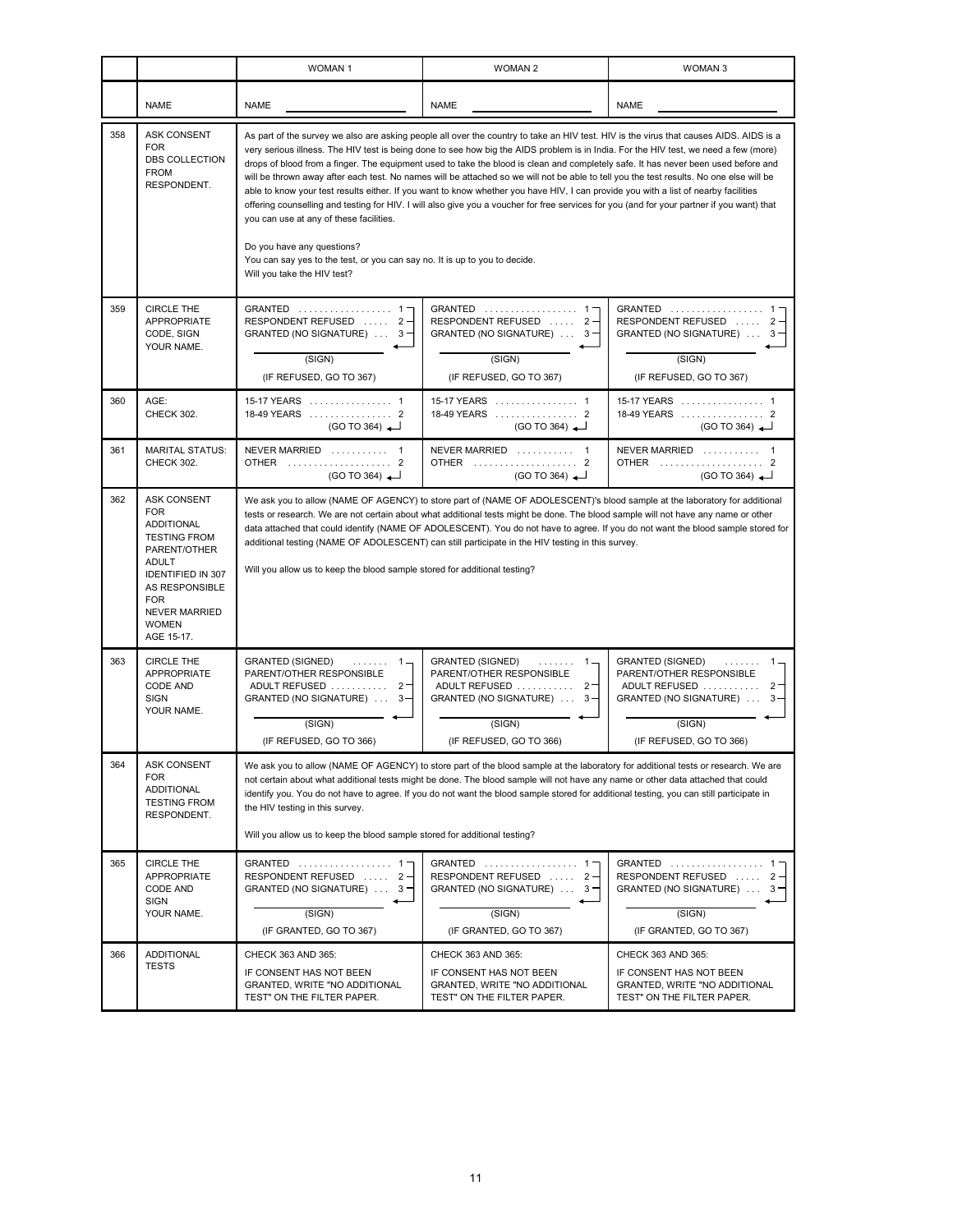|     |                                                                                                                                            | WOMAN <sub>1</sub>                                                                                                                                                                                           | <b>WOMAN 2</b>                                                                                                                                                                                               | WOMAN <sub>3</sub>                                                                                                                                                                                           |  |  |
|-----|--------------------------------------------------------------------------------------------------------------------------------------------|--------------------------------------------------------------------------------------------------------------------------------------------------------------------------------------------------------------|--------------------------------------------------------------------------------------------------------------------------------------------------------------------------------------------------------------|--------------------------------------------------------------------------------------------------------------------------------------------------------------------------------------------------------------|--|--|
|     | <b>NAME</b>                                                                                                                                | <b>NAME</b>                                                                                                                                                                                                  | <b>NAME</b>                                                                                                                                                                                                  | <b>NAME</b>                                                                                                                                                                                                  |  |  |
| 367 |                                                                                                                                            |                                                                                                                                                                                                              | PREPARE EQUIPMENT AND SUPPLIES ONLY FOR THE TEST(S) FOR WHICH CONSENT HAS BEEN OBTAINED AND PROCEED WITH THE TEST(S)                                                                                         |                                                                                                                                                                                                              |  |  |
| 368 | <b>RECORD HAEMO-</b><br><b>GLOBIN LEVEL</b><br>HERE AND IN<br><b>ANAEMIA</b><br>PAMPHLET.                                                  | G/DL<br>REFUSED  995<br>OTHER  996<br>NOT TESTED<br>998                                                                                                                                                      | G/DL<br>REFUSED  995<br>OTHER  996<br>NOT TESTED $\ldots$<br>998                                                                                                                                             | $G/DL$<br><b>REFUSED</b><br>995<br>OTHER  996<br>NOT TESTED<br>998                                                                                                                                           |  |  |
| 369 | <b>RECORD THE TIME</b><br>OF THE BLOOD<br><b>GLUCOSE TEST</b>                                                                              | <b>HOURS</b><br><b>MINUTES</b><br>٠<br>NOT TESTED $\ldots \ldots \ldots$<br>9996                                                                                                                             | <b>HOURS</b><br><b>MINUTES</b><br>٠<br>NOT TESTED $\ldots \ldots \ldots$<br>9996                                                                                                                             | <b>HOURS</b><br><b>MINUTES</b><br>٠<br>NOT TESTED $\ldots \ldots \ldots$<br>9996                                                                                                                             |  |  |
| 370 | RECORD BLOOD<br><b>GLUCOSE IN MG/DL</b>                                                                                                    | $MG/DL$<br>REFUSED  995<br>OTHER  996<br>NOT TESTED $\ldots$<br>998                                                                                                                                          | $MG/DL$<br>REFUSED  995<br>OTHER  996<br>NOT TESTED $\ldots$<br>998                                                                                                                                          | $MG/DL$<br>REFUSED  995<br>OTHER  996<br>NOT TESTED $\dots\dots\dots$<br>998                                                                                                                                 |  |  |
| 371 | <b>BAR CODE LABEL</b>                                                                                                                      | PUT THE 1ST BAR CODE<br>LABEL HERE.<br>REFUSED  999994<br>NOT SELECTED  999995<br>OTHER  999996<br>PUT THE 2ND BAR CODE LABEL<br>ON THE RESPONDENT'S<br>FILTER PAPER AND THE 3RD<br>ON THE TRANSMITTAL FORM. | PUT THE 1ST BAR CODE<br>LABEL HERE.<br>REFUSED  999994<br>NOT SELECTED  999995<br>OTHER  999996<br>PUT THE 2ND BAR CODE LABEL<br>ON THE RESPONDENT'S<br>FILTER PAPER AND THE 3RD<br>ON THE TRANSMITTAL FORM. | PUT THE 1ST BAR CODE<br>LABEL HERE.<br>REFUSED  999994<br>NOT SELECTED  999995<br>OTHER  999996<br>PUT THE 2ND BAR CODE LABEL<br>ON THE RESPONDENT'S<br>FILTER PAPER AND THE 3RD<br>ON THE TRANSMITTAL FORM. |  |  |
| 372 | GO BACK TO 303 IN NEXT COLUMN OF THIS QUESTIONNAIRE OR IN THE FIRST COLUMN OF AN ADDITIONAL QUESTIONNAIRE;<br>IF NO MORE WOMEN, GO TO 403. |                                                                                                                                                                                                              |                                                                                                                                                                                                              |                                                                                                                                                                                                              |  |  |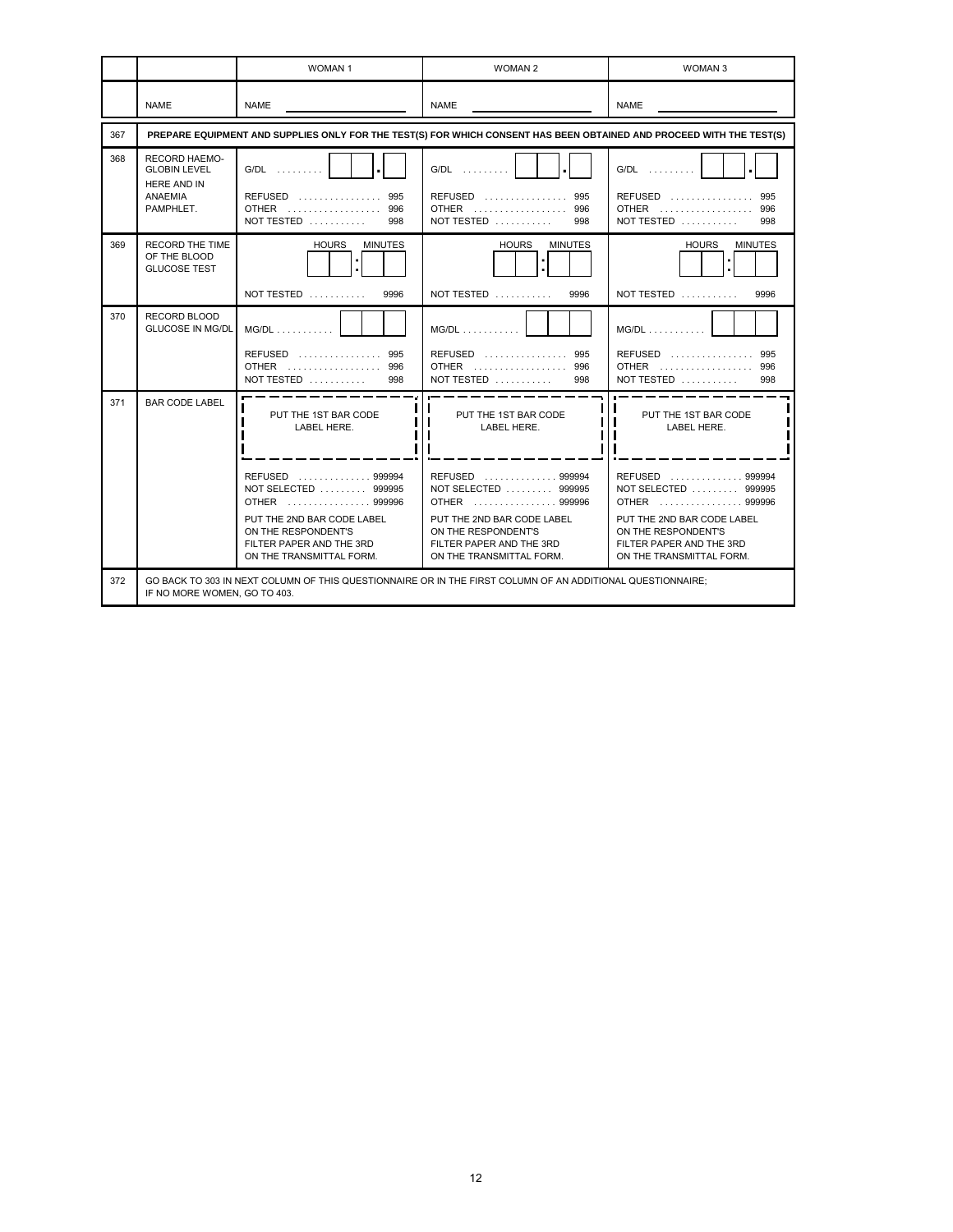|     |                                                                                                                                                                                                   | WEIGHT, HEIGHT, BLOOD PRESSURE, BLOOD GLUCOSE, HAEMOGLOBIN MEASUREMENT AND HIV TESTING FOR MEN AGE 15-54                                                                                                                                                      |                                                                                                                                                                                                                                                                                                                                                                                                                                                                                                                                                                                                                                                                                                                                                                                                                                                                                                                             |                                                                                                                                                                |  |  |
|-----|---------------------------------------------------------------------------------------------------------------------------------------------------------------------------------------------------|---------------------------------------------------------------------------------------------------------------------------------------------------------------------------------------------------------------------------------------------------------------|-----------------------------------------------------------------------------------------------------------------------------------------------------------------------------------------------------------------------------------------------------------------------------------------------------------------------------------------------------------------------------------------------------------------------------------------------------------------------------------------------------------------------------------------------------------------------------------------------------------------------------------------------------------------------------------------------------------------------------------------------------------------------------------------------------------------------------------------------------------------------------------------------------------------------------|----------------------------------------------------------------------------------------------------------------------------------------------------------------|--|--|
| 401 |                                                                                                                                                                                                   | CHECK THE COVER PAGE: IS THE HOUSEHOLD SELECTED FOR STATE MODULE?                                                                                                                                                                                             |                                                                                                                                                                                                                                                                                                                                                                                                                                                                                                                                                                                                                                                                                                                                                                                                                                                                                                                             |                                                                                                                                                                |  |  |
|     | <b>YES</b><br>NO I<br>> END INTERVIEW                                                                                                                                                             |                                                                                                                                                                                                                                                               |                                                                                                                                                                                                                                                                                                                                                                                                                                                                                                                                                                                                                                                                                                                                                                                                                                                                                                                             |                                                                                                                                                                |  |  |
|     |                                                                                                                                                                                                   | FROM THE LIST OF ELIGIBLE MEN, RECORD THE NAME, LINE NUMBER, AGE, AND MARITAL STATUS IN THE SAME ORDER THEY APPEAR.<br>WRITE THE NAME OF EACH MAN AT THE TOP OF THE FOLLOWING PAGES.<br>IF THERE ARE MORE THAN THREE MEN, USE AN ADDITIONAL QUESTIONNAIRE(S). |                                                                                                                                                                                                                                                                                                                                                                                                                                                                                                                                                                                                                                                                                                                                                                                                                                                                                                                             |                                                                                                                                                                |  |  |
|     |                                                                                                                                                                                                   | MAN 1                                                                                                                                                                                                                                                         | MAN 2                                                                                                                                                                                                                                                                                                                                                                                                                                                                                                                                                                                                                                                                                                                                                                                                                                                                                                                       | MAN <sub>3</sub>                                                                                                                                               |  |  |
| 402 | <b>NAME</b>                                                                                                                                                                                       | NAME                                                                                                                                                                                                                                                          | <b>NAME</b>                                                                                                                                                                                                                                                                                                                                                                                                                                                                                                                                                                                                                                                                                                                                                                                                                                                                                                                 | <b>NAME</b>                                                                                                                                                    |  |  |
|     | <b>LINE</b><br><b>NUMBER</b>                                                                                                                                                                      | <b>LINE</b><br>$NUMBER$                                                                                                                                                                                                                                       | <b>LINE</b><br><b>NUMBER</b>                                                                                                                                                                                                                                                                                                                                                                                                                                                                                                                                                                                                                                                                                                                                                                                                                                                                                                | <b>LINE</b><br><b>NUMBER</b>                                                                                                                                   |  |  |
|     | AGE<br><b>MARITAL</b>                                                                                                                                                                             | AGE<br>NEVER MARRIED  1                                                                                                                                                                                                                                       | AGE<br>NEVER MARRIED  1                                                                                                                                                                                                                                                                                                                                                                                                                                                                                                                                                                                                                                                                                                                                                                                                                                                                                                     | AGE<br>NEVER MARRIED  1                                                                                                                                        |  |  |
|     | <b>STATUS</b>                                                                                                                                                                                     | OTHER  2                                                                                                                                                                                                                                                      | <b>OTHER</b><br>2                                                                                                                                                                                                                                                                                                                                                                                                                                                                                                                                                                                                                                                                                                                                                                                                                                                                                                           | OTHER<br>$\mathcal{P}$                                                                                                                                         |  |  |
| 403 | <b>WEIGHT</b><br><b>IN KILOGRAMS</b>                                                                                                                                                              | KG.<br>NOT PRESENT  99994<br>(GO TO 303 FOR NEXT<br>MAN OR, IF NO<br>MORE MEN,<br>END INTERVIEW.<br>REFUSED  99995<br>OTHER  99996                                                                                                                            | KG.<br>NOT PRESENT  99994<br>(GO TO 303 FOR NEXT<br>MAN OR, IF NO<br>MORE MEN,<br>END INTERVIEW.<br>REFUSED  99995<br><b>OTHER</b><br>99996                                                                                                                                                                                                                                                                                                                                                                                                                                                                                                                                                                                                                                                                                                                                                                                 | KG.<br>NOT PRESENT  99994<br>(GO TO 303 FOR NEXT<br>MAN OR, IF NO<br>MORE MEN,<br>END INTERVIEW.<br>REFUSED  99995<br><b>OTHER</b><br>99996                    |  |  |
| 404 | <b>HEIGHT</b><br>IN CENTIMETRES                                                                                                                                                                   | CM.<br>REFUSED 9995<br>OTHER  9996                                                                                                                                                                                                                            | CM.<br>REFUSED  9995<br>OTHER  9996                                                                                                                                                                                                                                                                                                                                                                                                                                                                                                                                                                                                                                                                                                                                                                                                                                                                                         | CM.<br>REFUSED  9995<br>OTHER  9996                                                                                                                            |  |  |
| 405 | AGE:<br>CHECK 402.                                                                                                                                                                                | 15-17 YEARS  1<br>(GO TO 410)                                                                                                                                                                                                                                 | 15-17 YEARS  1<br>(GO TO 410)                                                                                                                                                                                                                                                                                                                                                                                                                                                                                                                                                                                                                                                                                                                                                                                                                                                                                               | 15-17 YEARS  1<br>(GO TO 410)                                                                                                                                  |  |  |
| 406 | <b>MARITAL STATUS:</b><br>CHECK 402.                                                                                                                                                              | NEVER MARRIED  1<br>OTHER  2<br>(GO TO 410)                                                                                                                                                                                                                   | NEVER MARRIED  1<br>OTHER  2<br>(GO TO 410)                                                                                                                                                                                                                                                                                                                                                                                                                                                                                                                                                                                                                                                                                                                                                                                                                                                                                 | NEVER MARRIED  1<br>OTHER  2<br>(GO TO 410)                                                                                                                    |  |  |
| 407 | <b>RECORD NAME</b><br>OF PARENT/OTHER<br>ADULT RESPON-<br>SIBLE FOR<br>ADOLESCENT.                                                                                                                | NAME                                                                                                                                                                                                                                                          | NAME                                                                                                                                                                                                                                                                                                                                                                                                                                                                                                                                                                                                                                                                                                                                                                                                                                                                                                                        | NAME                                                                                                                                                           |  |  |
| 408 | <b>ASK CONSENT</b><br><b>FOR</b><br><b>BLOOD PRESSURE</b><br>FROM PARENT/<br>OTHER ADULT<br><b>IDENTIFIED IN 407</b><br>AS RESPONSIBLE<br><b>FOR</b><br><b>NEVER MARRIED</b><br>MEN<br>AGE 15-17. | shared with anyone other than members of our survey team.<br>Do you have any questions?<br>Will you allow me to measure (NAME OF ADOLESCENT)'s blood pressure?                                                                                                | I would like to measure (NAME OF ADOLESCENT)'s blood pressure. This will be done three times, with an interval of about five<br>minutes between measurements. This is a harmless procedure. Blood pressure measurement is used to find out if a person has high<br>measurement will be given to you and (NAME OF ADOLESCENT) after the measurement process is completed. The results of blood<br>pressure measurement will be explained to you. If (NAME OF ADOLESCENT)'s blood pressure is high, we will suggest that (NAME OF<br>ADOLESCENT) consult a health facility or doctor since we cannot provide any further testing or treatment during the survey. You can<br>also decide at any time not to participate in the blood pressure measurement. The result will be kept strictly confidential and will not be<br>You can say yes to the test for (NAME OF ADOLESCENT) or you can say no. It is up to you to decide. | blood pressure. If not treated, high blood pressure may eventually cause serious damage to the heart. The results of this blood pressure                       |  |  |
| 409 | <b>CIRCLE THE</b><br>APPROPRIATE<br><b>CODE AND</b><br><b>SIGN</b><br>YOUR NAME.                                                                                                                  | <b>GRANTED (SIGNED)</b><br>. 1 =<br>PARENT/OTHER RESPONSIBLE<br>ADULT REFUSED  2<br>GRANTED (NO SIGNATURE)<br>$3 -$<br>(SIGN)<br>(IF REFUSED, GO TO 440)                                                                                                      | <b>GRANTED (SIGNED)</b><br>. 1 –<br>PARENT/OTHER RESPONSIBLE<br>ADULT REFUSED<br>$2 -$<br>GRANTED (NO SIGNATURE)<br>$3 -$<br>(SIGN)<br>(IF REFUSED, GO TO 440)                                                                                                                                                                                                                                                                                                                                                                                                                                                                                                                                                                                                                                                                                                                                                              | <b>GRANTED (SIGNED)</b><br>. 1 —<br>PARENT/OTHER RESPONSIBLE<br>ADULT REFUSED<br>$2 -$<br>GRANTED (NO SIGNATURE)<br>$3 -$<br>(SIGN)<br>(IF REFUSED, GO TO 440) |  |  |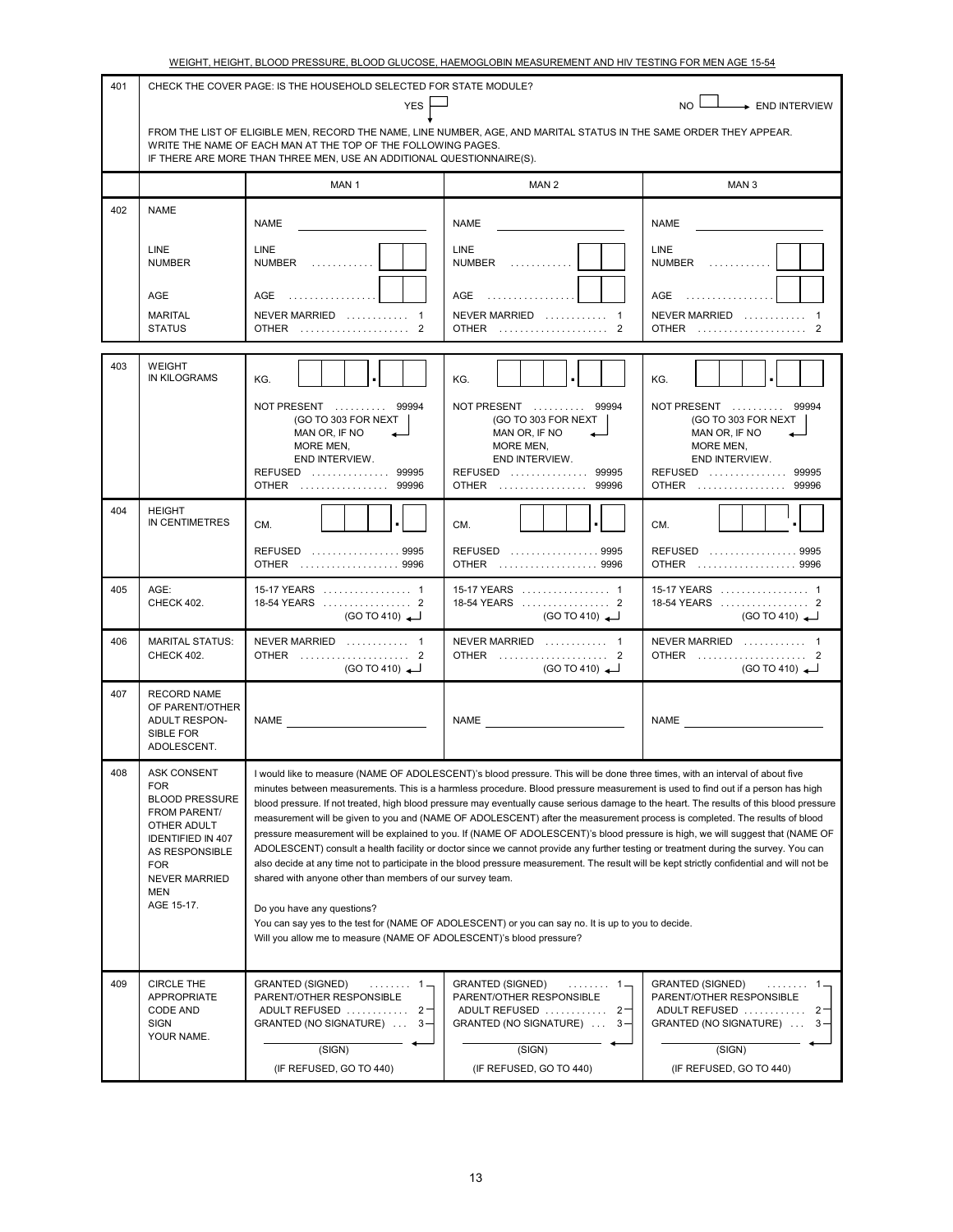|                 |                                                                                                                                                                                                                                                               | MAN <sub>1</sub>                                                                                                                                                                                                                                                                                                                                                                                                                                                                                                                                                                                                                                                                                                                                                                                                                                                                                                                                                                                                                                                                                              | MAN <sub>2</sub>                                                                                                                                                                         | MAN <sub>3</sub>                                                                                                                                                                         |  |  |
|-----------------|---------------------------------------------------------------------------------------------------------------------------------------------------------------------------------------------------------------------------------------------------------------|---------------------------------------------------------------------------------------------------------------------------------------------------------------------------------------------------------------------------------------------------------------------------------------------------------------------------------------------------------------------------------------------------------------------------------------------------------------------------------------------------------------------------------------------------------------------------------------------------------------------------------------------------------------------------------------------------------------------------------------------------------------------------------------------------------------------------------------------------------------------------------------------------------------------------------------------------------------------------------------------------------------------------------------------------------------------------------------------------------------|------------------------------------------------------------------------------------------------------------------------------------------------------------------------------------------|------------------------------------------------------------------------------------------------------------------------------------------------------------------------------------------|--|--|
|                 | <b>NAME</b>                                                                                                                                                                                                                                                   | <b>NAME</b>                                                                                                                                                                                                                                                                                                                                                                                                                                                                                                                                                                                                                                                                                                                                                                                                                                                                                                                                                                                                                                                                                                   | <b>NAME</b>                                                                                                                                                                              | <b>NAME</b>                                                                                                                                                                              |  |  |
| 410             | <b>ASK CONSENT</b><br>FOR BLOOD<br>PRESSURE FROM<br>RESPONDENT.                                                                                                                                                                                               | I would like to measure your blood pressure. This will be done three times, with an interval of about five minutes between<br>measurements. This is a harmless procedure. Blood pressure measurement is used to find out if a person has high blood pressure. If<br>not treated, high blood pressure may eventually cause serious damage to the heart. The results of this blood pressure measurement<br>will be given to you after the measurement process is completed. The results of blood pressure measurement will be explained to you. If<br>your blood pressure is high, we will suggest that you consult a health facility or doctor since we cannot provide any further testing or<br>treatment during the survey. You can also decide at any time not to participate in the blood pressure measurement. The result will be<br>kept strictly confidential and will not be shared with anyone other than members of our survey team.<br>Do you have any questions?<br>You can say yes to the test or you can say no. It is up to you to decide.<br>Will you allow me to measure your blood pressure? |                                                                                                                                                                                          |                                                                                                                                                                                          |  |  |
| 411             | <b>CIRCLE THE</b><br><b>APPROPRIATE</b><br><b>CODE AND</b><br><b>SIGN</b><br>YOUR NAME.                                                                                                                                                                       | GRANTED  1-<br>RESPONDENT REFUSED  2-<br>GRANTED (NO SIGNATURE)  3-<br>(SIGN)<br>(IF REFUSED, GO TO 438)                                                                                                                                                                                                                                                                                                                                                                                                                                                                                                                                                                                                                                                                                                                                                                                                                                                                                                                                                                                                      | GRANTED  1-<br>RESPONDENT REFUSED  2-<br>GRANTED (NO SIGNATURE) $\ldots$ 3<br>(SIGN)<br>(IF REFUSED, GO TO 438)                                                                          | GRANTED  1-<br>RESPONDENT REFUSED  2-<br>GRANTED (NO SIGNATURE)  3-<br>(SIGN)<br>(IF REFUSED, GO TO 438)                                                                                 |  |  |
| 412<br>a)<br>b) | Before taking your<br>blood pressure, I<br>would like to ask a<br>few questions about<br>things that may affect<br>these<br>measurements. Have<br>you done any of the<br>following within the<br>past 30 minutes:<br>Eaten anything?<br>Had coffee, tea, cola | <b>YES</b><br>NO<br>$\overline{2}$<br>EATEN<br>1<br>.                                                                                                                                                                                                                                                                                                                                                                                                                                                                                                                                                                                                                                                                                                                                                                                                                                                                                                                                                                                                                                                         | <b>YES</b><br>NO<br>$\overline{2}$<br>EATEN<br>$\mathbf{1}$<br>.                                                                                                                         | <b>YES</b><br><b>NO</b><br>EATEN<br>1<br>$\overline{2}$<br>.                                                                                                                             |  |  |
|                 | or other drink that<br>has caffeine?                                                                                                                                                                                                                          | <b>HAD CAFFEINATED</b><br><b>DRINK</b><br>$\overline{2}$<br>1                                                                                                                                                                                                                                                                                                                                                                                                                                                                                                                                                                                                                                                                                                                                                                                                                                                                                                                                                                                                                                                 | <b>HAD CAFFEINATED</b><br>DRINK<br>$\overline{2}$<br>$\mathbf{1}$                                                                                                                        | <b>HAD CAFFEINATED</b><br><b>DRINK</b><br>$\overline{2}$<br>1                                                                                                                            |  |  |
| C)<br>d)        | Smoked any tobacco<br>product?<br>Used any other type<br>of tobacco such as<br>ghutka, pan masala<br>with tobacco other                                                                                                                                       | $SMOKED$<br>$\overline{2}$<br>1<br>OTHER TOBACCO<br>2<br>$\mathbf{1}$                                                                                                                                                                                                                                                                                                                                                                                                                                                                                                                                                                                                                                                                                                                                                                                                                                                                                                                                                                                                                                         | $SMOKED$<br>2<br>$\mathbf{1}$<br>OTHER TOBACCO<br>2<br>$\mathbf{1}$                                                                                                                      | <b>SMOKED</b><br>$\overline{2}$<br>1<br>OTHER TOBACCO<br>2<br>$\mathbf{1}$                                                                                                               |  |  |
|                 | chewing tobacco or<br>snuff?                                                                                                                                                                                                                                  |                                                                                                                                                                                                                                                                                                                                                                                                                                                                                                                                                                                                                                                                                                                                                                                                                                                                                                                                                                                                                                                                                                               |                                                                                                                                                                                          |                                                                                                                                                                                          |  |  |
| 413             | May I begin the<br>process of measuring<br>your blood pressure?<br>I will begin by<br>measuring the<br>circumference of<br>your arm to make<br>sure that I use the<br>right equipment.                                                                        | ARM CIRCUMFERENCE<br>(IN CENTIMETRES)<br>MEASURE THE CIRCUMFERENCE OF<br>THE RESPONDENT'S ARM MIDWAY<br>BETWEEN THE ELBOW AND THE<br>SHOULDER. RECORD THE<br>MEASUREMENT IN CENTIMETRES.                                                                                                                                                                                                                                                                                                                                                                                                                                                                                                                                                                                                                                                                                                                                                                                                                                                                                                                      | ARM CIRCUMFERENCE<br>(IN CENTIMETRES)<br>MEASURE THE CIRCUMFERENCE OF<br>THE RESPONDENT'S ARM MIDWAY<br>BETWEEN THE ELBOW AND THE<br>SHOULDER. RECORD THE<br>MEASUREMENT IN CENTIMETRES. | ARM CIRCUMFERENCE<br>(IN CENTIMETRES)<br>MEASURE THE CIRCUMFERENCE OF<br>THE RESPONDENT'S ARM MIDWAY<br>BETWEEN THE ELBOW AND THE<br>SHOULDER. RECORD THE<br>MEASUREMENT IN CENTIMETRES. |  |  |
| 414             | USE THE ARM<br><b>CIRCUMFERENCE</b><br>MEASUREMENT TO<br>SELECT THE<br>APPROPRIATE<br><b>BLOOD PRESSURE</b><br><b>MONITOR CUFF</b><br>SIZE. CIRCLE THE<br>CODE FOR THE<br>CUFF SIZE.                                                                          | SMALL: 17 CM - 22 CM  1<br>MEDIUM: $22 \text{ CM} - 32 \text{ CM}$ 2<br>LARGE: 32 CM - 42 CM  3                                                                                                                                                                                                                                                                                                                                                                                                                                                                                                                                                                                                                                                                                                                                                                                                                                                                                                                                                                                                               | SMALL: 17 CM - 22 CM  1<br>MEDIUM: $22 \text{ CM} - 32 \text{ CM}$ 2<br>LARGE: $32 \text{ CM} - 42 \text{ CM}$ 3                                                                         | SMALL: 17 CM - 22 CM  1<br>MEDIUM: $22 \text{ CM} - 32 \text{ CM}$ 2<br>LARGE: $32 \text{ CM} - 42 \text{ CM}$ 3                                                                         |  |  |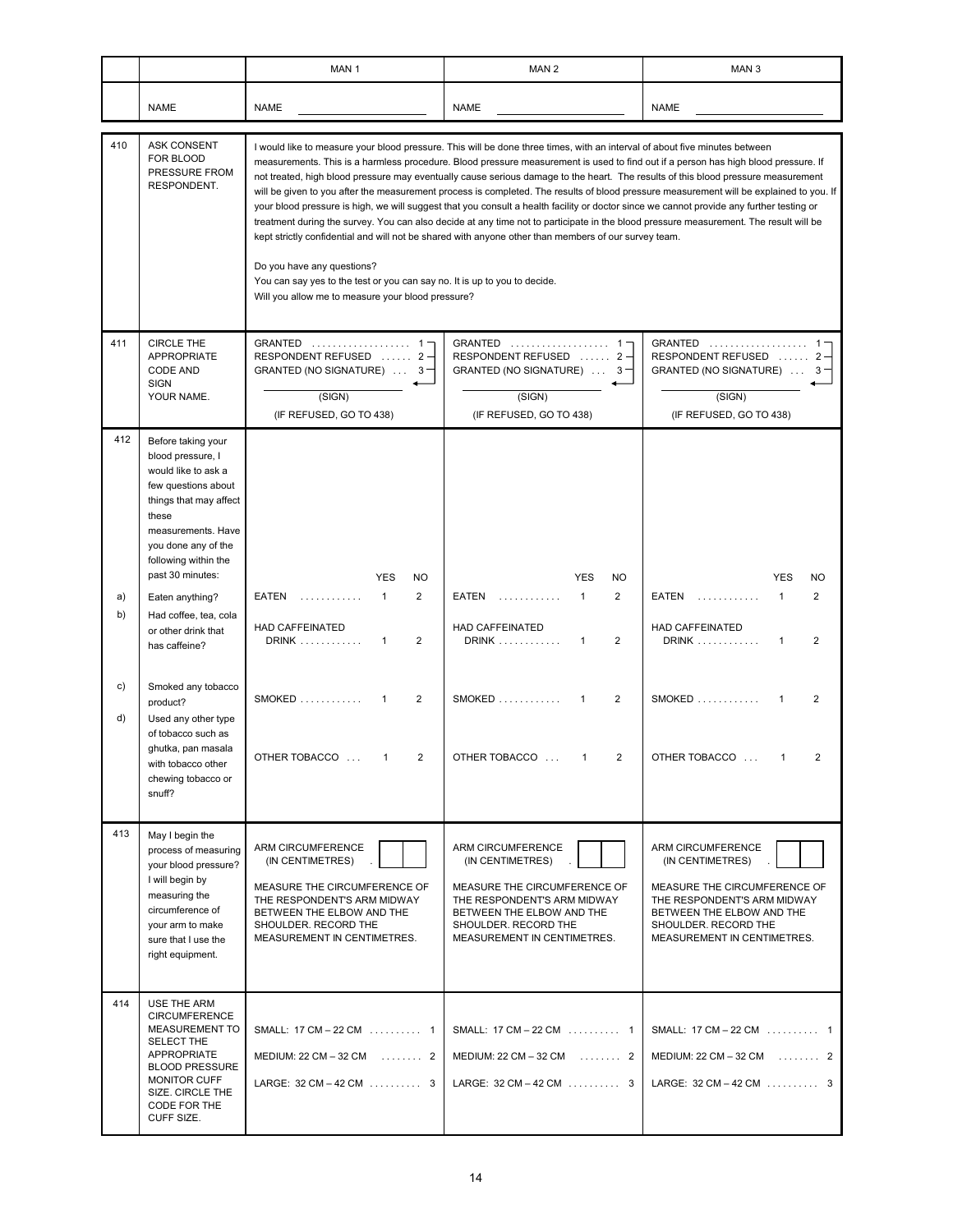|     |                                                                                                                                                               | MAN <sub>1</sub>                                                                                                                                                   | MAN <sub>2</sub>                                                                                                                                                   | MAN <sub>3</sub>                                                                                                                                                             |
|-----|---------------------------------------------------------------------------------------------------------------------------------------------------------------|--------------------------------------------------------------------------------------------------------------------------------------------------------------------|--------------------------------------------------------------------------------------------------------------------------------------------------------------------|------------------------------------------------------------------------------------------------------------------------------------------------------------------------------|
|     | <b>NAME</b>                                                                                                                                                   | <b>NAME</b>                                                                                                                                                        | <b>NAME</b>                                                                                                                                                        | <b>NAME</b>                                                                                                                                                                  |
| 415 | <b>RECORD TIME</b><br>OF FIRST<br><b>BP READING</b>                                                                                                           | <b>HOURS</b><br><b>MINUTES</b>                                                                                                                                     | <b>HOURS</b><br><b>MINUTES</b>                                                                                                                                     | <b>HOURS</b><br><b>MINUTES</b>                                                                                                                                               |
| 416 | <b>TAKE THE FIRST</b><br><b>BLOOD PRESSURE</b><br><b>READING. RECORD</b><br>THE SYSTOLIC<br>AND DIASTOLIC<br>PRESSURE.                                        | <b>FIRST BP MEASURE</b><br>SYSTOLIC<br>DIASTOLIC<br>REFUSED<br>$994 -$<br>TECHNICAL PROBLEMS<br>$995 -$<br><b>OTHER</b><br>$996 -$<br>(IF NOT MEASURED, GO TO 438) | <b>FIRST BP MEASURE</b><br>SYSTOLIC<br>DIASTOLIC<br>REFUSED<br>$994 -$<br>TECHNICAL PROBLEMS<br>$995 -$<br><b>OTHER</b><br>$996 -$<br>(IF NOT MEASURED, GO TO 438) | <b>FIRST BP MEASURE</b><br>SYSTOLIC<br>DIASTOLIC<br><b>REFUSED</b><br>.<br>$994 -$<br>TECHNICAL PROBLEMS<br>$995 -$<br><b>OTHER</b><br>996<br>(IF NOT MEASURED, GO TO 438) < |
| 417 | Before this survey,<br>has your blood<br>pressure ever been<br>checked?                                                                                       |                                                                                                                                                                    |                                                                                                                                                                    | NO  2                                                                                                                                                                        |
| 418 | Were you told on two<br>or more different<br>occasions by a<br>doctor or other health<br>professional that you<br>had hypertension or<br>high blood pressure? | NO                                                                                                                                                                 | <b>YES</b><br>NO                                                                                                                                                   | NO                                                                                                                                                                           |
| 419 | To lower your blood<br>pressure, are you<br>now taking a<br>prescribed medicine?                                                                              | <b>YES</b><br>NO                                                                                                                                                   |                                                                                                                                                                    |                                                                                                                                                                              |
| 420 |                                                                                                                                                               | CHECK THAT IT HAS BEEN AT LEAST 5 MINUTES BEFORE TAKING THE SECOND BLOOD PRESSURE MEASUREMENT                                                                      |                                                                                                                                                                    |                                                                                                                                                                              |
| 421 | May I take your blood<br>pressure at this time?                                                                                                               | $(GO TO 432)$ $\leftarrow$                                                                                                                                         | $(GO TO 432)$ $\leftarrow$                                                                                                                                         | (GO TO 432) $\triangleleft$                                                                                                                                                  |
| 422 | <b>RECORD TIME</b><br>OF SECOND<br><b>BP READING</b>                                                                                                          | <b>MINUTES</b><br><b>HOURS</b>                                                                                                                                     | <b>HOURS</b><br><b>MINUTES</b>                                                                                                                                     | <b>HOURS</b><br><b>MINUTES</b>                                                                                                                                               |
| 423 | TAKE THE SECOND<br><b>BLOOD PRESSURE</b><br>READING. RECORD<br>THE SYSTOLIC<br>AND DIASTOLIC<br>PRESSURE.                                                     | <b>SECOND BP MEASURE</b><br>SYSTOLIC<br>DIASTOLIC<br>REFUSED  994-<br>TECHNICAL PROBLEMS  995<br>OTHER  996-<br>(IF NOT MEASURED, GO TO 432) $\leftarrow$          | <b>SECOND BP MEASURE</b><br>SYSTOLIC<br>$DIASTOLIC$<br>REFUSED  994 -<br>TECHNICAL PROBLEMS  995<br>OTHER  996 -<br>(IF NOT MEASURED, GO TO 432) $\leftarrow$      | <b>SECOND BP MEASURE</b><br>SYSTOLIC<br>DIASTOLIC<br>REFUSED  994<br>TECHNICAL PROBLEMS  995<br>OTHER  996-<br>(IF NOT MEASURED, GO TO 432) $\leftarrow$                     |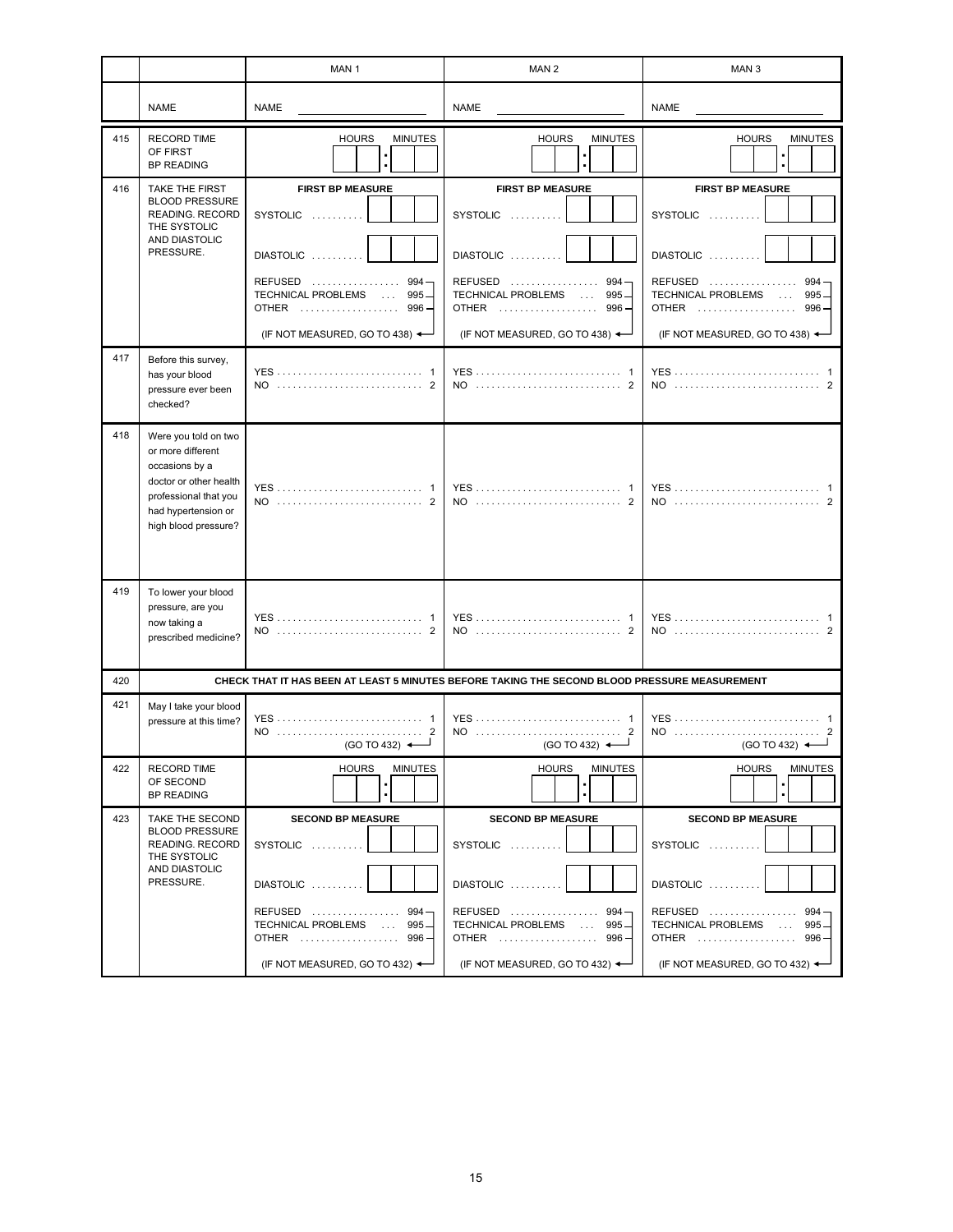|      |                                                                                                                 | MAN <sub>1</sub>                                                                                                                                               | MAN <sub>2</sub>                                                                                                                                               | MAN <sub>3</sub>                                                                                                                                             |  |  |
|------|-----------------------------------------------------------------------------------------------------------------|----------------------------------------------------------------------------------------------------------------------------------------------------------------|----------------------------------------------------------------------------------------------------------------------------------------------------------------|--------------------------------------------------------------------------------------------------------------------------------------------------------------|--|--|
|      | <b>NAME</b>                                                                                                     | <b>NAME</b>                                                                                                                                                    | <b>NAME</b>                                                                                                                                                    | <b>NAME</b>                                                                                                                                                  |  |  |
| 424  | CHECK THAT IT HAS BEEN AT LEAST 5 MINUTES BEFORE TAKING THE THIRD BLOOD PRESSURE MEASUREMENT                    |                                                                                                                                                                |                                                                                                                                                                |                                                                                                                                                              |  |  |
| 425  | May I take your blood<br>pressure at this time?                                                                 | (GO TO 434) $\leftarrow$                                                                                                                                       | $(GO TO 434)$ $\longleftarrow$                                                                                                                                 | NO<br>(GO TO 434) ←                                                                                                                                          |  |  |
| 426  | <b>RECORD TIME</b><br>OF THIRD<br><b>BP READING</b>                                                             | <b>HOURS</b><br><b>MINUTES</b>                                                                                                                                 | <b>HOURS</b><br><b>MINUTES</b><br>$\cdot$                                                                                                                      | <b>HOURS</b><br><b>MINUTES</b>                                                                                                                               |  |  |
| 427  | TAKE THE THIRD<br><b>BLOOD PRESSURE</b><br><b>READING. RECORD</b><br>THE SYSTOLIC<br>AND DIASTOLIC<br>PRESSURE. | THIRD BP MEASURE<br>SYSTOLIC<br>DIASTOLIC<br>REFUSED<br>$994 -$<br>TECHNICAL PROBLEMS<br>$995 -$<br>OTHER<br>996-<br>(IF NOT MEASURED, GO TO 434) $\leftarrow$ | THIRD BP MEASURE<br>SYSTOLIC<br>DIASTOLIC<br>REFUSED<br>$994 -$<br>TECHNICAL PROBLEMS<br>$995 -$<br><b>OTHER</b><br>$996 -$<br>(IF NOT MEASURED, GO TO 434) <- | THIRD BP MEASURE<br>SYSTOLIC<br>DIASTOLIC<br>REFUSED<br>994<br>TECHNICAL PROBLEMS<br>995<br><b>OTHER</b><br>996<br>(IF NOT MEASURED, GO TO 434) $\leftarrow$ |  |  |
| 428  | <b>RECORD THE SUM</b><br>OF THE SYSTOLIC<br><b>MEASURES FROM</b><br>423 AND 427.                                | <b>SUM</b><br><b>SYSTOLIC</b>                                                                                                                                  | <b>SUM</b><br><b>SYSTOLIC</b>                                                                                                                                  | <b>SUM</b><br><b>SYSTOLIC</b>                                                                                                                                |  |  |
| 429  | <b>CALCULATE THE</b><br>AVERAGE<br><b>SYSTOLIC</b><br>PRESSURES BY<br>DIVIDING THE SUM<br>IN 428 BY 2.          | <b>AVERAGE</b><br><b>SYSTOLIC</b><br>CIRCLE IN 436                                                                                                             | <b>AVERAGE</b><br><b>SYSTOLIC</b><br>CIRCLE IN 436                                                                                                             | <b>AVERAGE</b><br><b>SYSTOLIC</b><br>CIRCLE IN 436                                                                                                           |  |  |
| 430  | <b>RECORD THE SUM</b><br>OF THE DIASTOLIC<br><b>MEASURES FROM</b><br>423 AND 427.                               | <b>SUM</b><br><b>DIASTOLIC</b>                                                                                                                                 | <b>SUM</b><br><b>DIASTOLIC</b>                                                                                                                                 | <b>SUM</b><br><b>DIASTOLIC</b>                                                                                                                               |  |  |
| 431  | <b>CALCULATE THE</b><br><b>AVERAGE</b><br><b>DIASTOLIC</b><br>PRESSURES BY<br>DIVIDING THE SUM<br>IN 430 BY 2.  | <b>AVERAGE</b><br><b>DIASTOLIC</b><br>CIRCLE IN 436<br>AND SKIP TO 436                                                                                         | <b>AVERAGE</b><br><b>DIASTOLIC</b><br>CIRCLE IN 436<br>AND SKIP TO 436                                                                                         | <b>AVERAGE</b><br><b>DIASTOLIC</b><br>CIRCLE IN 436<br>AND SKIP TO 436                                                                                       |  |  |
| 431A |                                                                                                                 |                                                                                                                                                                | IF ONLY ONE MEASUREMENT WAS TAKEN, RECORD THE FIRST SYSTOLIC AND DIASTOLIC NUMBERS HERE.                                                                       |                                                                                                                                                              |  |  |
| 432  | <b>RECORD THE</b><br><b>SYSTOLIC</b><br><b>MEASURE FROM</b><br>416.                                             | <b>SYSTOLIC</b><br>CIRCLE IN 436                                                                                                                               | <b>SYSTOLIC</b><br>CIRCLE IN 436                                                                                                                               | <b>SYSTOLIC</b><br>CIRCLE IN 436                                                                                                                             |  |  |
| 433  | RECORD THE<br><b>DIASTOLIC</b><br><b>MEASURE FROM</b><br>416.                                                   | <b>DIASTOLIC</b><br>CIRCLE IN 436<br>AND SKIP TO 436                                                                                                           | <b>DIASTOLIC</b><br>CIRCLE IN 436<br>AND SKIP TO 436                                                                                                           | <b>DIASTOLIC</b><br>CIRCLE IN 436<br>AND SKIP TO 436                                                                                                         |  |  |
| 433A |                                                                                                                 |                                                                                                                                                                | IF ONLY TWO MEASUREMENTS WERE TAKEN, RECORD THE SECOND SYSTOLIC AND DIASTOLIC NUMBERS HERE.                                                                    |                                                                                                                                                              |  |  |
| 434  | RECORD THE<br><b>SYSTOLIC</b><br><b>MEASURE FROM</b><br>423.                                                    | <b>SYSTOLIC</b><br>CIRCLE IN 436                                                                                                                               | <b>SYSTOLIC</b><br>CIRCLE IN 436                                                                                                                               | <b>SYSTOLIC</b><br>CIRCLE IN 436                                                                                                                             |  |  |
| 435  | <b>RECORD THE</b><br><b>DIASTOLIC</b><br><b>MEASURE FROM</b><br>423.                                            | <b>DIASTOLIC</b><br>CIRCLE IN 436                                                                                                                              | <b>DIASTOLIC</b><br>CIRCLE IN 436                                                                                                                              | <b>DIASTOLIC</b><br>CIRCLE IN 436                                                                                                                            |  |  |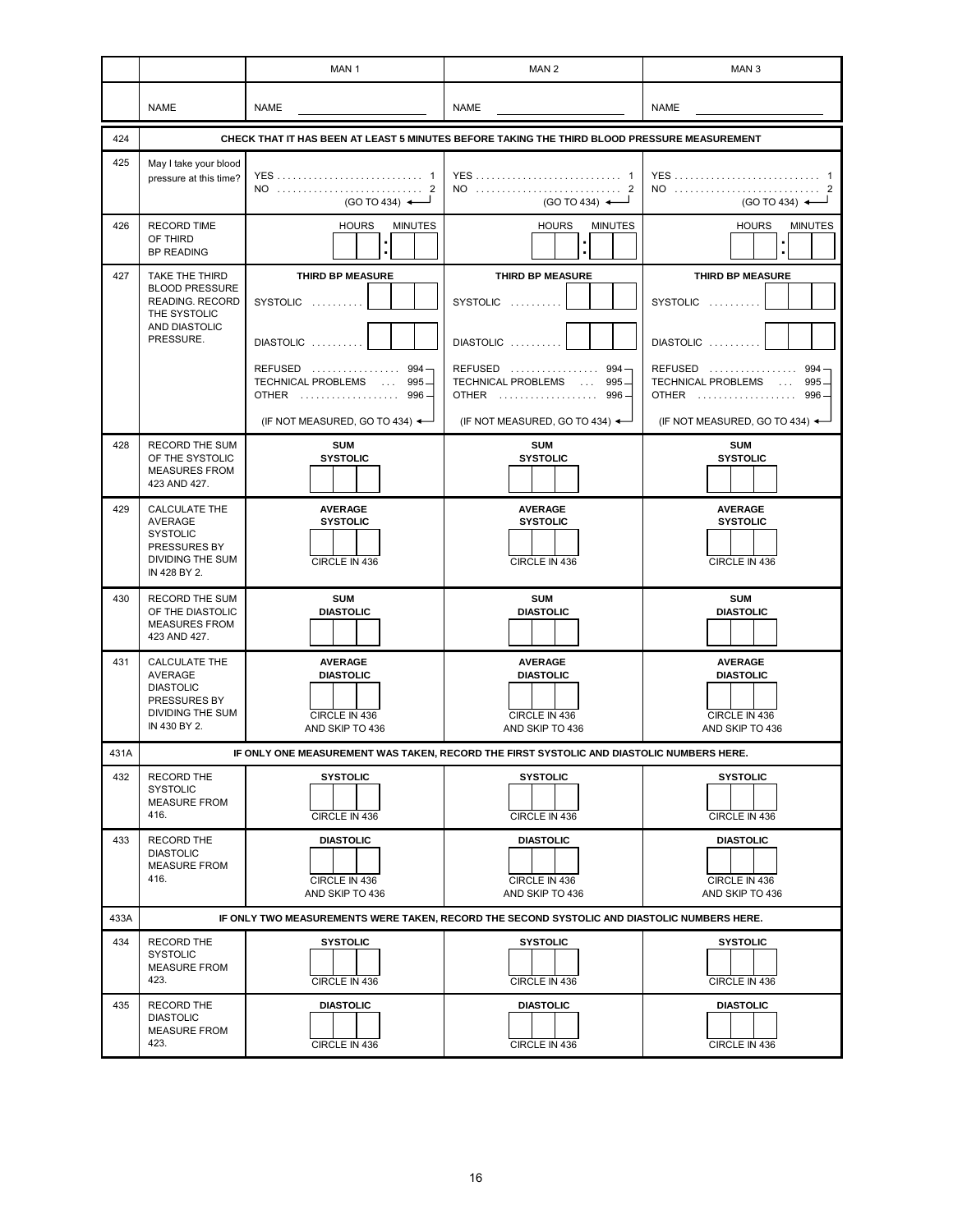|     |                                                                                                                                                                                   |                                                                                                                                                                                                                                                                                                                                                                                                                                                                                                                                                                                                                                                                                                                                                                                                                                                                                                                                                                                             | MAN <sub>1</sub>                                                                                                                                                                                                                |                                                                                                 | MAN <sub>2</sub>                                                                                                |                                                          |                                                                                                                                                         | MAN <sub>3</sub>                                                                  |                            |
|-----|-----------------------------------------------------------------------------------------------------------------------------------------------------------------------------------|---------------------------------------------------------------------------------------------------------------------------------------------------------------------------------------------------------------------------------------------------------------------------------------------------------------------------------------------------------------------------------------------------------------------------------------------------------------------------------------------------------------------------------------------------------------------------------------------------------------------------------------------------------------------------------------------------------------------------------------------------------------------------------------------------------------------------------------------------------------------------------------------------------------------------------------------------------------------------------------------|---------------------------------------------------------------------------------------------------------------------------------------------------------------------------------------------------------------------------------|-------------------------------------------------------------------------------------------------|-----------------------------------------------------------------------------------------------------------------|----------------------------------------------------------|---------------------------------------------------------------------------------------------------------------------------------------------------------|-----------------------------------------------------------------------------------|----------------------------|
|     | <b>NAME</b>                                                                                                                                                                       | <b>NAME</b>                                                                                                                                                                                                                                                                                                                                                                                                                                                                                                                                                                                                                                                                                                                                                                                                                                                                                                                                                                                 |                                                                                                                                                                                                                                 | <b>NAME</b>                                                                                     |                                                                                                                 |                                                          | <b>NAME</b>                                                                                                                                             |                                                                                   |                            |
| 436 | <b>CIRCLE THE</b><br><b>SINGLE NUMBER</b><br><b>WHERE THE</b><br>AVERAGE<br><b>DIASTOLIC AND</b><br><b>SYSTOLIC</b><br>MEASURES MEET.                                             |                                                                                                                                                                                                                                                                                                                                                                                                                                                                                                                                                                                                                                                                                                                                                                                                                                                                                                                                                                                             |                                                                                                                                                                                                                                 |                                                                                                 |                                                                                                                 |                                                          |                                                                                                                                                         |                                                                                   |                            |
|     | <b>AVERAGE</b>                                                                                                                                                                    | 85-<br>< 80 < 85                                                                                                                                                                                                                                                                                                                                                                                                                                                                                                                                                                                                                                                                                                                                                                                                                                                                                                                                                                            | <b>AVERAGE DIASTOLIC</b><br>$90 -$<br>$100 -$<br>$\geq 110$                                                                                                                                                                     | $< 80$ $< 85$                                                                                   | <b>AVERAGE DIASTOLIC</b><br>85-<br>$90-$                                                                        | $100 -$<br>$\geq 110$                                    | 85-<br>$< 80$ $< 85$                                                                                                                                    | <b>AVERAGE DIASTOLIC</b><br>$90 -$<br>$100 -$                                     | $\geq 110$                 |
|     | <b>SYSTOLIC</b>                                                                                                                                                                   | 89                                                                                                                                                                                                                                                                                                                                                                                                                                                                                                                                                                                                                                                                                                                                                                                                                                                                                                                                                                                          | 99<br>109                                                                                                                                                                                                                       |                                                                                                 | 89<br>99                                                                                                        | 109                                                      | 89                                                                                                                                                      | 99<br>109                                                                         |                            |
|     | 120<br>< 130<br>130-139<br>140-159<br>160-179<br>≥180                                                                                                                             | $\mathbf{1}$<br>2<br>3<br>$\overline{2}$<br>$\overline{2}$<br>3<br>3<br>3<br>3<br>$\overline{4}$<br>4<br>$\overline{4}$<br>5<br>5<br>5<br>6<br>6<br>6                                                                                                                                                                                                                                                                                                                                                                                                                                                                                                                                                                                                                                                                                                                                                                                                                                       | 4<br>5<br>6<br>5<br>6<br>4<br>5<br>6<br>4<br>5<br>6<br>4<br>5<br>6<br>5<br>6<br>6<br>6                                                                                                                                          | 2<br>1<br>$\overline{2}$<br>2<br>3<br>3<br>$\overline{4}$<br>$\overline{4}$<br>5<br>5<br>6<br>6 | 3<br>4<br>3<br>4<br>3<br>4<br>$\overline{4}$<br>4<br>5<br>5<br>6<br>6                                           | 5<br>6<br>5<br>6<br>6<br>5<br>6<br>5<br>5<br>6<br>6<br>6 | 2<br>3<br>1<br>$\overline{2}$<br>$\overline{2}$<br>3<br>3<br>3<br>3<br>$\overline{4}$<br>$\overline{4}$<br>$\overline{4}$<br>5<br>5<br>5<br>6<br>6<br>6 | 4<br>5<br>5<br>4<br>5<br>4<br>5<br>4<br>5<br>5<br>6<br>6                          | 6<br>6<br>6<br>6<br>6<br>6 |
| 437 | ANSWER ANY QUESTIONS.                                                                                                                                                             |                                                                                                                                                                                                                                                                                                                                                                                                                                                                                                                                                                                                                                                                                                                                                                                                                                                                                                                                                                                             | RECORD THE NUMBER YOU CIRCLED IN 336 IN THE CHART BELOW. THEN USE THE INSTRUCTIONS TO THE RIGHT OF THAT NUMBER TO<br>COMPLETE A BLOOD PRESSURE REPORT AND REFERRAL FORM FOR THE RESPONDENT. GIVE THE FORM TO THE RESPONDENT AND |                                                                                                 |                                                                                                                 |                                                          |                                                                                                                                                         |                                                                                   |                            |
|     |                                                                                                                                                                                   | <b>NUMBER</b><br>CIRCLED IN 336                                                                                                                                                                                                                                                                                                                                                                                                                                                                                                                                                                                                                                                                                                                                                                                                                                                                                                                                                             | <b>RESPONDENT'S BLOOD PRESSURE</b><br><b>CATEGORY</b>                                                                                                                                                                           |                                                                                                 |                                                                                                                 |                                                          | <b>CONSULT HEALTH PROVIDER TO CHECK</b><br><b>BLOOD PRESSURE WITHIN:</b>                                                                                |                                                                                   |                            |
|     |                                                                                                                                                                                   | 1                                                                                                                                                                                                                                                                                                                                                                                                                                                                                                                                                                                                                                                                                                                                                                                                                                                                                                                                                                                           | NORMAL (OPTIMAL)                                                                                                                                                                                                                |                                                                                                 |                                                                                                                 |                                                          | 1 YEAR                                                                                                                                                  |                                                                                   |                            |
|     |                                                                                                                                                                                   | $\mathbf{2}$                                                                                                                                                                                                                                                                                                                                                                                                                                                                                                                                                                                                                                                                                                                                                                                                                                                                                                                                                                                | <b>NORMAL (MILDLY HIGH)</b>                                                                                                                                                                                                     |                                                                                                 |                                                                                                                 |                                                          | 1 YEAR                                                                                                                                                  |                                                                                   |                            |
|     |                                                                                                                                                                                   | 3<br>4                                                                                                                                                                                                                                                                                                                                                                                                                                                                                                                                                                                                                                                                                                                                                                                                                                                                                                                                                                                      | <b>NORMAL (MODERATELY HIGH)</b>                                                                                                                                                                                                 |                                                                                                 |                                                                                                                 |                                                          | 2 MONTHS                                                                                                                                                |                                                                                   |                            |
|     |                                                                                                                                                                                   | 5                                                                                                                                                                                                                                                                                                                                                                                                                                                                                                                                                                                                                                                                                                                                                                                                                                                                                                                                                                                           |                                                                                                                                                                                                                                 | <b>ABNORMAL (MILDLY ELEVATED)</b><br>ABNORMAL (MODERATELY ELEVATED)                             |                                                                                                                 |                                                          | <b>1 MONTH</b><br>1 WEEK                                                                                                                                |                                                                                   |                            |
|     |                                                                                                                                                                                   | 6                                                                                                                                                                                                                                                                                                                                                                                                                                                                                                                                                                                                                                                                                                                                                                                                                                                                                                                                                                                           |                                                                                                                                                                                                                                 | ABNORMAL (SEVERELY ELEVATED)                                                                    |                                                                                                                 |                                                          | <b>IMMEDIATELY</b>                                                                                                                                      |                                                                                   |                            |
| 438 | AGE:<br><b>CHECK 402.</b>                                                                                                                                                         | 15-17 YEARS  1<br>18-54 YEARS  2                                                                                                                                                                                                                                                                                                                                                                                                                                                                                                                                                                                                                                                                                                                                                                                                                                                                                                                                                            | (GO TO 442)                                                                                                                                                                                                                     |                                                                                                 | 15-17 YEARS  1<br>18-54 YEARS  2<br>$(GO TO 442)$ <sup>-</sup>                                                  |                                                          |                                                                                                                                                         | 15-17 YEARS  1<br>18-54 YEARS  2<br>(GO TO 442)                                   |                            |
| 439 | <b>MARITAL STATUS:</b><br>CHECK 402.                                                                                                                                              | NEVER MARRIED  1<br>OTHER  2                                                                                                                                                                                                                                                                                                                                                                                                                                                                                                                                                                                                                                                                                                                                                                                                                                                                                                                                                                | (GO TO 442)                                                                                                                                                                                                                     |                                                                                                 | NEVER MARRIED  1<br>OTHER  2<br>(GO TO 442)                                                                     |                                                          |                                                                                                                                                         | NEVER MARRIED  1<br>OTHER  2<br>(GO TO 442)                                       |                            |
| 440 | <b>ASK CONSENT</b><br><b>FOR</b><br>ANAEMIA TEST<br>FROM PARENT/<br>OTHER ADULT<br><b>IDENTIFIED IN 407</b><br>AS RESPONSIBLE<br>FOR<br><b>NEVER MARRIED</b><br>MEN<br>AGE 15-17. | As part of this survey, we are asking people all over the country to take an anaemia test. Anaemia is a serious health problem that<br>usually results from poor nutrition, infection, or chronic disease. This survey will assist the government to develop programs to prevent<br>and treat anaemia. For the anaemia testing, we will need a few drops of blood from a finger. The equipment used to take the blood is<br>clean and completely safe. It has never been used before and will be thrown away after each test. The blood will be tested for anaemia<br>immediately, and the result will be told to you and (NAME OF ADOLESCENT) right away. The result will be kept strictly confidential and<br>will not be shared with anyone other than members of our survey team.<br>Do you have any questions?<br>You can say yes to the test for (NAME OF ADOLESCENT), or you can say no. It is up to you to decide.<br>Will you allow (NAME OF ADOLESCENT) to take the anaemia test? |                                                                                                                                                                                                                                 |                                                                                                 |                                                                                                                 |                                                          |                                                                                                                                                         |                                                                                   |                            |
| 441 | <b>CIRCLE THE</b><br><b>APPROPRIATE</b><br>CODE AND<br>SIGN<br>YOUR NAME.                                                                                                         | <b>GRANTED (SIGNED)</b><br>PARENT/OTHER RESPONSIBLE<br>GRANTED (NO SIGNATURE)  3-<br>(SIGN)<br>(IF REFUSED, GO TO 446)                                                                                                                                                                                                                                                                                                                                                                                                                                                                                                                                                                                                                                                                                                                                                                                                                                                                      | . 1 =<br>ADULT REFUSED  2                                                                                                                                                                                                       | <b>GRANTED (SIGNED)</b>                                                                         | PARENT/OTHER RESPONSIBLE<br>ADULT REFUSED  2<br>GRANTED (NO SIGNATURE)  3-<br>(SIGN)<br>(IF REFUSED, GO TO 446) | . 1 —                                                    | <b>GRANTED (SIGNED)</b><br>PARENT/OTHER RESPONSIBLE                                                                                                     | .<br>ADULT REFUSED<br>GRANTED (NO SIGNATURE)<br>(SIGN)<br>(IF REFUSED, GO TO 446) | $1 -$<br>$2 -$<br>$3 -$    |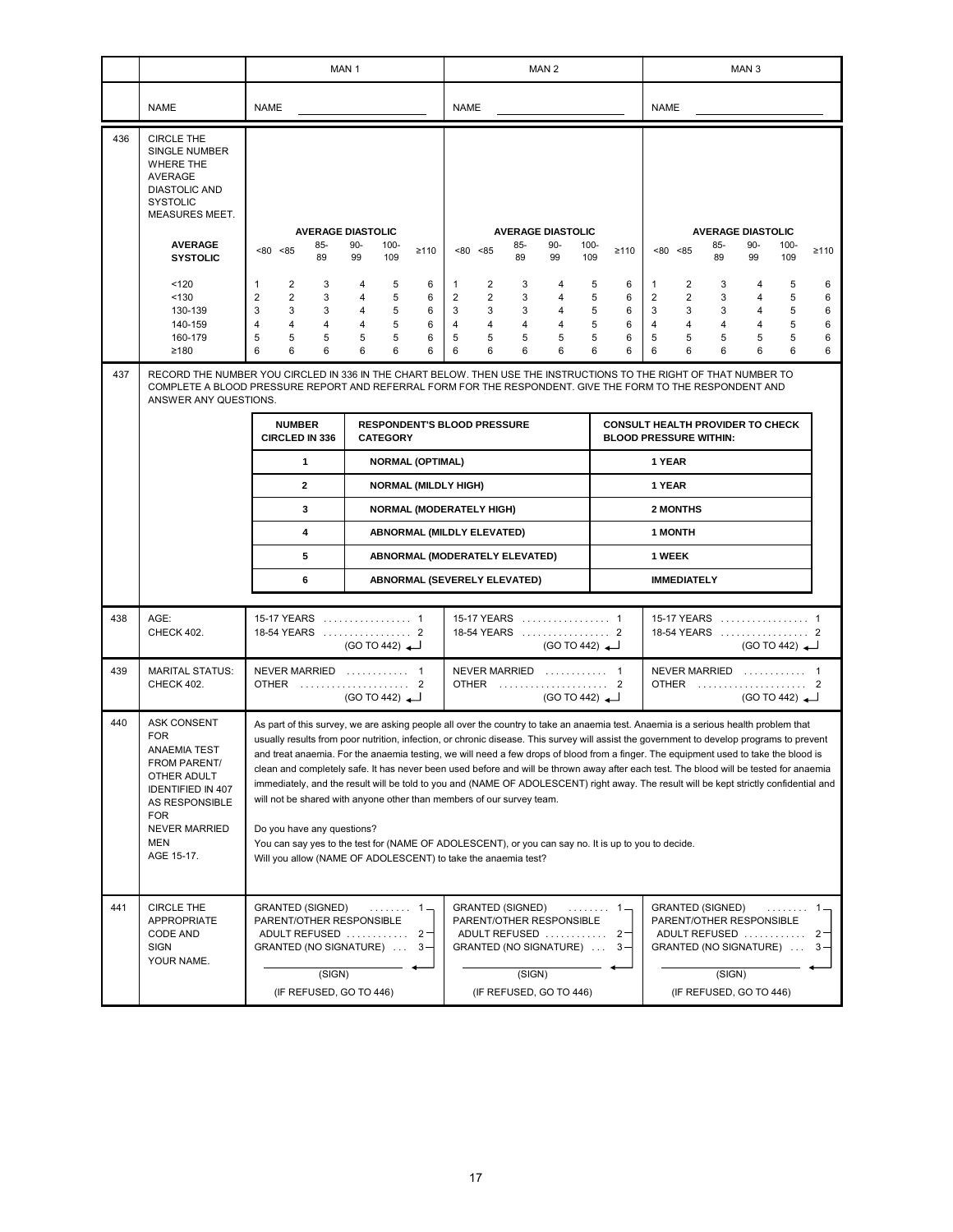|     |                                                                                                                                                                                                                | MAN <sub>1</sub>                                                                                                                                                                                                                                                                                                                                                                                                                                                                                                                                                                                                                                                                                                                                                                                                                                                                                                                                                                                                                                                                                                                                                                                                                                                                                                                                                              | MAN <sub>2</sub><br>MAN <sub>3</sub>                                                                                                                |                                                                                                                                                       |  |  |
|-----|----------------------------------------------------------------------------------------------------------------------------------------------------------------------------------------------------------------|-------------------------------------------------------------------------------------------------------------------------------------------------------------------------------------------------------------------------------------------------------------------------------------------------------------------------------------------------------------------------------------------------------------------------------------------------------------------------------------------------------------------------------------------------------------------------------------------------------------------------------------------------------------------------------------------------------------------------------------------------------------------------------------------------------------------------------------------------------------------------------------------------------------------------------------------------------------------------------------------------------------------------------------------------------------------------------------------------------------------------------------------------------------------------------------------------------------------------------------------------------------------------------------------------------------------------------------------------------------------------------|-----------------------------------------------------------------------------------------------------------------------------------------------------|-------------------------------------------------------------------------------------------------------------------------------------------------------|--|--|
|     | <b>NAME</b>                                                                                                                                                                                                    | <b>NAME</b>                                                                                                                                                                                                                                                                                                                                                                                                                                                                                                                                                                                                                                                                                                                                                                                                                                                                                                                                                                                                                                                                                                                                                                                                                                                                                                                                                                   | <b>NAME</b>                                                                                                                                         | <b>NAME</b>                                                                                                                                           |  |  |
| 442 | <b>ASK CONSENT</b><br><b>FOR</b><br><b>ANAEMIA TEST</b><br><b>FROM</b><br>RESPONDENT.                                                                                                                          | As part of this survey, we are asking people all over the country to take an anaemia test. Anaemia is a serious health problem that<br>usually results from poor nutrition, infection, or chronic disease. This survey will assist the government to develop programs to prevent<br>and treat anaemia. For the anaemia testing, we will need a few drops of blood from a finger. The equipment used to take the blood is<br>clean and completely safe. It has never been used before and will be thrown away after each test. The blood will be tested for anaemia<br>immediately, and the result will be told to you right away. The result will be kept strictly confidential and will not be shared with anyone<br>other than members of our survey team.<br>Do you have any questions?<br>You can say yes to the test, or you can say no. It is up to you to decide.<br>Will you take the anaemia test?                                                                                                                                                                                                                                                                                                                                                                                                                                                                   |                                                                                                                                                     |                                                                                                                                                       |  |  |
| 443 | <b>CIRCLE THE</b><br><b>APPROPRIATE</b><br><b>CODE AND</b><br><b>SIGN</b><br>YOUR NAME.                                                                                                                        | GRANTED  1<br>RESPONDENT REFUSED  2-<br>GRANTED (NO SIGNATURE) $\ldots$ 3<br>(SIGN)                                                                                                                                                                                                                                                                                                                                                                                                                                                                                                                                                                                                                                                                                                                                                                                                                                                                                                                                                                                                                                                                                                                                                                                                                                                                                           | GRANTED $\ldots \ldots \ldots \ldots \ldots \ldots$<br>RESPONDENT REFUSED  2-<br>GRANTED (NO SIGNATURE)  3-<br>(SIGN)                               | GRANTED $\ldots \ldots \ldots \ldots \ldots 1$<br>RESPONDENT REFUSED  2-<br>GRANTED (NO SIGNATURE)  3<br>(SIGN)                                       |  |  |
| 444 | AGE:<br><b>CHECK 402.</b>                                                                                                                                                                                      | 15-17 YEARS  1<br>18-54 YEARS  2<br>(GO TO 448)                                                                                                                                                                                                                                                                                                                                                                                                                                                                                                                                                                                                                                                                                                                                                                                                                                                                                                                                                                                                                                                                                                                                                                                                                                                                                                                               | 15-17 YEARS  1<br>18-54 YEARS  2<br>(GO TO 448)                                                                                                     | 15-17 YEARS  1<br>18-54 YEARS  2<br>(GO TO 448)                                                                                                       |  |  |
| 445 | <b>MARITAL STATUS:</b><br>CHECK 402.                                                                                                                                                                           | NEVER MARRIED  1<br>OTHER  2<br>(GO TO 448)                                                                                                                                                                                                                                                                                                                                                                                                                                                                                                                                                                                                                                                                                                                                                                                                                                                                                                                                                                                                                                                                                                                                                                                                                                                                                                                                   | NEVER MARRIED  1<br>OTHER  2<br>(GO TO 448)                                                                                                         | NEVER MARRIED  1<br>OTHER  2<br>(GO TO 448)                                                                                                           |  |  |
| 446 | <b>ASK CONSENT</b><br><b>FOR</b><br><b>BLOOD GLUCOSE</b><br><b>FROM PARENT/</b><br>OTHER ADULT<br><b>IDENTIFIED IN 407</b><br>AS RESPONSIBLE<br><b>FOR</b><br><b>NEVER MARRIED</b><br><b>MEN</b><br>AGE 15-17. | As part of this survey, we are also measuring the level of sugar in the blood. If it is not treated, a high level of blood sugar may increase<br>the risk for heart disease and stroke. For the blood sugar testing, we will need a few drops of blood from a finger. The equipment used<br>to take the blood is clean and completely safe. It has never been used before and will be thrown away after each test. The blood will be<br>tested for sugar immediately, and the result will be told to you and (NAME OF ADOLESCENT) right away. The result will be kept strictly<br>confidential and will not be shared with anyone other than members of our survey team. The results of this blood sugar test will be given<br>to you and (NAME OF ADOLESCENT) with an explanation of the meaning of the blood sugar numbers. If (NAME OF ADOLESCENT)'S<br>blood sugar is high, we will suggest that (NAME OF ADOLESCENT) consult a health facility or doctor since we cannot provide any<br>counselling, further testing or treatment during the survey.<br>Do you have any questions about the blood sugar measurement so far? If you have any questions about the procedure at any time,<br>please ask me.<br>You can say yes or no to having (NAME OF ADOLESCENT)'s blood sugar measured now.<br>Will you allow me to proceed to take (NAME OF ADOLESCENT)'s measurement? |                                                                                                                                                     |                                                                                                                                                       |  |  |
| 447 | <b>CIRCLE THE</b><br><b>APPROPRIATE</b><br>CODE AND<br><b>SIGN</b><br>YOUR NAME.                                                                                                                               | <b>GRANTED (SIGNED)</b><br>. 1 -<br>PARENT/OTHER RESPONSIBLE<br>ADULT REFUSED  2<br>GRANTED (NO SIGNATURE)  3-<br>(SIGN)<br>(IF REFUSED, GO TO 453)                                                                                                                                                                                                                                                                                                                                                                                                                                                                                                                                                                                                                                                                                                                                                                                                                                                                                                                                                                                                                                                                                                                                                                                                                           | <b>GRANTED (SIGNED)</b><br>. 1 -<br>PARENT/OTHER RESPONSIBLE<br>ADULT REFUSED  2<br>GRANTED (NO SIGNATURE)  3-<br>(SIGN)<br>(IF REFUSED, GO TO 453) | <b>GRANTED (SIGNED)</b><br>. 1 -<br>PARENT/OTHER RESPONSIBLE<br>ADULT REFUSED  2<br>GRANTED (NO SIGNATURE)<br>-3<br>(SIGN)<br>(IF REFUSED, GO TO 453) |  |  |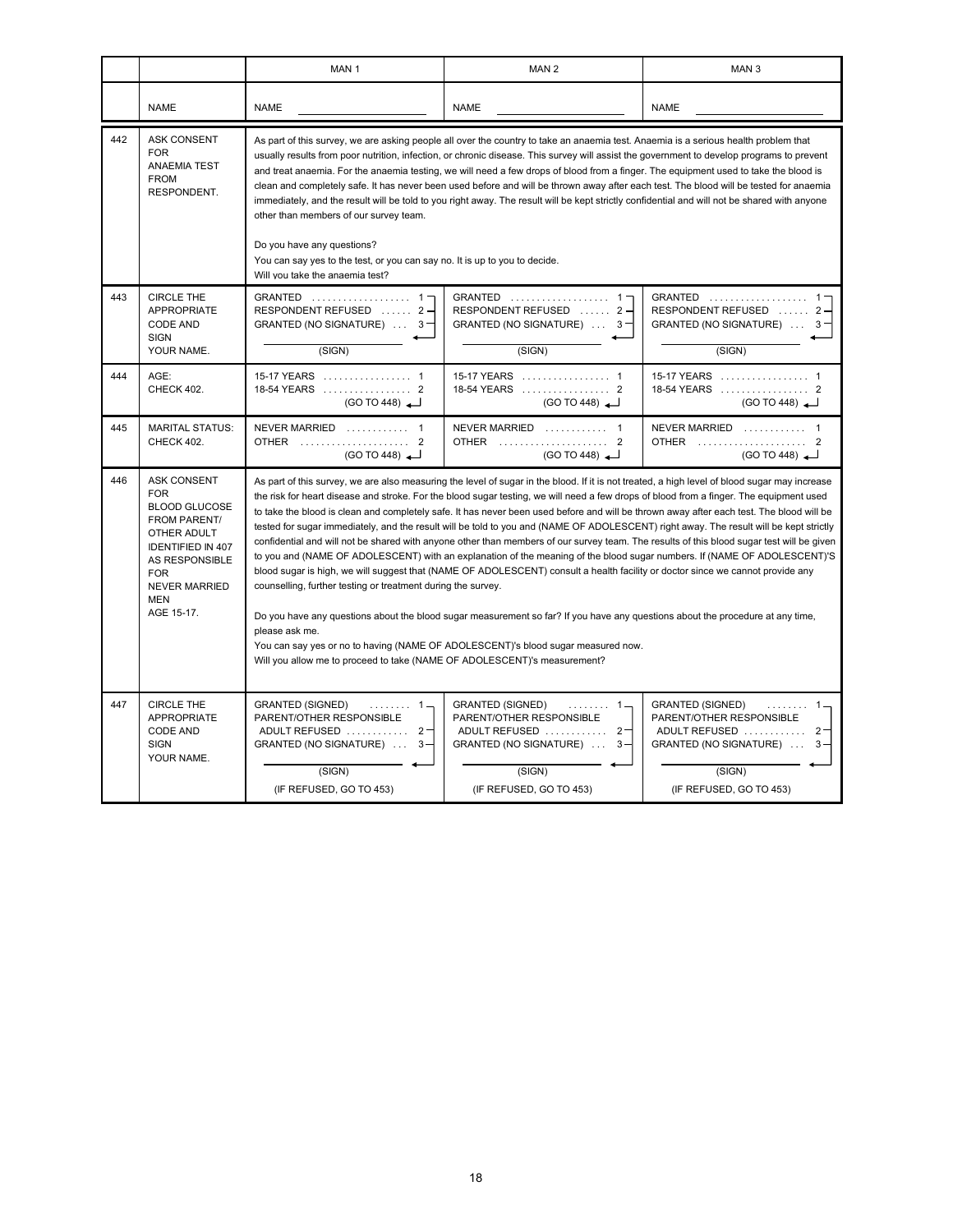|     |                                                                                                                                                                                            | MAN <sub>1</sub>                                                                                                                                                                                                                                                                                                                                                                                                                                                                                                                                                                                                                                                                                                                                                                                                                                                                                                                                                                                                                                                                                                                                                                                                                                   | MAN <sub>2</sub>                                                                                                                                               | MAN <sub>3</sub>                                                                                                                                               |  |  |
|-----|--------------------------------------------------------------------------------------------------------------------------------------------------------------------------------------------|----------------------------------------------------------------------------------------------------------------------------------------------------------------------------------------------------------------------------------------------------------------------------------------------------------------------------------------------------------------------------------------------------------------------------------------------------------------------------------------------------------------------------------------------------------------------------------------------------------------------------------------------------------------------------------------------------------------------------------------------------------------------------------------------------------------------------------------------------------------------------------------------------------------------------------------------------------------------------------------------------------------------------------------------------------------------------------------------------------------------------------------------------------------------------------------------------------------------------------------------------|----------------------------------------------------------------------------------------------------------------------------------------------------------------|----------------------------------------------------------------------------------------------------------------------------------------------------------------|--|--|
|     | <b>NAME</b>                                                                                                                                                                                | <b>NAME</b>                                                                                                                                                                                                                                                                                                                                                                                                                                                                                                                                                                                                                                                                                                                                                                                                                                                                                                                                                                                                                                                                                                                                                                                                                                        | <b>NAME</b>                                                                                                                                                    | <b>NAME</b>                                                                                                                                                    |  |  |
| 448 | <b>ASK CONSENT</b><br>FOR BLOOD<br><b>GLUCOSE FROM</b><br>RESPONDENT.                                                                                                                      | As part of this survey, we are also measuring the level of sugar in the blood. If it is not treated, a high level of blood sugar may increase<br>the risk for heart disease and stroke. For the blood sugar testing, we will need a few drops of blood from a finger. The equipment used<br>to take the blood is clean and completely safe. It has never been used before and will be thrown away after each test. The blood will be<br>tested for sugar immediately, and the result will be told to you right away. The result will be kept strictly confidential and will not be<br>shared with anyone other than members of our survey team. The results of this blood sugar test will be given to you with an explanation<br>of the meaning of your blood sugar numbers. If your blood sugar is high, we will suggest that you consult a health facility or doctor since<br>we cannot provide any counselling, further testing or treatment during the survey.<br>Do you have any questions about the blood sugar measurement so far? If you have any questions about the procedure at any time,<br>please ask me.<br>You can say yes or no to having your blood sugar measured now.<br>Will you allow me to proceed to take your measurement? |                                                                                                                                                                |                                                                                                                                                                |  |  |
| 449 | <b>CIRCLE THE</b><br><b>APPROPRIATE</b><br>CODE AND<br><b>SIGN</b><br>YOUR NAME.                                                                                                           | GRANTED  1-<br>RESPONDENT REFUSED  2-<br>GRANTED (NO SIGNATURE) $\ldots$ 3<br>(SIGN)<br>(IF REFUSED, GO TO 453)                                                                                                                                                                                                                                                                                                                                                                                                                                                                                                                                                                                                                                                                                                                                                                                                                                                                                                                                                                                                                                                                                                                                    | GRANTED  1-<br>RESPONDENT REFUSED  2-<br>GRANTED (NO SIGNATURE) $\ldots$ 3<br>(SIGN)<br>(IF REFUSED, GO TO 453)                                                | GRANTED  1<br>RESPONDENT REFUSED  2<br>GRANTED (NO SIGNATURE)  3<br>(SIGN)<br>(IF REFUSED, GO TO 453)                                                          |  |  |
| 450 | When was the last<br>time you had<br>something to eat?                                                                                                                                     | HOURS AGO<br>IF LESS THAN 1 HOUR, RECORD '00'                                                                                                                                                                                                                                                                                                                                                                                                                                                                                                                                                                                                                                                                                                                                                                                                                                                                                                                                                                                                                                                                                                                                                                                                      | HOURS AGO<br>IF LESS THAN 1 HOUR, RECORD '00'                                                                                                                  | HOURS AGO<br>IF LESS THAN 1 HOUR, RECORD '00'                                                                                                                  |  |  |
| 451 | When was the last<br>time you had<br>something to drink<br>other than plain<br>water?                                                                                                      | HOURS AGO<br>IF LESS THAN 1 HOUR, RECORD '00'                                                                                                                                                                                                                                                                                                                                                                                                                                                                                                                                                                                                                                                                                                                                                                                                                                                                                                                                                                                                                                                                                                                                                                                                      | HOURS AGO<br>IF LESS THAN 1 HOUR, RECORD '00'                                                                                                                  | HOURS AGO<br>IF LESS THAN 1 HOUR, RECORD '00'                                                                                                                  |  |  |
| 453 | AGE:<br>CHECK 402.                                                                                                                                                                         | 15-17 YEARS  1<br>(GO TO 457)                                                                                                                                                                                                                                                                                                                                                                                                                                                                                                                                                                                                                                                                                                                                                                                                                                                                                                                                                                                                                                                                                                                                                                                                                      | 15-17 YEARS  1<br>(GO TO 457)                                                                                                                                  | (GO TO 457)                                                                                                                                                    |  |  |
| 454 | <b>MARITAL STATUS:</b><br>CHECK 402.                                                                                                                                                       | NEVER MARRIED  1<br>OTHER  2<br>(GO TO 457)                                                                                                                                                                                                                                                                                                                                                                                                                                                                                                                                                                                                                                                                                                                                                                                                                                                                                                                                                                                                                                                                                                                                                                                                        | NEVER MARRIED  1<br>OTHER  2<br>(GO TO 457)                                                                                                                    | NEVER MARRIED  1<br>OTHER  2<br>(GO TO 457)                                                                                                                    |  |  |
| 455 | <b>ASK CONSENT</b><br><b>FOR</b><br>DBS COLLECTION<br>FROM PARENT/<br>OTHER ADULT<br><b>IDENTIFIED IN 407</b><br>AS RESPONSIBLE<br><b>FOR</b><br><b>NEVER MARRIED</b><br>MEN<br>AGE 15-17. | As part of the survey we also are asking people all over the country to take an HIV test. HIV is the virus that causes AIDS. AIDS is a<br>very serious illness. The HIV test is being done to see how big the AIDS problem is in India. For the HIV test, we need a few (more)<br>drops of blood from a finger. The equipment used to take the blood is clean and completely safe. It has never been used before and will<br>be thrown away after each test. No names will be attached so we will not be able to tell you the test results. No one else will be able to<br>know (NAME OF ADOLESCENT)'s test results either. If (NAME OF ADOLESCENT) wants to know her HIV status, I can provide a list of<br>nearby facilities offering counselling and testing for HIV. I will also give her a voucher for free services that can be used at any of these<br>facilities.<br>Do you have any questions?<br>You can say yes to the test, or you can say no. It is up to you to decide.<br>Will you allow (NAME OF ADOLESCENT) to take the HIV test?                                                                                                                                                                                                 |                                                                                                                                                                |                                                                                                                                                                |  |  |
| 456 | <b>CIRCLE THE</b><br><b>APPROPRIATE</b><br>CODE AND<br><b>SIGN</b><br>YOUR NAME.                                                                                                           | <b>GRANTED (SIGNED)</b><br>. 1 –<br>PARENT/OTHER RESPONSIBLE<br>ADULT REFUSED  2<br>GRANTED (NO SIGNATURE)<br>$3 -$<br>(SIGN)<br>(IF REFUSED, GO TO 466)                                                                                                                                                                                                                                                                                                                                                                                                                                                                                                                                                                                                                                                                                                                                                                                                                                                                                                                                                                                                                                                                                           | <b>GRANTED (SIGNED)</b><br>. 1 -<br>PARENT/OTHER RESPONSIBLE<br>ADULT REFUSED<br>$2 -$<br>GRANTED (NO SIGNATURE)<br>$3 -$<br>(SIGN)<br>(IF REFUSED, GO TO 466) | <b>GRANTED (SIGNED)</b><br>. 1 -<br>PARENT/OTHER RESPONSIBLE<br>ADULT REFUSED<br>$2 -$<br>GRANTED (NO SIGNATURE)<br>$3 -$<br>(SIGN)<br>(IF REFUSED, GO TO 466) |  |  |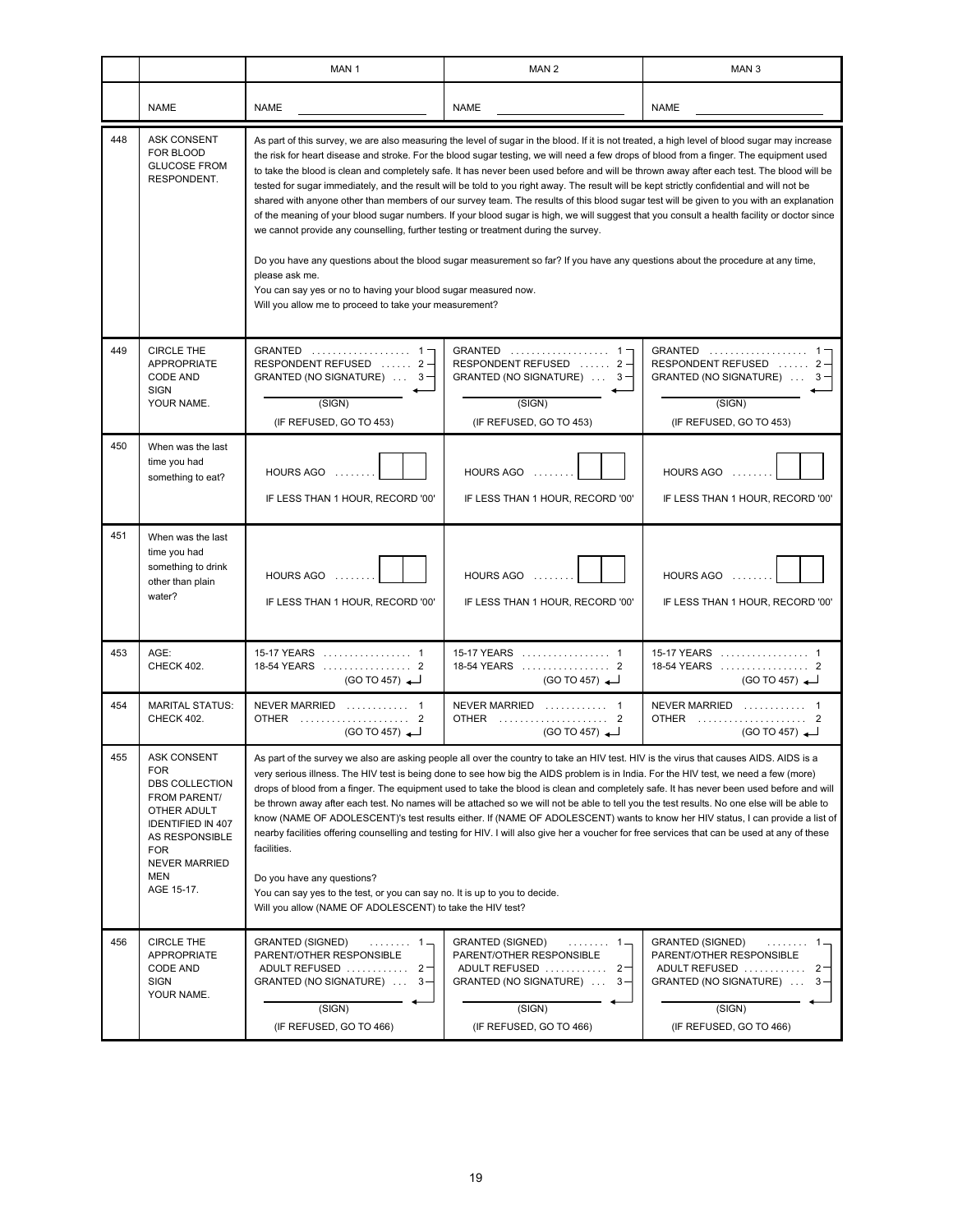|     |                                                                                                                                                                                                                              | MAN <sub>1</sub>                                                                                                                                                                                                                                                                                                                                                                                                                                                                                                                                                                                                                                                                                                                                                                                                                                                                                                                                                                                                                           | MAN <sub>2</sub>                                                                                                                                         | MAN <sub>3</sub>                                                                                                                                            |  |  |
|-----|------------------------------------------------------------------------------------------------------------------------------------------------------------------------------------------------------------------------------|--------------------------------------------------------------------------------------------------------------------------------------------------------------------------------------------------------------------------------------------------------------------------------------------------------------------------------------------------------------------------------------------------------------------------------------------------------------------------------------------------------------------------------------------------------------------------------------------------------------------------------------------------------------------------------------------------------------------------------------------------------------------------------------------------------------------------------------------------------------------------------------------------------------------------------------------------------------------------------------------------------------------------------------------|----------------------------------------------------------------------------------------------------------------------------------------------------------|-------------------------------------------------------------------------------------------------------------------------------------------------------------|--|--|
|     | <b>NAME</b>                                                                                                                                                                                                                  | <b>NAME</b>                                                                                                                                                                                                                                                                                                                                                                                                                                                                                                                                                                                                                                                                                                                                                                                                                                                                                                                                                                                                                                | <b>NAME</b>                                                                                                                                              | <b>NAME</b>                                                                                                                                                 |  |  |
| 457 | <b>ASK CONSENT</b><br><b>FOR</b><br>DBS COLLECTION<br><b>FROM</b><br>RESPONDENT.                                                                                                                                             | As part of the survey we also are asking people all over the country to take an HIV test. HIV is the virus that causes AIDS. AIDS is a<br>very serious illness. The HIV test is being done to see how big the AIDS problem is in India. For the HIV test, we need a few (more)<br>drops of blood from a finger. The equipment used to take the blood is clean and completely safe. It has never been used before and will<br>be thrown away after each test. No names will be attached so we will not be able to tell you the test results. No one else will be able to<br>know your test results either. If you want to know whether you have HIV, I can provide you with a list of nearby facilities offering<br>counselling and testing for HIV. I will also give you a voucher for free services for you (and for your partner if you want) that you can use<br>at any of these facilities.<br>Do you have any questions?<br>You can say yes to the test, or you can say no. It is up to you to decide.<br>Will you take the HIV test? |                                                                                                                                                          |                                                                                                                                                             |  |  |
| 458 | <b>CIRCLE THE</b><br><b>APPROPRIATE</b><br>CODE, SIGN<br>YOUR NAME.                                                                                                                                                          | GRANTED  1-<br>RESPONDENT REFUSED  2-<br>GRANTED (NO SIGNATURE)  3-<br>(SIGN)<br>(IF REFUSED, GO TO 466)                                                                                                                                                                                                                                                                                                                                                                                                                                                                                                                                                                                                                                                                                                                                                                                                                                                                                                                                   | GRANTED  1<br>RESPONDENT REFUSED  2-<br>GRANTED (NO SIGNATURE)  3-<br>(SIGN)<br>(IF REFUSED, GO TO 466)                                                  | GRANTED  1-<br>RESPONDENT REFUSED  2-<br>GRANTED (NO SIGNATURE)  3-<br>(SIGN)<br>(IF REFUSED, GO TO 466)                                                    |  |  |
| 459 | AGE:<br><b>CHECK 402.</b>                                                                                                                                                                                                    | 15-17 YEARS  1<br>18-54 YEARS  2<br>(GO TO 463)                                                                                                                                                                                                                                                                                                                                                                                                                                                                                                                                                                                                                                                                                                                                                                                                                                                                                                                                                                                            | 15-17 YEARS  1<br>18-54 YEARS  2<br>(GO TO 463)                                                                                                          | 15-17 YEARS  1<br>(GO TO 463)                                                                                                                               |  |  |
| 460 | <b>MARITAL STATUS:</b><br>CHECK 402.                                                                                                                                                                                         | NEVER MARRIED  1<br>OTHER  2<br>(GO TO 463)                                                                                                                                                                                                                                                                                                                                                                                                                                                                                                                                                                                                                                                                                                                                                                                                                                                                                                                                                                                                | NEVER MARRIED  1<br>OTHER  2<br>(GO TO 463)                                                                                                              | OTHER  2<br>(GO TO 463)                                                                                                                                     |  |  |
| 461 | <b>ASK CONSENT</b><br><b>FOR</b><br><b>ADDITIONAL</b><br><b>TESTING FROM</b><br>PARENT/OTHER<br><b>ADULT</b><br><b>IDENTIFIED IN 407</b><br>AS RESPONSIBLE<br><b>FOR</b><br><b>NEVER MARRIED</b><br><b>MEN</b><br>AGE 15-17. | We ask you to allow (NAME OF AGENCY) to store part of (NAME OF ADOLESCENT)'s blood sample at the laboratory for additional<br>tests or research. We are not certain about what additional tests might be done. The blood sample will not have any name or other data<br>attached that could identify (NAME OF ADOLESCENT). You do not have to agree. If you do not want the blood sample stored for<br>additional testing (NAME OF ADOLESCENT) can still participate in the HIV testing in this survey.<br>Will you allow us to keep the blood sample stored for additional testing?                                                                                                                                                                                                                                                                                                                                                                                                                                                       |                                                                                                                                                          |                                                                                                                                                             |  |  |
| 462 | <b>CIRCLE THE</b><br><b>APPROPRIATE</b><br>CODE AND<br><b>SIGN</b><br>YOUR NAME.                                                                                                                                             | <b>GRANTED (SIGNED)</b><br>. 1 –<br>PARENT/OTHER RESPONSIBLE<br>ADULT REFUSED  2-<br>GRANTED (NO SIGNATURE)<br>$3 -$<br>(SIGN)<br>(IF REFUSED, GO TO 465)                                                                                                                                                                                                                                                                                                                                                                                                                                                                                                                                                                                                                                                                                                                                                                                                                                                                                  | <b>GRANTED (SIGNED)</b><br>. 1-<br>PARENT/OTHER RESPONSIBLE<br>ADULT REFUSED  2-<br>GRANTED (NO SIGNATURE)<br>$3 -$<br>(SIGN)<br>(IF REFUSED, GO TO 465) | <b>GRANTED (SIGNED)</b><br>. 1 -<br>PARENT/OTHER RESPONSIBLE<br>ADULT REFUSED<br>$2 -$<br>GRANTED (NO SIGNATURE)<br>3-<br>(SIGN)<br>(IF REFUSED, GO TO 465) |  |  |
| 463 | <b>ASK CONSENT</b><br><b>FOR</b><br><b>ADDITIONAL</b><br>TESTING, FROM<br>RESPONDENT.                                                                                                                                        | We ask you to allow (NAME OF AGENCY) to store part of the blood sample at the laboratory for additional tests or research. We are<br>not certain about what additional tests might be done. The blood sample will not have any name or other data attached that could<br>identify you. You do not have to agree. If you do not want the blood sample stored for additional testing, you can still participate in the<br>HIV testing in this survey.<br>Will you allow us to keep the blood sample stored for additional testing?                                                                                                                                                                                                                                                                                                                                                                                                                                                                                                           |                                                                                                                                                          |                                                                                                                                                             |  |  |
| 464 | <b>CIRCLE THE</b><br><b>APPROPRIATE</b><br><b>CODE AND</b><br><b>SIGN</b><br>YOUR NAME.                                                                                                                                      | GRANTED  1-<br>RESPONDENT REFUSED  2-<br>GRANTED (NO SIGNATURE)  3-<br>(SIGN)<br>(IF GRANTED, GO TO 466)                                                                                                                                                                                                                                                                                                                                                                                                                                                                                                                                                                                                                                                                                                                                                                                                                                                                                                                                   | GRANTED  1<br>RESPONDENT REFUSED  2-<br>GRANTED (NO SIGNATURE)  3-<br>(SIGN)<br>(IF GRANTED, GO TO 466)                                                  | GRANTED  1-<br>RESPONDENT REFUSED  2<br>GRANTED (NO SIGNATURE)<br>3<br>(SIGN)<br>(IF GRANTED, GO TO 466)                                                    |  |  |
| 465 | <b>ADDITIONAL</b><br><b>TESTS</b>                                                                                                                                                                                            | CHECK 462 AND 464:<br>IF CONSENT HAS NOT BEEN<br>GRANTED, WRITE "NO ADDITIONAL<br>TEST" ON THE FILTER PAPER.                                                                                                                                                                                                                                                                                                                                                                                                                                                                                                                                                                                                                                                                                                                                                                                                                                                                                                                               | CHECK 462 AND 464:<br>IF CONSENT HAS NOT BEEN<br>GRANTED, WRITE "NO ADDITIONAL<br>TEST" ON THE FILTER PAPER.                                             | CHECK 462 AND 464:<br>IF CONSENT HAS NOT BEEN<br>GRANTED, WRITE "NO ADDITIONAL<br>TEST" ON THE FILTER PAPER.                                                |  |  |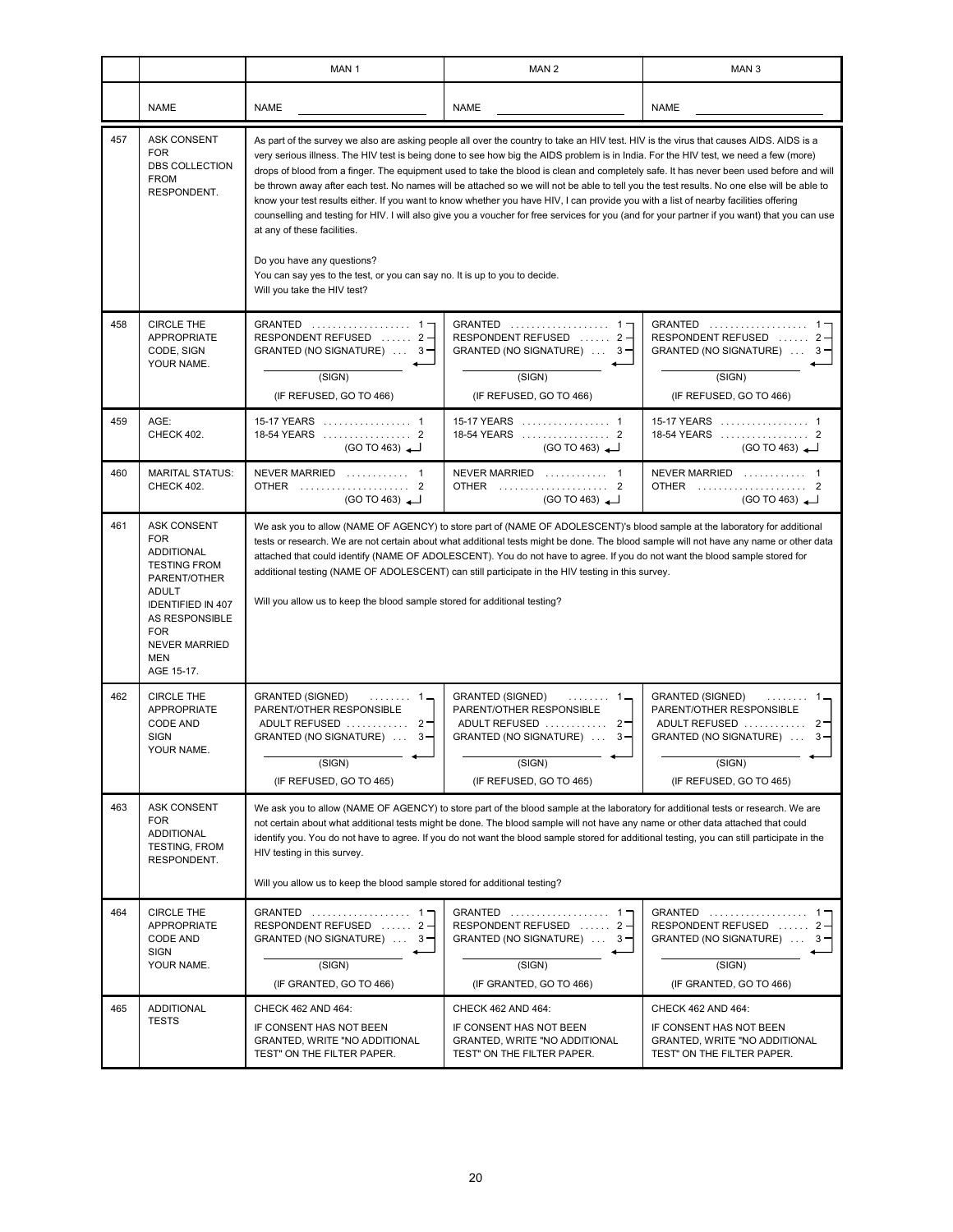|     |                                                                                                  | MAN <sub>1</sub>                                                                                                                                                                                            | MAN <sub>2</sub>                                                                                                                                                                                            | MAN <sub>3</sub>                                                                                                                                                                                            |
|-----|--------------------------------------------------------------------------------------------------|-------------------------------------------------------------------------------------------------------------------------------------------------------------------------------------------------------------|-------------------------------------------------------------------------------------------------------------------------------------------------------------------------------------------------------------|-------------------------------------------------------------------------------------------------------------------------------------------------------------------------------------------------------------|
|     | <b>NAME</b>                                                                                      | <b>NAME</b>                                                                                                                                                                                                 | <b>NAME</b>                                                                                                                                                                                                 | <b>NAME</b>                                                                                                                                                                                                 |
| 466 |                                                                                                  |                                                                                                                                                                                                             | PREPARE EQUIPMENT AND SUPPLIES ONLY FOR THE TEST(S) FOR WHICH CONSENT HAS BEEN OBTAINED AND PROCEED WITH THE TEST(S)                                                                                        |                                                                                                                                                                                                             |
| 467 | <b>RECORD HAEMO-</b><br><b>GLOBIN LEVEL</b><br><b>HERE AND IN</b><br><b>ANAEMIA</b><br>PAMPHLET. | $G/DL$<br>$REFUSED$<br>995<br>OTHER 996<br>NOT TESTED $\ldots \ldots \ldots$<br>998                                                                                                                         | $G/DL$<br>$REFUSED$<br>995<br><b>OTHER</b><br>996<br>NOT TESTED $\ldots \ldots \ldots$<br>998                                                                                                               | G/DL<br><b>REFUSED</b><br>995<br>OTHER<br>996<br>NOT TESTED $\ldots \ldots \ldots$<br>998                                                                                                                   |
| 468 | <b>RECORD THE TIME</b><br>OF THE BLOOD<br><b>GLUCOSE TEST</b>                                    | <b>HOURS</b><br><b>MINUTES</b><br>t<br>NOT TESTED $\ldots \ldots \ldots$<br>9996                                                                                                                            | <b>HOURS</b><br><b>MINUTES</b><br>Î.<br>NOT TESTED $\ldots \ldots \ldots$<br>9996                                                                                                                           | <b>HOURS</b><br><b>MINUTES</b><br>t<br>NOT TESTED $\ldots \ldots \ldots$<br>9996                                                                                                                            |
| 469 | <b>RECORD BLOOD</b><br><b>GLUCOSE IN MG/DL</b>                                                   | $MG/DL$ ,,,,,,,,,,,,<br>REFUSED  995<br>NOT TESTED $\ldots \ldots \ldots$<br>998                                                                                                                            | $MG/DL$ ,,,,,,,,,,<br>REFUSED  995<br><b>OTHER</b><br>996<br>NOT TESTED $\ldots \ldots \ldots$<br>998                                                                                                       | $MG/DL$ ,,,,,,,,,,<br><b>REFUSED</b><br>995<br><b>OTHER</b><br>996<br>NOT TESTED $\ldots \ldots \ldots$<br>998                                                                                              |
| 470 | <b>BAR CODE LABEL</b>                                                                            | PUT THE 1ST BAR CODE<br>LABEL HERE.<br>REFUSED 999994<br>NOT SELECTED  999995<br>OTHER  999996<br>PUT THE 2ND BAR CODE LABEL<br>ON THE RESPONDENT'S<br>FILTER PAPER AND THE 3RD<br>ON THE TRANSMITTAL FORM. | PUT THE 1ST BAR CODE<br>LABEL HERE.<br>REFUSED 999994<br>NOT SELECTED  999995<br>OTHER  999996<br>PUT THE 2ND BAR CODE LABEL<br>ON THE RESPONDENT'S<br>FILTER PAPER AND THE 3RD<br>ON THE TRANSMITTAL FORM. | PUT THE 1ST BAR CODE<br>LABEL HERE.<br>REFUSED 999994<br>NOT SELECTED  999995<br>OTHER  999996<br>PUT THE 2ND BAR CODE LABEL<br>ON THE RESPONDENT'S<br>FILTER PAPER AND THE 3RD<br>ON THE TRANSMITTAL FORM. |
| 471 | IF NO MORE MEN. END INTERVIEW.                                                                   |                                                                                                                                                                                                             | GO BACK TO 403 IN NEXT COLUMN OF THIS QUESTIONNAIRE OR IN THE FIRST COLUMN OF AN ADDITIONAL QUESTIONNAIRE;                                                                                                  |                                                                                                                                                                                                             |